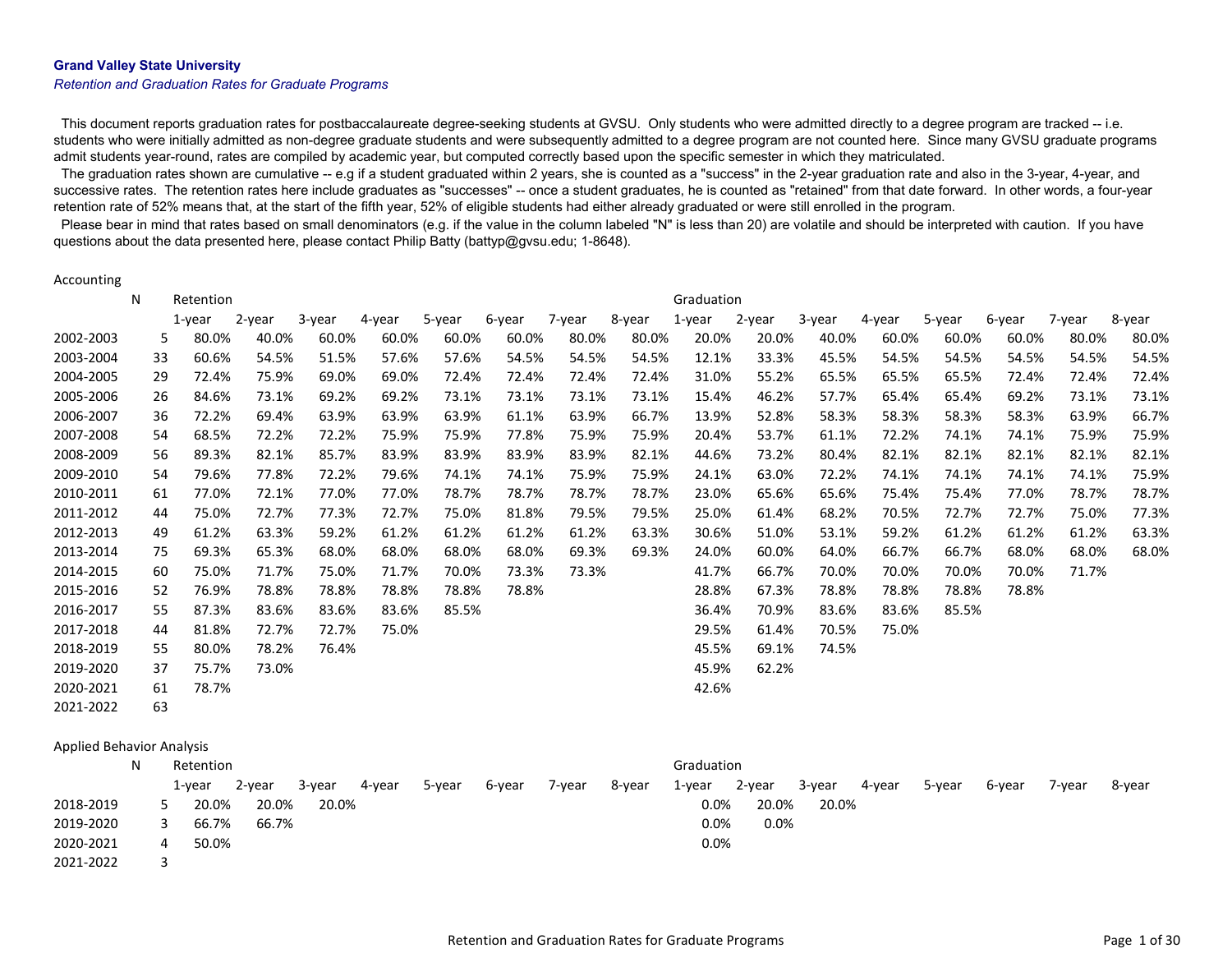| <b>Applied Computer Science</b>    |    |                        |        |        |        |        |        |        |        |                     |        |        |        |        |        |        |
|------------------------------------|----|------------------------|--------|--------|--------|--------|--------|--------|--------|---------------------|--------|--------|--------|--------|--------|--------|
|                                    | N  | Retention              |        |        |        |        |        |        |        | Graduation          |        |        |        |        |        |        |
|                                    |    | $1$ -year              | 2-year | 3-year | 4-year | 5-year | 6-year | 7-year | 8-year | 2-year<br>$1$ -year | 3-year | 4-year | 5-year | 6-year | 7-year | 8-year |
| 2020-2021                          | 23 | 78.3%                  |        |        |        |        |        |        |        | 0.0%                |        |        |        |        |        |        |
| 2021-2022                          | 51 |                        |        |        |        |        |        |        |        |                     |        |        |        |        |        |        |
| <b>Applied Linguistics</b>         |    |                        |        |        |        |        |        |        |        |                     |        |        |        |        |        |        |
|                                    | N  | Retention              |        |        |        |        |        |        |        | Graduation          |        |        |        |        |        |        |
|                                    |    | 1-year                 | 2-year | 3-year | 4-year | 5-year | 6-year | 7-year | 8-year | 2-year<br>$1$ -year | 3-year | 4-year | 5-year | 6-year | 7-year | 8-year |
| 2016-2017                          | 11 | 90.9%                  | 90.9%  | 81.8%  | 90.9%  | 81.8%  |        |        |        | 0.0%<br>63.6%       | 81.8%  | 81.8%  | 81.8%  |        |        |        |
| 2017-2018                          | 8  | 75.0%                  | 75.0%  | 62.5%  | 75.0%  |        |        |        |        | 0.0%<br>62.5%       | 62.5%  | 62.5%  |        |        |        |        |
| 2018-2019                          | 10 | 90.0%                  | 80.0%  | 70.0%  |        |        |        |        |        | 0.0%<br>60.0%       | 70.0%  |        |        |        |        |        |
| 2019-2020                          |    | 60.0%<br>5             | 40.0%  |        |        |        |        |        |        | 0.0%<br>40.0%       |        |        |        |        |        |        |
| 2020-2021                          |    | 83.3%<br>6             |        |        |        |        |        |        |        | 16.7%               |        |        |        |        |        |        |
| <b>Applied Statistics</b>          |    |                        |        |        |        |        |        |        |        |                     |        |        |        |        |        |        |
|                                    | N  | Retention              |        |        |        |        |        |        |        | Graduation          |        |        |        |        |        |        |
|                                    |    |                        |        |        |        |        |        |        |        |                     |        |        |        |        |        |        |
| 2021-2022                          |    | $1$ -year<br>3         | 2-year | 3-year | 4-year | 5-year | 6-year | 7-year | 8-year | $1$ -year<br>2-year | 3-year | 4-year | 5-year | 6-year | 7-year | 8-year |
|                                    |    |                        |        |        |        |        |        |        |        |                     |        |        |        |        |        |        |
| <b>Athletic Training</b>           |    |                        |        |        |        |        |        |        |        |                     |        |        |        |        |        |        |
|                                    | N  | Retention              |        |        |        |        |        |        |        | Graduation          |        |        |        |        |        |        |
|                                    |    | 1-year                 | 2-year | 3-year | 4-year | 5-year | 6-year | 7-year | 8-year | 1-year<br>2-year    | 3-year | 4-year | 5-year | 6-year | 7-year | 8-year |
| 2019-2020                          |    | 100.0%<br>$\mathbf{1}$ | 100.0% |        |        |        |        |        |        | 0.0%<br>100.0%      |        |        |        |        |        |        |
| 2020-2021                          | 19 | 84.2%                  |        |        |        |        |        |        |        | 42.1%               |        |        |        |        |        |        |
| 2021-2022                          | 12 |                        |        |        |        |        |        |        |        |                     |        |        |        |        |        |        |
|                                    |    |                        |        |        |        |        |        |        |        |                     |        |        |        |        |        |        |
| Audiology                          |    |                        |        |        |        |        |        |        |        |                     |        |        |        |        |        |        |
|                                    | N  | Retention              |        |        |        |        |        |        |        | Graduation          |        |        |        |        |        |        |
|                                    |    |                        |        |        |        |        |        |        |        |                     |        |        |        |        |        |        |
|                                    |    | 1-year                 | 2-year | 3-year | 4-year | 5-year | 6-year | 7-year | 8-year | 2-year<br>1-year    | 3-year | 4-year | 5-year | 6-year | 7-year | 8-year |
| 2020-2021                          | 12 | 100.0%                 |        |        |        |        |        |        |        | 0.0%                |        |        |        |        |        |        |
| 2021-2022                          | 11 |                        |        |        |        |        |        |        |        |                     |        |        |        |        |        |        |
| <b>Bioinformatics and Genomics</b> |    |                        |        |        |        |        |        |        |        |                     |        |        |        |        |        |        |
|                                    | N  | Retention              |        |        |        |        |        |        |        | Graduation          |        |        |        |        |        |        |
|                                    |    | $1$ -year              | 2-year | 3-year | 4-year | 5-year | 6-year | 7-year | 8-year | 1-year<br>2-year    | 3-year | 4-year | 5-year | 6-year | 7-year | 8-year |
| 2020-2021                          |    | 100.0%<br>$\mathbf{2}$ |        |        |        |        |        |        |        | 50.0%               |        |        |        |        |        |        |
| 2021-2022                          |    | $\mathbf{1}$           |        |        |        |        |        |        |        |                     |        |        |        |        |        |        |
|                                    |    |                        |        |        |        |        |        |        |        |                     |        |        |        |        |        |        |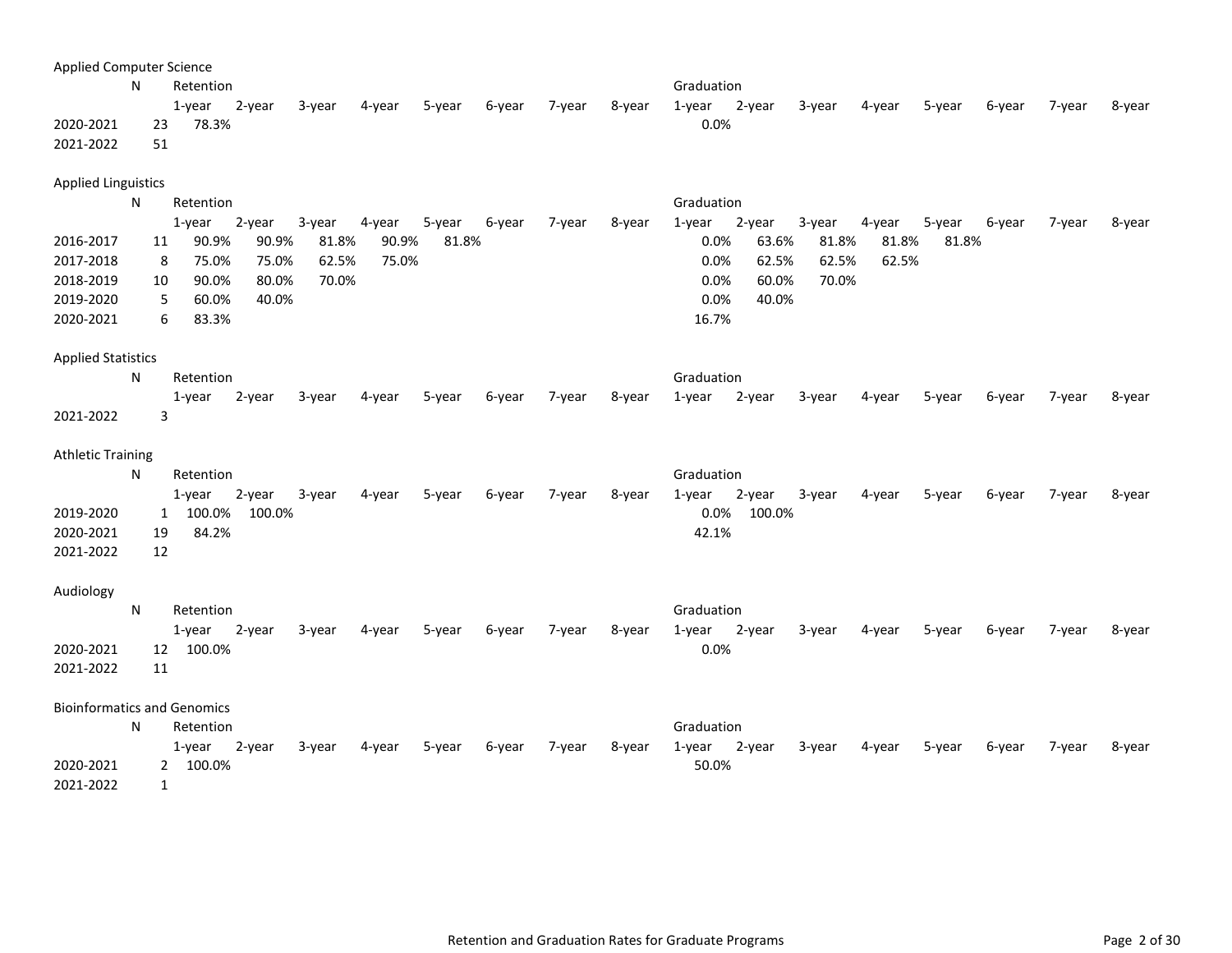Biology

|           | N  | Retention |        |           |        |        |        |        |        | Graduation |        |        |        |        |        |        |        |
|-----------|----|-----------|--------|-----------|--------|--------|--------|--------|--------|------------|--------|--------|--------|--------|--------|--------|--------|
|           |    | $1$ -year | 2-year | $3$ -year | 4-year | 5-year | 6-year | 7-year | 8-year | 1-year     | 2-year | 3-year | 4-year | 5-year | 6-year | 7-year | 8-year |
| 2003-2004 | 13 | 84.6%     | 30.8%  | 23.1%     | 38.5%  | 46.2%  | 61.5%  | 61.5%  | 61.5%  | $0.0\%$    | 7.7%   | 23.1%  | 38.5%  | 46.2%  | 61.5%  | 61.5%  | 61.5%  |
| 2004-2005 | 10 | 100.0%    | 60.0%  | 60.0%     | 40.0%  | 60.0%  | 70.0%  | 70.0%  | 70.0%  | $0.0\%$    | 30.0%  | 40.0%  | 40.0%  | 60.0%  | 70.0%  | 70.0%  | 70.0%  |
| 2005-2006 | 10 | 90.0%     | 30.0%  | 30.0%     | 70.0%  | 60.0%  | 60.0%  | 60.0%  | 60.0%  | $0.0\%$    | 10.0%  | 20.0%  | 60.0%  | 60.0%  | 60.0%  | 60.0%  | 60.0%  |
| 2006-2007 | 8  | 87.5%     | 25.0%  | 50.0%     | 37.5%  | 50.0%  | 50.0%  | 50.0%  | 50.0%  | $0.0\%$    | 12.5%  | 37.5%  | 37.5%  | 50.0%  | 50.0%  | 50.0%  | 50.0%  |
| 2007-2008 | 10 | 90.0%     | 10.0%  | 30.0%     | 60.0%  | 70.0%  | 70.0%  | 70.0%  | 70.0%  | $0.0\%$    | 0.0%   | 30.0%  | 60.0%  | 70.0%  | 70.0%  | 70.0%  | 70.0%  |
| 2008-2009 | 10 | 80.0%     | 30.0%  | 30.0%     | 50.0%  | 60.0%  | 60.0%  | 60.0%  | 70.0%  | $0.0\%$    | 20.0%  | 30.0%  | 50.0%  | 60.0%  | 60.0%  | 60.0%  | 60.0%  |
| 2009-2010 | 17 | 88.2%     | 41.2%  | 47.1%     | 41.2%  | 47.1%  | 52.9%  | 58.8%  | 70.6%  | $0.0\%$    | 11.8%  | 35.3%  | 41.2%  | 47.1%  | 47.1%  | 58.8%  | 58.8%  |
| 2010-2011 | 10 | 90.0%     | 30.0%  | 60.0%     | 80.0%  | 80.0%  | 80.0%  | 80.0%  | 90.0%  | $0.0\%$    | 20.0%  | 60.0%  | 80.0%  | 80.0%  | 80.0%  | 80.0%  | 80.0%  |
| 2011-2012 | 13 | 84.6%     | 53.8%  | 46.2%     | 76.9%  | 76.9%  | 76.9%  | 76.9%  | 76.9%  | 7.7%       | 7.7%   | 46.2%  | 76.9%  | 76.9%  | 76.9%  | 76.9%  | 76.9%  |
| 2012-2013 | 15 | 86.7%     | 80.0%  | 66.7%     | 80.0%  | 73.3%  | 73.3%  | 73.3%  | 80.0%  | $0.0\%$    | 13.3%  | 53.3%  | 66.7%  | 73.3%  | 73.3%  | 73.3%  | 73.3%  |
| 2013-2014 | 8  | 100.0%    | 87.5%  | 87.5%     | 87.5%  | 87.5%  | 87.5%  | 87.5%  | 87.5%  | $0.0\%$    | 50.0%  | 87.5%  | 87.5%  | 87.5%  | 87.5%  | 87.5%  | 87.5%  |
| 2014-2015 | 12 | 91.7%     | 66.7%  | 83.3%     | 83.3%  | 83.3%  | 83.3%  | 75.0%  |        | $0.0\%$    | 50.0%  | 66.7%  | 75.0%  | 75.0%  | 75.0%  | 75.0%  |        |
| 2015-2016 | 15 | 100.0%    | 86.7%  | 93.3%     | 100.0% | 93.3%  | 93.3%  |        |        | $0.0\%$    | 33.3%  | 86.7%  | 86.7%  | 86.7%  | 93.3%  |        |        |
| 2016-2017 | 15 | 93.3%     | 93.3%  | 80.0%     | 73.3%  | 80.0%  |        |        |        | $0.0\%$    | 53.3%  | 66.7%  | 73.3%  | 80.0%  |        |        |        |
| 2017-2018 | 14 | 92.9%     | 92.9%  | 92.9%     | 92.9%  |        |        |        |        | $0.0\%$    | 64.3%  | 92.9%  | 92.9%  |        |        |        |        |
| 2018-2019 | 14 | 100.0%    | 64.3%  | 92.9%     |        |        |        |        |        | $0.0\%$    | 42.9%  | 71.4%  |        |        |        |        |        |
| 2019-2020 | 14 | 100.0%    | 71.4%  |           |        |        |        |        |        | $0.0\%$    | 28.6%  |        |        |        |        |        |        |
| 2020-2021 | 15 | 86.7%     |        |           |        |        |        |        |        | 0.0%       |        |        |        |        |        |        |        |
| 2021-2022 | 13 |           |        |           |        |        |        |        |        |            |        |        |        |        |        |        |        |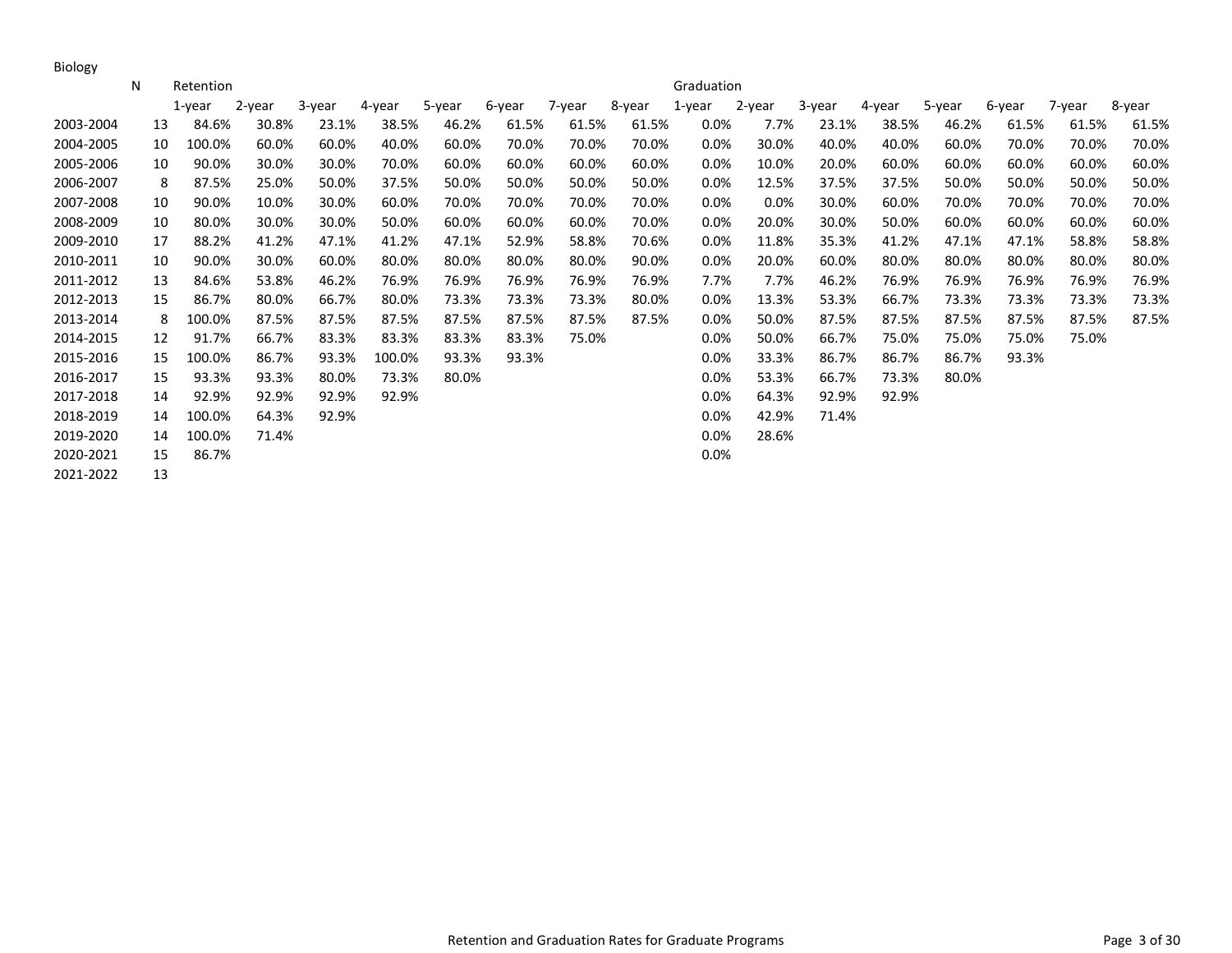Biomedical Sciences

|           | N  | Retention   |        |        |        |        |        |        |        | Graduation |        |        |        |        |        |        |        |
|-----------|----|-------------|--------|--------|--------|--------|--------|--------|--------|------------|--------|--------|--------|--------|--------|--------|--------|
|           |    | $1$ -year   | 2-year | 3-year | 4-year | 5-year | 6-year | 7-year | 8-year | 1-year     | 2-year | 3-year | 4-year | 5-year | 6-year | 7-year | 8-year |
| 1996-1997 | 12 | 66.7%       | 41.7%  | 25.0%  | 8.3%   | 16.7%  | 16.7%  | 8.3%   | 8.3%   | 0.0%       | 8.3%   | 8.3%   | 8.3%   | 8.3%   | 8.3%   | 8.3%   | 8.3%   |
| 1997-1998 |    | 100.0%<br>5 | 20.0%  | 40.0%  | 40.0%  | 40.0%  | 40.0%  | 40.0%  | 40.0%  | 0.0%       | 0.0%   | 20.0%  | 40.0%  | 40.0%  | 40.0%  | 40.0%  | 40.0%  |
| 1998-1999 |    | 57.1%<br>7  | 57.1%  | 42.9%  | 42.9%  | 42.9%  | 42.9%  | 42.9%  | 42.9%  | 0.0%       | 0.0%   | 14.3%  | 28.6%  | 42.9%  | 42.9%  | 42.9%  | 42.9%  |
| 1999-2000 |    | 50.0%<br>8  | 37.5%  | 50.0%  | 37.5%  | 25.0%  | 37.5%  | 37.5%  | 37.5%  | 0.0%       | 12.5%  | 12.5%  | 12.5%  | 25.0%  | 25.0%  | 25.0%  | 37.5%  |
| 2000-2001 |    | 37.5%<br>8  | 25.0%  | 12.5%  | 12.5%  | 0.0%   | 0.0%   | 0.0%   | 0.0%   | 0.0%       | 0.0%   | 0.0%   | 0.0%   | 0.0%   | 0.0%   | 0.0%   | 0.0%   |
| 2001-2002 |    | 7<br>14.3%  | 14.3%  | 0.0%   | 0.0%   | 0.0%   | 0.0%   | 0.0%   | 0.0%   | 0.0%       | 0.0%   | 0.0%   | 0.0%   | 0.0%   | 0.0%   | 0.0%   | 0.0%   |
| 2002-2003 |    | 5<br>40.0%  | 40.0%  | 0.0%   | 0.0%   | 0.0%   | 0.0%   | 0.0%   | 0.0%   | 0.0%       | 0.0%   | 0.0%   | 0.0%   | 0.0%   | 0.0%   | 0.0%   | 0.0%   |
| 2003-2004 |    | 3<br>66.7%  | 66.7%  | 33.3%  | 66.7%  | 66.7%  | 33.3%  | 33.3%  | 66.7%  | 0.0%       | 33.3%  | 33.3%  | 33.3%  | 33.3%  | 33.3%  | 33.3%  | 66.7%  |
| 2004-2005 |    | 50.0%<br>8  | 12.5%  | 0.0%   | 0.0%   | 0.0%   | 0.0%   | 12.5%  | 12.5%  | 0.0%       | 0.0%   | 0.0%   | 0.0%   | 0.0%   | 0.0%   | 12.5%  | 12.5%  |
| 2005-2006 |    | 75.0%<br>4  | 25.0%  | 50.0%  | 50.0%  | 0.0%   | 0.0%   | 0.0%   | 0.0%   | 0.0%       | 0.0%   | 0.0%   | 0.0%   | 0.0%   | 0.0%   | 0.0%   | 0.0%   |
| 2006-2007 |    | 80.0%<br>5  | 60.0%  | 40.0%  | 40.0%  | 20.0%  | 40.0%  | 40.0%  | 60.0%  | 0.0%       | 20.0%  | 20.0%  | 20.0%  | 20.0%  | 40.0%  | 40.0%  | 60.0%  |
| 2007-2008 | 7  | 71.4%       | 71.4%  | 0.0%   | 0.0%   | 0.0%   | 0.0%   | 0.0%   | 0.0%   | 0.0%       | 0.0%   | 0.0%   | 0.0%   | 0.0%   | 0.0%   | 0.0%   | 0.0%   |
| 2008-2009 |    | 7<br>57.1%  | 28.6%  | 42.9%  | 42.9%  | 42.9%  | 42.9%  | 42.9%  | 42.9%  | 0.0%       | 0.0%   | 42.9%  | 42.9%  | 42.9%  | 42.9%  | 42.9%  | 42.9%  |
| 2009-2010 |    | 80.0%<br>5  | 60.0%  | 60.0%  | 80.0%  | 80.0%  | 80.0%  | 80.0%  | 80.0%  | 0.0%       | 40.0%  | 60.0%  | 80.0%  | 80.0%  | 80.0%  | 80.0%  | 80.0%  |
| 2010-2011 |    | 8<br>75.0%  | 0.0%   | 25.0%  | 50.0%  | 50.0%  | 50.0%  | 50.0%  | 50.0%  | 0.0%       | 0.0%   | 25.0%  | 50.0%  | 50.0%  | 50.0%  | 50.0%  | 50.0%  |
| 2011-2012 |    | 5<br>60.0%  | 60.0%  | 20.0%  | 40.0%  | 40.0%  | 40.0%  | 40.0%  | 40.0%  | 0.0%       | 20.0%  | 20.0%  | 20.0%  | 20.0%  | 20.0%  | 40.0%  | 40.0%  |
| 2012-2013 | 3  | 100.0%      | 66.7%  | 100.0% | 100.0% | 66.7%  | 66.7%  | 66.7%  | 66.7%  | 0.0%       | 0.0%   | 33.3%  | 66.7%  | 66.7%  | 66.7%  | 66.7%  | 66.7%  |
| 2013-2014 |    | 66.7%<br>6  | 33.3%  | 33.3%  | 33.3%  | 33.3%  | 33.3%  | 33.3%  | 33.3%  | 0.0%       | 16.7%  | 33.3%  | 33.3%  | 33.3%  | 33.3%  | 33.3%  | 33.3%  |
| 2014-2015 |    | 100.0%<br>3 | 100.0% | 100.0% | 100.0% | 100.0% | 100.0% | 100.0% |        | 0.0%       | 33.3%  | 100.0% | 100.0% | 100.0% | 100.0% | 100.0% |        |
| 2015-2016 |    | 83.3%<br>6  | 100.0% | 83.3%  | 83.3%  | 83.3%  | 83.3%  |        |        | 0.0%       | 33.3%  | 50.0%  | 83.3%  | 83.3%  | 83.3%  |        |        |
| 2016-2017 |    | 8<br>62.5%  | 37.5%  | 50.0%  | 37.5%  | 37.5%  |        |        |        | 0.0%       | 12.5%  | 37.5%  | 37.5%  | 37.5%  |        |        |        |
| 2017-2018 |    | 83.3%<br>6  | 66.7%  | 66.7%  | 66.7%  |        |        |        |        | 0.0%       | 16.7%  | 50.0%  | 66.7%  |        |        |        |        |
| 2018-2019 |    | 75.0%<br>8  | 75.0%  | 75.0%  |        |        |        |        |        | 0.0%       | 12.5%  | 50.0%  |        |        |        |        |        |
| 2019-2020 | 12 | 100.0%      | 83.3%  |        |        |        |        |        |        | 8.3%       | 16.7%  |        |        |        |        |        |        |
| 2020-2021 | 11 | 81.8%       |        |        |        |        |        |        |        | 0.0%       |        |        |        |        |        |        |        |
| 2021-2022 | 11 |             |        |        |        |        |        |        |        |            |        |        |        |        |        |        |        |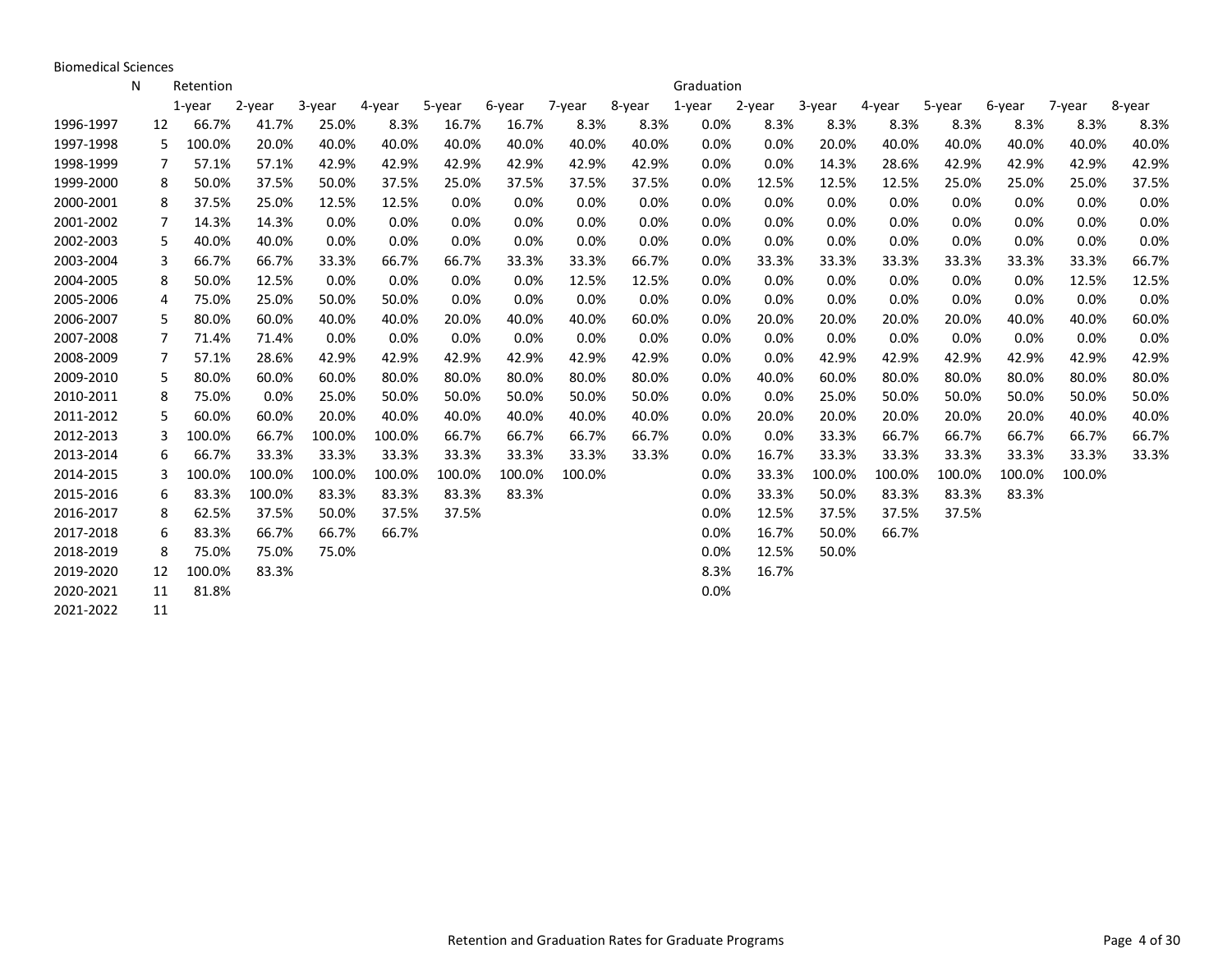Biostatistics

|           | N | Retention    |        |        |        |        |        |        |        | Graduation |        |        |        |        |        |        |        |
|-----------|---|--------------|--------|--------|--------|--------|--------|--------|--------|------------|--------|--------|--------|--------|--------|--------|--------|
|           |   | 1-year       | 2-year | 3-year | 4-year | 5-year | 6-year | 7-year | 8-year | 1-year     | 2-year | 3-year | 4-year | 5-year | 6-year | 7-year | 8-year |
| 2006-2007 |   | 62.5%<br>16  | 50.0%  | 50.0%  | 56.3%  | 50.0%  | 50.0%  | 50.0%  | 50.0%  | 0.0%       | 31.3%  | 43.8%  | 50.0%  | 50.0%  | 50.0%  | 50.0%  | 50.0%  |
| 2007-2008 |   | 75.0%<br>8   | 100.0% | 87.5%  | 87.5%  | 87.5%  | 75.0%  | 75.0%  | 75.0%  | 0.0%       | 62.5%  | 75.0%  | 75.0%  | 75.0%  | 75.0%  | 75.0%  | 75.0%  |
| 2008-2009 |   | 72.7%<br>11  | 81.8%  | 81.8%  | 81.8%  | 90.9%  | 81.8%  | 81.8%  | 81.8%  | 0.0%       | 63.6%  | 72.7%  | 72.7%  | 81.8%  | 81.8%  | 81.8%  | 81.8%  |
| 2009-2010 |   | 80.0%<br>10  | 80.0%  | 80.0%  | 80.0%  | 80.0%  | 80.0%  | 80.0%  | 80.0%  | $0.0\%$    | 70.0%  | 80.0%  | 80.0%  | 80.0%  | 80.0%  | 80.0%  | 80.0%  |
| 2010-2011 |   | 100.0%<br>15 | 93.3%  | 93.3%  | 93.3%  | 100.0% | 93.3%  | 100.0% | 93.3%  | 6.7%       | 80.0%  | 93.3%  | 93.3%  | 93.3%  | 93.3%  | 93.3%  | 93.3%  |
| 2011-2012 |   | 84.6%<br>13  | 92.3%  | 92.3%  | 92.3%  | 92.3%  | 92.3%  | 92.3%  | 92.3%  | 0.0%       | 76.9%  | 92.3%  | 92.3%  | 92.3%  | 92.3%  | 92.3%  | 92.3%  |
| 2012-2013 |   | 87.5%<br>16  | 87.5%  | 87.5%  | 87.5%  | 87.5%  | 87.5%  | 87.5%  | 87.5%  | 0.0%       | 81.3%  | 87.5%  | 87.5%  | 87.5%  | 87.5%  | 87.5%  | 87.5%  |
| 2013-2014 |   | 80.0%<br>10  | 80.0%  | 80.0%  | 80.0%  | 80.0%  | 80.0%  | 80.0%  | 80.0%  | 0.0%       | 80.0%  | 80.0%  | 80.0%  | 80.0%  | 80.0%  | 80.0%  | 80.0%  |
| 2014-2015 |   | 81.8%<br>22  | 90.9%  | 90.9%  | 86.4%  | 86.4%  | 86.4%  | 86.4%  |        | 18.2%      | 77.3%  | 86.4%  | 86.4%  | 86.4%  | 86.4%  | 86.4%  |        |
| 2015-2016 |   | 80.0%<br>15  | 86.7%  | 80.0%  | 86.7%  | 86.7%  | 86.7%  |        |        | 0.0%       | 73.3%  | 80.0%  | 86.7%  | 86.7%  | 86.7%  |        |        |
| 2016-2017 |   | 100.0%<br>14 | 100.0% | 92.9%  | 100.0% | 100.0% |        |        |        | 0.0%       | 78.6%  | 92.9%  | 100.0% | 100.0% |        |        |        |
| 2017-2018 |   | 100.0%<br>16 | 93.8%  | 75.0%  | 81.3%  |        |        |        |        | 12.5%      | 68.8%  | 75.0%  | 81.3%  |        |        |        |        |
| 2018-2019 |   | 86.7%<br>15  | 80.0%  | 86.7%  |        |        |        |        |        | $0.0\%$    | 60.0%  | 86.7%  |        |        |        |        |        |
| 2019-2020 |   | 18<br>88.9%  | 88.9%  |        |        |        |        |        |        | 11.1%      | 55.6%  |        |        |        |        |        |        |
| 2020-2021 |   | 90.9%<br>22  |        |        |        |        |        |        |        | $0.0\%$    |        |        |        |        |        |        |        |
| 2021-2022 |   | 14           |        |        |        |        |        |        |        |            |        |        |        |        |        |        |        |

## Biotechnology

|           |    | Retention |        |         |        |         |        |        |        | Graduation |        |        |         |        |        |         |         |
|-----------|----|-----------|--------|---------|--------|---------|--------|--------|--------|------------|--------|--------|---------|--------|--------|---------|---------|
|           |    | 1-vear    | 2-year | 3-year  | 4-year | 5-year  | 6-year | 7-year | 8-year | 1-year     | 2-year | 3-year | 4-year  | 5-year | 6-year | 7-year  | 8-year  |
| 2005-2006 |    | 100.0%    | 50.0%  | $0.0\%$ | 0.0%   | $0.0\%$ | 0.0%   | 0.0%   | 0.0%   | $0.0\%$    | 0.0%   | 0.0%   | $0.0\%$ | 0.0%   | 0.0%   | $0.0\%$ | $0.0\%$ |
| 2006-2007 | 10 | 100.0%    | 60.0%  | 10.0%   | 0.0%   | 0.0%    | 0.0%   | 0.0%   | 0.0%   | $0.0\%$    | 0.0%   | 0.0%   | $0.0\%$ | 0.0%   | 0.0%   | $0.0\%$ | $0.0\%$ |
| 2007-2008 |    | 75.0%     | 41.7%  | 0.0%    | 0.0%   | 0.0%    | 0.0%   | 0.0%   | 0.0%   | 0.0%       | 0.0%   | 0.0%   | 0.0%    | 0.0%   | 0.0%   | $0.0\%$ | 0.0%    |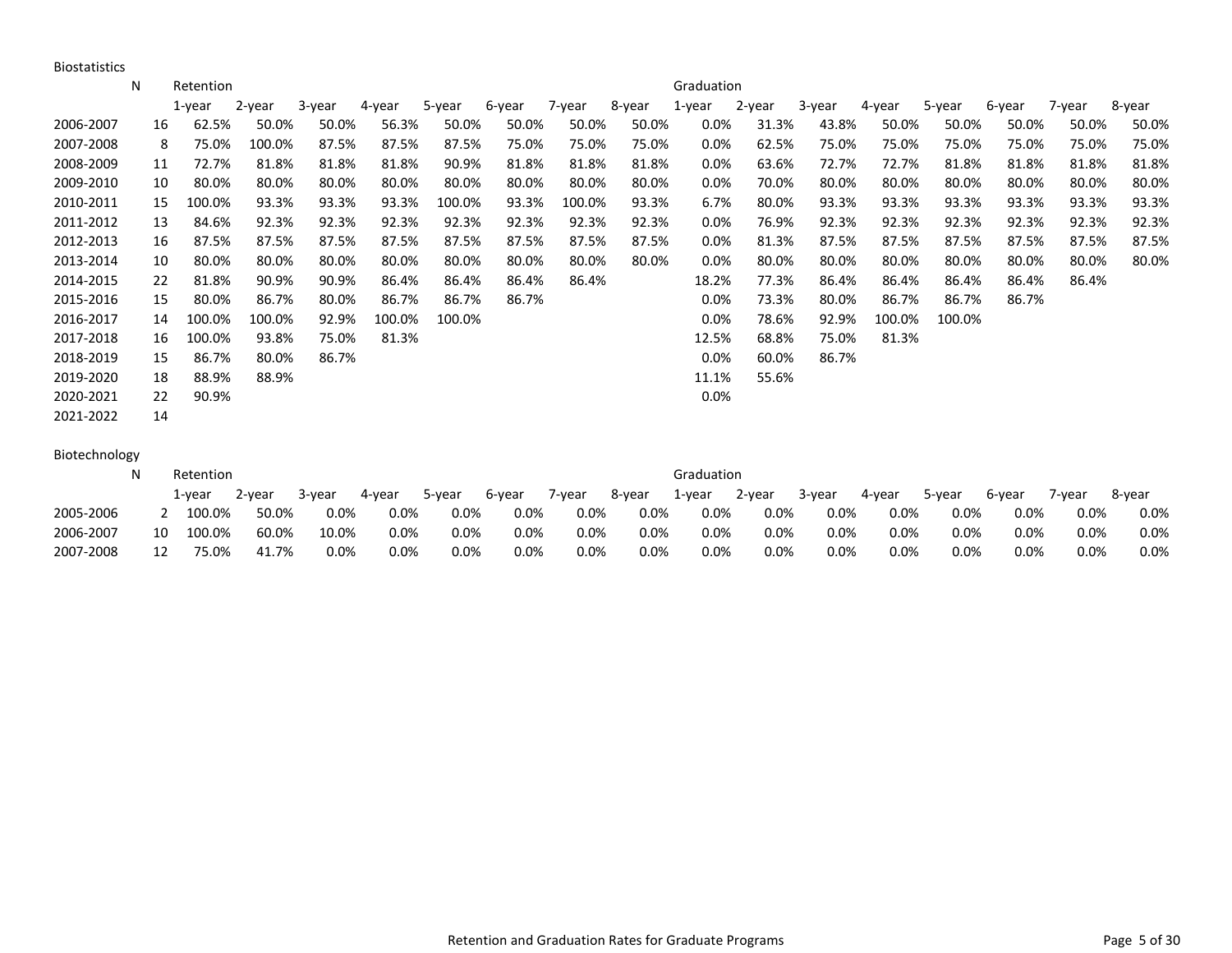Business General

|           | N  | Retention |        |        |        |        |        |        |        | Graduation |        |        |        |        |        |        |        |
|-----------|----|-----------|--------|--------|--------|--------|--------|--------|--------|------------|--------|--------|--------|--------|--------|--------|--------|
|           |    | $1$ -year | 2-year | 3-year | 4-year | 5-year | 6-year | 7-year | 8-year | 1-year     | 2-year | 3-year | 4-year | 5-year | 6-year | 7-year | 8-year |
| 1996-1997 | 37 | 78.4%     | 67.6%  | 64.9%  | 62.2%  | 59.5%  | 64.9%  | 64.9%  | 64.9%  | 0.0%       | 18.9%  | 35.1%  | 43.2%  | 51.4%  | 51.4%  | 59.5%  | 62.2%  |
| 1997-1998 | 50 | 82.0%     | 62.0%  | 64.0%  | 66.0%  | 68.0%  | 68.0%  | 68.0%  | 66.0%  | 8.0%       | 24.0%  | 34.0%  | 52.0%  | 58.0%  | 60.0%  | 64.0%  | 64.0%  |
| 1998-1999 | 49 | 65.3%     | 55.1%  | 55.1%  | 63.3%  | 59.2%  | 61.2%  | 61.2%  | 63.3%  | 4.1%       | 22.4%  | 36.7%  | 49.0%  | 51.0%  | 59.2%  | 61.2%  | 61.2%  |
| 1999-2000 | 60 | 68.3%     | 65.0%  | 65.0%  | 63.3%  | 63.3%  | 63.3%  | 63.3%  | 63.3%  | 3.3%       | 30.0%  | 43.3%  | 56.7%  | 60.0%  | 60.0%  | 61.7%  | 63.3%  |
| 2000-2001 | 66 | 71.2%     | 68.2%  | 69.7%  | 65.2%  | 66.7%  | 66.7%  | 66.7%  | 66.7%  | 4.5%       | 12.1%  | 47.0%  | 57.6%  | 62.1%  | 65.2%  | 66.7%  | 66.7%  |
| 2001-2002 | 69 | 78.3%     | 69.6%  | 73.9%  | 68.1%  | 73.9%  | 72.5%  | 75.4%  | 73.9%  | 5.8%       | 30.4%  | 55.1%  | 63.8%  | 66.7%  | 72.5%  | 72.5%  | 73.9%  |
| 2002-2003 | 53 | 73.6%     | 66.0%  | 67.9%  | 64.2%  | 69.8%  | 69.8%  | 69.8%  | 69.8%  | 7.5%       | 30.2%  | 49.1%  | 50.9%  | 62.3%  | 67.9%  | 69.8%  | 69.8%  |
| 2003-2004 | 84 | 69.0%     | 63.1%  | 63.1%  | 63.1%  | 64.3%  | 65.5%  | 66.7%  | 66.7%  | 9.5%       | 35.7%  | 47.6%  | 52.4%  | 58.3%  | 60.7%  | 63.1%  | 64.3%  |
| 2004-2005 | 60 | 75.0%     | 73.3%  | 70.0%  | 71.7%  | 73.3%  | 73.3%  | 75.0%  | 73.3%  | 10.0%      | 28.3%  | 56.7%  | 63.3%  | 70.0%  | 73.3%  | 73.3%  | 73.3%  |
| 2005-2006 | 70 | 80.0%     | 75.7%  | 74.3%  | 78.6%  | 78.6%  | 77.1%  | 80.0%  | 80.0%  | 5.7%       | 35.7%  | 61.4%  | 70.0%  | 75.7%  | 75.7%  | 78.6%  | 80.0%  |
| 2006-2007 | 64 | 67.2%     | 60.9%  | 59.4%  | 60.9%  | 60.9%  | 64.1%  | 67.2%  | 67.2%  | 7.8%       | 25.0%  | 34.4%  | 46.9%  | 56.3%  | 62.5%  | 62.5%  | 64.1%  |
| 2007-2008 | 59 | 83.1%     | 69.5%  | 67.8%  | 67.8%  | 71.2%  | 72.9%  | 72.9%  | 72.9%  | 10.2%      | 32.2%  | 57.6%  | 67.8%  | 71.2%  | 71.2%  | 72.9%  | 72.9%  |
| 2008-2009 | 53 | 81.1%     | 71.7%  | 71.7%  | 67.9%  | 67.9%  | 67.9%  | 67.9%  | 67.9%  | 7.5%       | 35.8%  | 47.2%  | 54.7%  | 62.3%  | 64.2%  | 66.0%  | 67.9%  |
| 2009-2010 | 87 | 78.2%     | 73.6%  | 74.7%  | 78.2%  | 77.0%  | 77.0%  | 78.2%  | 78.2%  | 3.4%       | 29.9%  | 50.6%  | 62.1%  | 74.7%  | 77.0%  | 78.2%  | 78.2%  |
| 2010-2011 | 63 | 66.7%     | 61.9%  | 65.1%  | 65.1%  | 63.5%  | 65.1%  | 66.7%  | 68.3%  | 6.3%       | 25.4%  | 49.2%  | 57.1%  | 61.9%  | 63.5%  | 65.1%  | 68.3%  |
| 2011-2012 | 61 | 77.0%     | 70.5%  | 75.4%  | 72.1%  | 72.1%  | 73.8%  | 72.1%  | 72.1%  | 4.9%       | 41.0%  | 59.0%  | 67.2%  | 68.9%  | 72.1%  | 72.1%  | 72.1%  |
| 2012-2013 | 62 | 87.1%     | 82.3%  | 83.9%  | 87.1%  | 87.1%  | 87.1%  | 87.1%  | 87.1%  | 3.2%       | 45.2%  | 67.7%  | 80.6%  | 82.3%  | 85.5%  | 87.1%  | 87.1%  |
| 2013-2014 | 55 | 76.4%     | 76.4%  | 76.4%  | 74.5%  | 74.5%  | 76.4%  | 80.0%  | 80.0%  | 1.8%       | 34.5%  | 61.8%  | 69.1%  | 74.5%  | 76.4%  | 78.2%  | 80.0%  |
| 2014-2015 | 80 | 85.0%     | 87.5%  | 86.3%  | 85.0%  | 86.3%  | 86.3%  | 86.3%  |        | 0.0%       | 56.3%  | 66.3%  | 73.8%  | 81.3%  | 85.0%  | 86.3%  |        |
| 2015-2016 | 91 | 79.1%     | 75.8%  | 76.9%  | 76.9%  | 76.9%  | 76.9%  |        |        | 1.1%       | 46.2%  | 61.5%  | 69.2%  | 75.8%  | 76.9%  |        |        |
| 2016-2017 | 79 | 81.0%     | 83.5%  | 86.1%  | 86.1%  | 84.8%  |        |        |        | 2.5%       | 59.5%  | 77.2%  | 81.0%  | 83.5%  |        |        |        |
| 2017-2018 | 38 | 89.5%     | 86.8%  | 81.6%  | 86.8%  |        |        |        |        | 5.3%       | 63.2%  | 78.9%  | 84.2%  |        |        |        |        |
| 2018-2019 | 25 | 96.0%     | 96.0%  | 96.0%  |        |        |        |        |        | $0.0\%$    | 84.0%  | 96.0%  |        |        |        |        |        |
| 2019-2020 | 31 | 80.6%     | 83.9%  |        |        |        |        |        |        | 0.0%       | 22.6%  |        |        |        |        |        |        |
| 2020-2021 | 37 | 100.0%    |        |        |        |        |        |        |        | 0.0%       |        |        |        |        |        |        |        |
| 2021-2022 | 45 |           |        |        |        |        |        |        |        |            |        |        |        |        |        |        |        |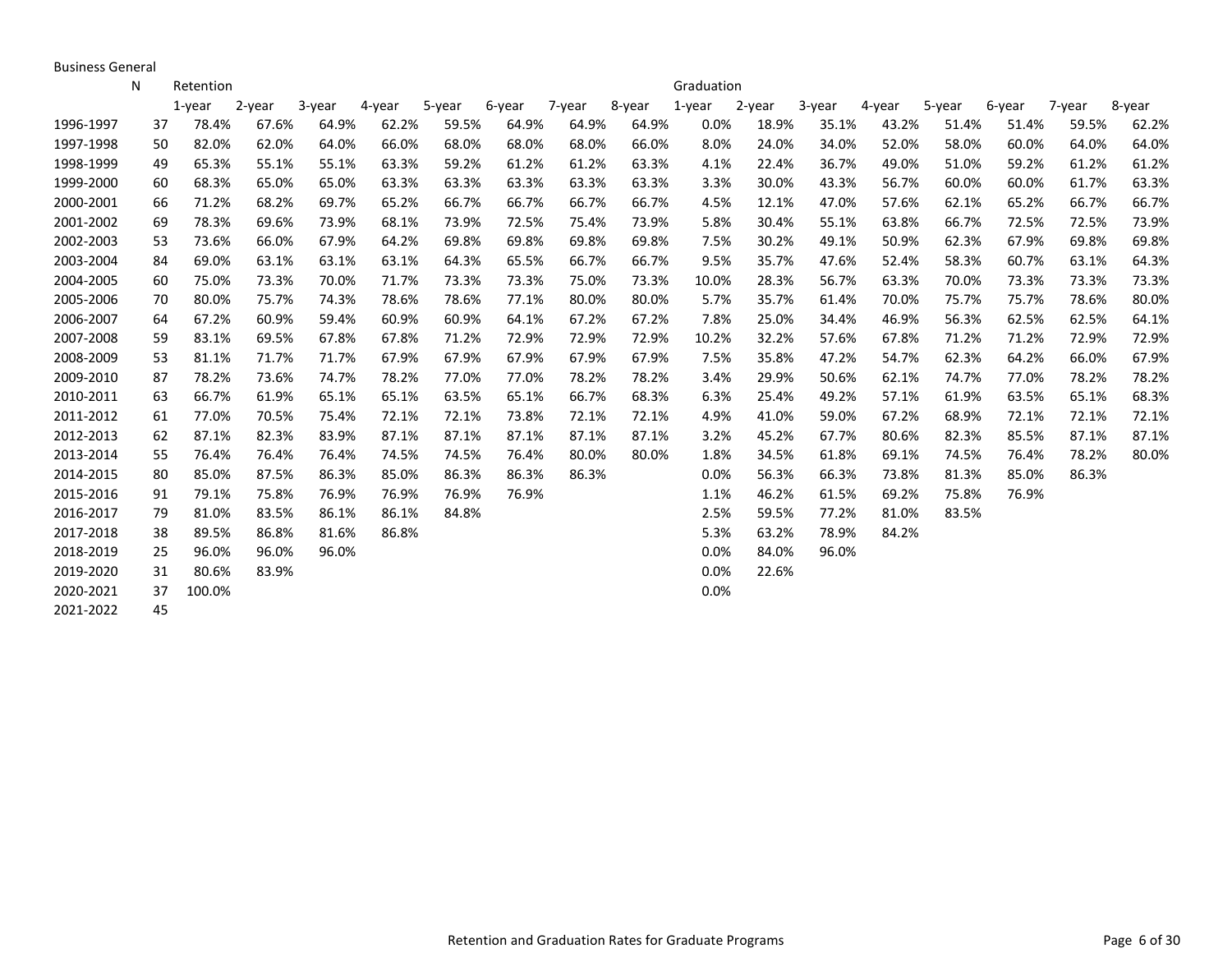Cell & Molecular Biology

|           | N | Retention    |         |         |         |         |        |         |        | Graduation |         |         |         |         |         |         |        |
|-----------|---|--------------|---------|---------|---------|---------|--------|---------|--------|------------|---------|---------|---------|---------|---------|---------|--------|
|           |   | 1-year       | 2-year  | 3-year  | 4-year  | 5-year  | 6-year | 7-year  | 8-year | 1-year     | 2-year  | 3-year  | 4-year  | 5-year  | 6-year  | 7-year  | 8-year |
| 2007-2008 |   | $0.0\%$      | $0.0\%$ | $0.0\%$ | $0.0\%$ | $0.0\%$ | 0.0%   | $0.0\%$ | 0.0%   | $0.0\%$    | $0.0\%$ | $0.0\%$ | $0.0\%$ | $0.0\%$ | $0.0\%$ | $0.0\%$ | 0.0%   |
| 2008-2009 |   | 100.0%<br>11 | 81.8%   | 72.7%   | 100.0%  | 100.0%  | 100.0% | 100.0%  | 100.0% | 9.1%       | 9.1%    | 63.6%   | 90.9%   | 90.9%   | 90.9%   | 90.9%   | 90.9%  |
| 2009-2010 |   | 84.6%<br>13  | 38.5%   | 84.6%   | 84.6%   | 84.6%   | 84.6%  | 76.9%   | 76.9%  | 0.0%       | 15.4%   | 76.9%   | 76.9%   | 76.9%   | 76.9%   | 76.9%   | 76.9%  |
| 2010-2011 |   | 80.0%<br>10  | 80.0%   | 70.0%   | 60.0%   | 70.0%   | 70.0%  | 70.0%   | 70.0%  | $0.0\%$    | 50.0%   | 60.0%   | 60.0%   | 70.0%   | 70.0%   | 70.0%   | 70.0%  |
| 2011-2012 |   | 76.5%<br>17  | 64.7%   | 58.8%   | 64.7%   | 64.7%   | 64.7%  | 58.8%   | 58.8%  | 0.0%       | 23.5%   | 52.9%   | 58.8%   | 58.8%   | 58.8%   | 58.8%   | 58.8%  |
| 2012-2013 |   | 84.6%<br>13  | 69.2%   | 69.2%   | 76.9%   | 76.9%   | 76.9%  | 76.9%   | 76.9%  | $0.0\%$    | 30.8%   | 61.5%   | 69.2%   | 69.2%   | 76.9%   | 76.9%   | 76.9%  |
| 2013-2014 |   | 80.0%<br>10  | 80.0%   | 80.0%   | 80.0%   | 80.0%   | 80.0%  | 80.0%   | 80.0%  | $0.0\%$    | 40.0%   | 70.0%   | 70.0%   | 80.0%   | 80.0%   | 80.0%   | 80.0%  |
| 2014-2015 |   | 87.5%<br>16  | 81.3%   | 87.5%   | 87.5%   | 87.5%   | 87.5%  | 87.5%   |        | 0.0%       | 56.3%   | 87.5%   | 87.5%   | 87.5%   | 87.5%   | 87.5%   |        |
| 2015-2016 |   | 77.8%<br>18  | 83.3%   | 77.8%   | 77.8%   | 77.8%   | 77.8%  |         |        | 5.6%       | 66.7%   | 72.2%   | 77.8%   | 77.8%   | 77.8%   |         |        |
| 2016-2017 |   | 73.3%<br>15  | 80.0%   | 80.0%   | 80.0%   | 80.0%   |        |         |        | 0.0%       | 40.0%   | 66.7%   | 80.0%   | 80.0%   |         |         |        |
| 2017-2018 |   | 17<br>94.1%  | 70.6%   | 76.5%   | 76.5%   |         |        |         |        | $0.0\%$    | 17.6%   | 70.6%   | 76.5%   |         |         |         |        |
| 2018-2019 |   | 78.6%<br>14  | 64.3%   | 64.3%   |         |         |        |         |        | $0.0\%$    | 42.9%   | 64.3%   |         |         |         |         |        |
| 2019-2020 |   | 84.2%<br>19  | 100.0%  |         |         |         |        |         |        | 10.5%      | 57.9%   |         |         |         |         |         |        |
| 2020-2021 |   | 90.9%<br>11  |         |         |         |         |        |         |        | 0.0%       |         |         |         |         |         |         |        |
| 2021-2022 |   | 23           |         |         |         |         |        |         |        |            |         |         |         |         |         |         |        |

## Clinical Dietetics

|           | N |    | Retention |        |        |        |        |        |        |        | Graduation |        |        |        |        |        |        |        |
|-----------|---|----|-----------|--------|--------|--------|--------|--------|--------|--------|------------|--------|--------|--------|--------|--------|--------|--------|
|           |   |    | 1-year    | 2-year | 3-year | 4-year | 5-year | 6-year | 7-year | 8-year | 1-year     | 2-year | 3-year | 4-year | 5-year | 6-year | 7-year | 8-year |
| 2016-2017 |   | 15 | 100.0%    | 100.0% | 100.0% | 100.0% | 100.0% |        |        |        | $0.0\%$    | 93.3%  | 100.0% | 100.0% | 100.0% |        |        |        |
| 2017-2018 |   | 25 | 100.0%    | 100.0% | 100.0% | 100.0% |        |        |        |        | 0.0%       | 96.0%  | 100.0% | 100.0% |        |        |        |        |
| 2018-2019 |   | 24 | 100.0%    | 95.8%  | 95.8%  |        |        |        |        |        | $0.0\%$    | 95.8%  | 95.8%  |        |        |        |        |        |
| 2019-2020 |   | 23 | 95.7%     | 95.7%  |        |        |        |        |        |        | $0.0\%$    | 95.7%  |        |        |        |        |        |        |
| 2020-2021 |   | 26 | 100.0%    |        |        |        |        |        |        |        | 0.0%       |        |        |        |        |        |        |        |
| 2021-2022 |   | 20 |           |        |        |        |        |        |        |        |            |        |        |        |        |        |        |        |

Clinical Research Trials Mgt

|           | Retention |        |        |        |        |        |        |        | Graduation |        |        |        |        |        |        |        |
|-----------|-----------|--------|--------|--------|--------|--------|--------|--------|------------|--------|--------|--------|--------|--------|--------|--------|
|           | 1-vear    | 2-year | 3-year | 4-vear | 5-year | 6-vear | 7-year | 8-year | 1-year     | 2-year | 3-vear | 4-year | 5-year | 6-vear | 7-year | 8-vear |
| 2012-2013 | 50.0%     | 37.5%  | 62.5%  | 37.5%  | 50.0%  | 37.5%  | 37.5%  | 37.5%  | 37.5%      | 37.5%  | 37.5%  | 37.5%  | 37.5%  | 37.5%  | 37.5%  | 37.5%  |
| 2013-2014 | 100.0%    | 100.0% | 100.0% | 100.0% | 100.0% | 100.0% | 100.0% | 100.0% | 100.0%     | 100.0% | 100.0% | 100.0% | 100.0% | 100.0% | 100.0% | 100.0% |
| 2014-2015 | 50.0%     | 50.0%  | 50.0%  | 100.0% | 100.0% | 100.0% | 100.0% |        | 50.0%      | 50.0%  | 50.0%  | 100.0% | 100.0% | 100.0% | 100.0% |        |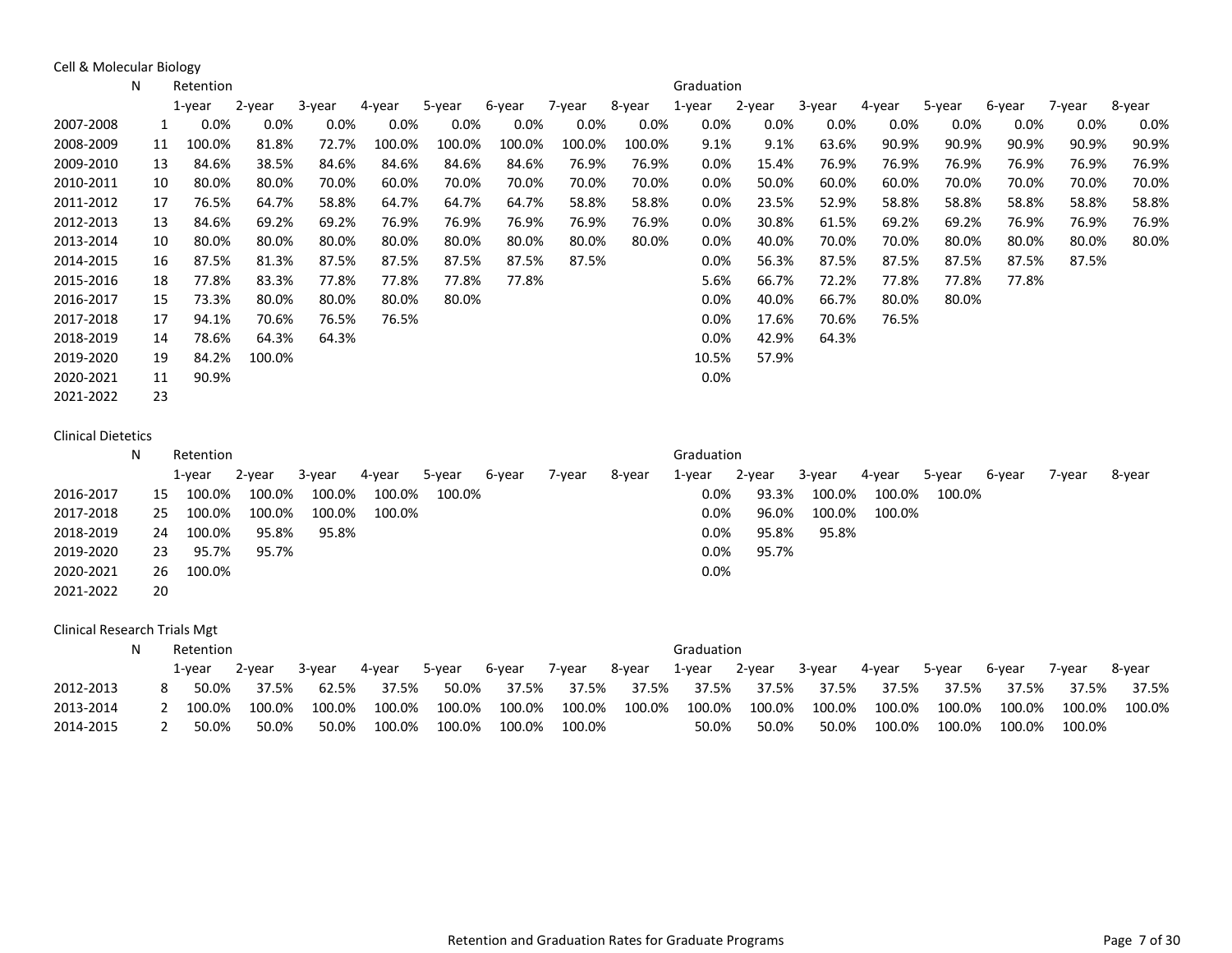Communications

|           | N  | Retention |        |        |        |        |        |        |        | Graduation |        |        |        |        |        |        |        |
|-----------|----|-----------|--------|--------|--------|--------|--------|--------|--------|------------|--------|--------|--------|--------|--------|--------|--------|
|           |    | $1$ -year | 2-year | 3-year | 4-year | 5-year | 6-year | 7-year | 8-year | 1-year     | 2-year | 3-year | 4-year | 5-year | 6-year | 7-year | 8-year |
| 1996-1997 | 3  | 66.7%     | 100.0% | 66.7%  | 66.7%  | 66.7%  | 66.7%  | 66.7%  | 66.7%  | 0.0%       | 66.7%  | 66.7%  | 66.7%  | 66.7%  | 66.7%  | 66.7%  | 66.7%  |
| 1997-1998 | 1  | 0.0%      | 0.0%   | 0.0%   | 0.0%   | 0.0%   | 0.0%   | 0.0%   | 0.0%   | 0.0%       | 0.0%   | 0.0%   | 0.0%   | 0.0%   | 0.0%   | 0.0%   | 0.0%   |
| 1999-2000 | 2  | 50.0%     | 100.0% | 100.0% | 100.0% | 100.0% | 100.0% | 100.0% | 100.0% | 0.0%       | 100.0% | 100.0% | 100.0% | 100.0% | 100.0% | 100.0% | 100.0% |
| 2000-2001 | 1  | 100.0%    | 100.0% | 100.0% | 100.0% | 100.0% | 100.0% | 100.0% | 100.0% | 0.0%       | 100.0% | 100.0% | 100.0% | 100.0% | 100.0% | 100.0% | 100.0% |
| 2001-2002 | 3  | 33.3%     | 0.0%   | 0.0%   | 0.0%   | 0.0%   | 33.3%  | 33.3%  | 33.3%  | 0.0%       | 0.0%   | 0.0%   | 0.0%   | 0.0%   | 33.3%  | 33.3%  | 33.3%  |
| 2002-2003 | 11 | 100.0%    | 90.9%  | 81.8%  | 90.9%  | 90.9%  | 90.9%  | 90.9%  | 90.9%  | 0.0%       | 9.1%   | 63.6%  | 81.8%  | 81.8%  | 90.9%  | 90.9%  | 90.9%  |
| 2003-2004 | 17 | 88.2%     | 70.6%  | 58.8%  | 88.2%  | 82.4%  | 88.2%  | 88.2%  | 88.2%  | 5.9%       | 47.1%  | 58.8%  | 82.4%  | 82.4%  | 82.4%  | 88.2%  | 88.2%  |
| 2004-2005 | 20 | 70.0%     | 70.0%  | 75.0%  | 80.0%  | 85.0%  | 85.0%  | 85.0%  | 85.0%  | 5.0%       | 30.0%  | 55.0%  | 75.0%  | 80.0%  | 85.0%  | 85.0%  | 85.0%  |
| 2005-2006 | 24 | 62.5%     | 54.2%  | 58.3%  | 54.2%  | 62.5%  | 62.5%  | 62.5%  | 62.5%  | 4.2%       | 16.7%  | 50.0%  | 54.2%  | 62.5%  | 62.5%  | 62.5%  | 62.5%  |
| 2006-2007 | 17 | 82.4%     | 64.7%  | 70.6%  | 64.7%  | 64.7%  | 64.7%  | 64.7%  | 64.7%  | 0.0%       | 29.4%  | 52.9%  | 64.7%  | 64.7%  | 64.7%  | 64.7%  | 64.7%  |
| 2007-2008 | 28 | 60.7%     | 46.4%  | 50.0%  | 50.0%  | 57.1%  | 57.1%  | 57.1%  | 57.1%  | 0.0%       | 32.1%  | 42.9%  | 50.0%  | 57.1%  | 57.1%  | 57.1%  | 57.1%  |
| 2008-2009 | 16 | 87.5%     | 81.3%  | 75.0%  | 75.0%  | 75.0%  | 75.0%  | 75.0%  | 75.0%  | 6.3%       | 50.0%  | 62.5%  | 68.8%  | 75.0%  | 75.0%  | 75.0%  | 75.0%  |
| 2009-2010 | 31 | 71.0%     | 54.8%  | 58.1%  | 61.3%  | 58.1%  | 58.1%  | 58.1%  | 58.1%  | 0.0%       | 32.3%  | 51.6%  | 58.1%  | 58.1%  | 58.1%  | 58.1%  | 58.1%  |
| 2010-2011 | 34 | 67.6%     | 55.9%  | 58.8%  | 61.8%  | 58.8%  | 64.7%  | 64.7%  | 64.7%  | 0.0%       | 14.7%  | 38.2%  | 52.9%  | 55.9%  | 58.8%  | 61.8%  | 64.7%  |
| 2011-2012 | 22 | 68.2%     | 63.6%  | 68.2%  | 63.6%  | 72.7%  | 68.2%  | 68.2%  | 68.2%  | 0.0%       | 27.3%  | 50.0%  | 59.1%  | 59.1%  | 68.2%  | 68.2%  | 68.2%  |
| 2012-2013 | 23 | 73.9%     | 56.5%  | 60.9%  | 65.2%  | 69.6%  | 69.6%  | 69.6%  | 69.6%  | 0.0%       | 26.1%  | 52.2%  | 56.5%  | 69.6%  | 69.6%  | 69.6%  | 69.6%  |
| 2013-2014 | 26 | 80.8%     | 65.4%  | 69.2%  | 76.9%  | 76.9%  | 76.9%  | 76.9%  | 76.9%  | 0.0%       | 26.9%  | 57.7%  | 65.4%  | 76.9%  | 76.9%  | 76.9%  | 76.9%  |
| 2014-2015 | 16 | 62.5%     | 62.5%  | 62.5%  | 62.5%  | 62.5%  | 62.5%  | 62.5%  |        | 0.0%       | 31.3%  | 50.0%  | 56.3%  | 62.5%  | 62.5%  | 62.5%  |        |
| 2015-2016 | 20 | 70.0%     | 70.0%  | 70.0%  | 70.0%  | 75.0%  | 75.0%  |        |        | 0.0%       | 45.0%  | 65.0%  | 65.0%  | 70.0%  | 70.0%  |        |        |
| 2016-2017 | 24 | 79.2%     | 83.3%  | 83.3%  | 83.3%  | 83.3%  |        |        |        | 0.0%       | 50.0%  | 75.0%  | 83.3%  | 83.3%  |        |        |        |
| 2017-2018 | 25 | 68.0%     | 56.0%  | 60.0%  | 68.0%  |        |        |        |        | 0.0%       | 44.0%  | 56.0%  | 60.0%  |        |        |        |        |
| 2018-2019 | 20 | 70.0%     | 75.0%  | 70.0%  |        |        |        |        |        | 5.0%       | 60.0%  | 65.0%  |        |        |        |        |        |
| 2019-2020 | 17 | 88.2%     | 64.7%  |        |        |        |        |        |        | 0.0%       | 47.1%  |        |        |        |        |        |        |
| 2020-2021 | 12 | 66.7%     |        |        |        |        |        |        |        | 0.0%       |        |        |        |        |        |        |        |
| 2021-2022 | 21 |           |        |        |        |        |        |        |        |            |        |        |        |        |        |        |        |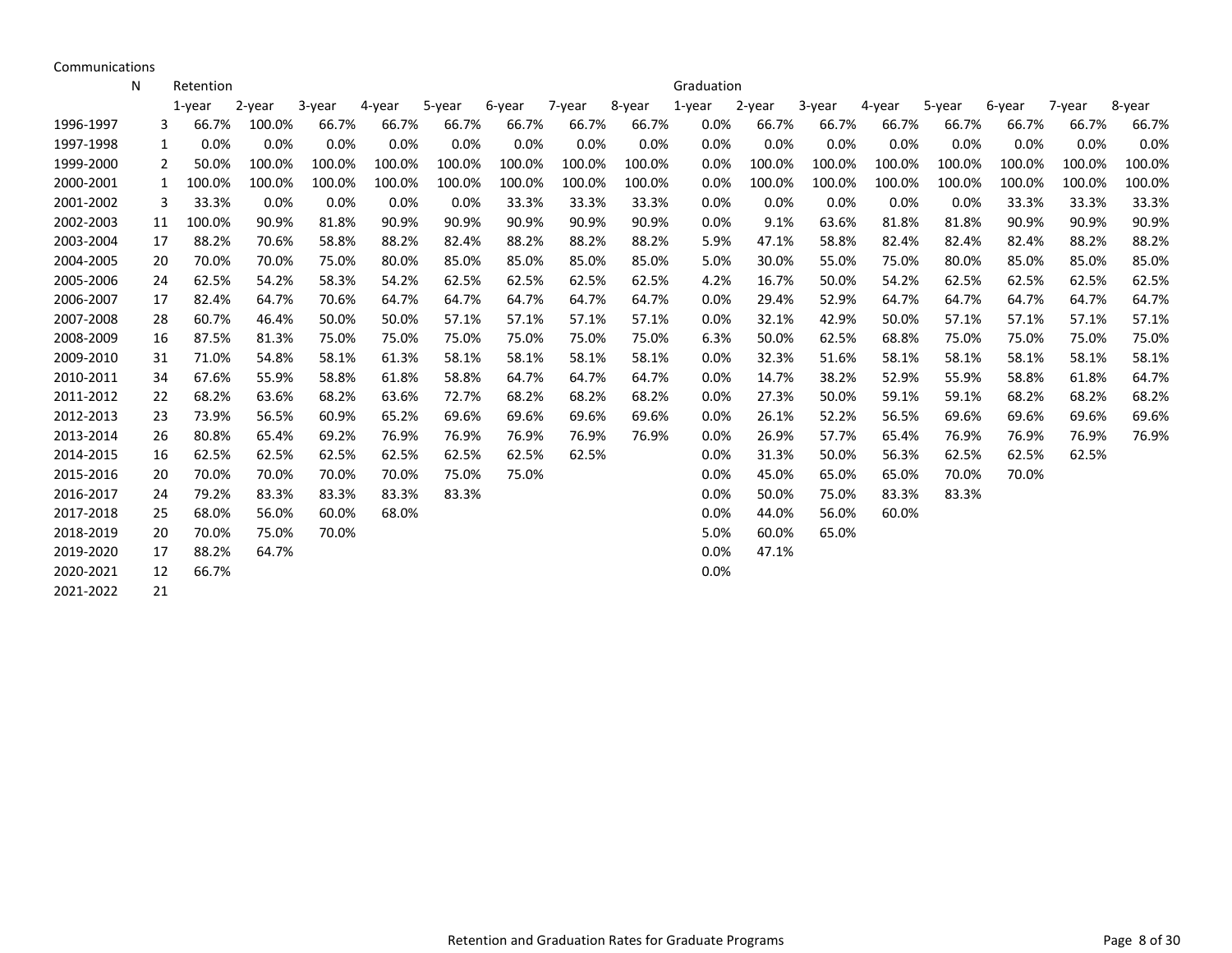Computer Information Systems

|           | N | Retention   |        |        |        |        |        |        |        | Graduation |        |        |        |        |        |        |        |
|-----------|---|-------------|--------|--------|--------|--------|--------|--------|--------|------------|--------|--------|--------|--------|--------|--------|--------|
|           |   | $1$ -year   | 2-year | 3-year | 4-year | 5-year | 6-year | 7-year | 8-year | 1-year     | 2-year | 3-year | 4-year | 5-year | 6-year | 7-year | 8-year |
| 1996-1997 |   | 72.7%<br>11 | 54.5%  | 54.5%  | 45.5%  | 45.5%  | 54.5%  | 54.5%  | 54.5%  | 0.0%       | 9.1%   | 18.2%  | 27.3%  | 36.4%  | 45.5%  | 45.5%  | 45.5%  |
| 1997-1998 |   | 78.6%<br>14 | 64.3%  | 71.4%  | 71.4%  | 71.4%  | 71.4%  | 71.4%  | 71.4%  | 0.0%       | 35.7%  | 64.3%  | 64.3%  | 71.4%  | 71.4%  | 71.4%  | 71.4%  |
| 1998-1999 |   | 65.0%<br>20 | 65.0%  | 70.0%  | 70.0%  | 70.0%  | 75.0%  | 75.0%  | 75.0%  | 0.0%       | 20.0%  | 45.0%  | 45.0%  | 65.0%  | 75.0%  | 75.0%  | 75.0%  |
| 1999-2000 |   | 65.0%<br>20 | 45.0%  | 45.0%  | 55.0%  | 55.0%  | 55.0%  | 60.0%  | 60.0%  | 0.0%       | 5.0%   | 20.0%  | 35.0%  | 50.0%  | 55.0%  | 55.0%  | 60.0%  |
| 2000-2001 |   | 56.0%<br>25 | 52.0%  | 52.0%  | 48.0%  | 48.0%  | 48.0%  | 48.0%  | 56.0%  | 0.0%       | 8.0%   | 24.0%  | 40.0%  | 48.0%  | 48.0%  | 48.0%  | 52.0%  |
| 2001-2002 |   | 55.0%<br>20 | 45.0%  | 40.0%  | 50.0%  | 50.0%  | 55.0%  | 55.0%  | 55.0%  | 0.0%       | 10.0%  | 35.0%  | 40.0%  | 40.0%  | 55.0%  | 55.0%  | 55.0%  |
| 2002-2003 |   | 66.7%<br>27 | 51.9%  | 59.3%  | 66.7%  | 63.0%  | 59.3%  | 63.0%  | 63.0%  | 0.0%       | 29.6%  | 51.9%  | 55.6%  | 59.3%  | 59.3%  | 63.0%  | 63.0%  |
| 2003-2004 |   | 69.6%<br>23 | 69.6%  | 60.9%  | 60.9%  | 60.9%  | 65.2%  | 65.2%  | 65.2%  | 0.0%       | 30.4%  | 43.5%  | 56.5%  | 56.5%  | 56.5%  | 56.5%  | 60.9%  |
| 2004-2005 |   | 55.6%<br>18 | 55.6%  | 66.7%  | 66.7%  | 66.7%  | 72.2%  | 72.2%  | 72.2%  | 0.0%       | 16.7%  | 38.9%  | 55.6%  | 61.1%  | 72.2%  | 72.2%  | 72.2%  |
| 2005-2006 |   | 18<br>77.8% | 88.9%  | 77.8%  | 77.8%  | 83.3%  | 88.9%  | 88.9%  | 88.9%  | 0.0%       | 44.4%  | 66.7%  | 72.2%  | 77.8%  | 83.3%  | 88.9%  | 88.9%  |
| 2006-2007 |   | 76.2%<br>21 | 61.9%  | 66.7%  | 66.7%  | 66.7%  | 66.7%  | 66.7%  | 66.7%  | 4.8%       | 38.1%  | 61.9%  | 61.9%  | 61.9%  | 66.7%  | 66.7%  | 66.7%  |
| 2007-2008 |   | 75.0%<br>20 | 70.0%  | 70.0%  | 65.0%  | 70.0%  | 65.0%  | 65.0%  | 65.0%  | 0.0%       | 30.0%  | 65.0%  | 65.0%  | 65.0%  | 65.0%  | 65.0%  | 65.0%  |
| 2008-2009 |   | 76.9%<br>13 | 46.2%  | 53.8%  | 61.5%  | 46.2%  | 46.2%  | 53.8%  | 46.2%  | 0.0%       | 7.7%   | 15.4%  | 30.8%  | 30.8%  | 46.2%  | 46.2%  | 46.2%  |
| 2009-2010 |   | 69.7%<br>33 | 69.7%  | 69.7%  | 69.7%  | 72.7%  | 72.7%  | 75.8%  | 72.7%  | 0.0%       | 36.4%  | 51.5%  | 57.6%  | 69.7%  | 72.7%  | 72.7%  | 72.7%  |
| 2010-2011 |   | 26<br>73.1% | 65.4%  | 65.4%  | 69.2%  | 76.9%  | 76.9%  | 76.9%  | 76.9%  | 0.0%       | 11.5%  | 46.2%  | 53.8%  | 73.1%  | 73.1%  | 76.9%  | 76.9%  |
| 2011-2012 |   | 83.3%<br>24 | 75.0%  | 75.0%  | 75.0%  | 79.2%  | 79.2%  | 79.2%  | 79.2%  | 0.0%       | 20.8%  | 58.3%  | 62.5%  | 79.2%  | 79.2%  | 79.2%  | 79.2%  |
| 2012-2013 |   | 64.9%<br>37 | 59.5%  | 54.1%  | 62.2%  | 59.5%  | 62.2%  | 62.2%  | 62.2%  | 0.0%       | 32.4%  | 45.9%  | 51.4%  | 51.4%  | 56.8%  | 59.5%  | 62.2%  |
| 2013-2014 |   | 84.6%<br>26 | 76.9%  | 73.1%  | 73.1%  | 73.1%  | 73.1%  | 76.9%  | 76.9%  | 3.8%       | 50.0%  | 73.1%  | 73.1%  | 73.1%  | 73.1%  | 73.1%  | 76.9%  |
| 2014-2015 |   | 80.6%<br>31 | 80.6%  | 87.1%  | 83.9%  | 83.9%  | 80.6%  | 83.9%  |        | 0.0%       | 54.8%  | 71.0%  | 74.2%  | 77.4%  | 77.4%  | 80.6%  |        |
| 2015-2016 |   | 34<br>79.4% | 82.4%  | 85.3%  | 79.4%  | 82.4%  | 82.4%  |        |        | 2.9%       | 38.2%  | 67.6%  | 76.5%  | 82.4%  | 82.4%  |        |        |
| 2016-2017 |   | 80.0%<br>25 | 68.0%  | 72.0%  | 72.0%  | 68.0%  |        |        |        | 0.0%       | 24.0%  | 48.0%  | 52.0%  | 60.0%  |        |        |        |
| 2017-2018 |   | 80.0%<br>35 | 82.9%  | 85.7%  | 80.0%  |        |        |        |        | 0.0%       | 48.6%  | 65.7%  | 74.3%  |        |        |        |        |
| 2018-2019 |   | 73.1%<br>26 | 73.1%  | 69.2%  |        |        |        |        |        | 0.0%       | 34.6%  | 61.5%  |        |        |        |        |        |
| 2019-2020 |   | 75.0%<br>12 | 83.3%  |        |        |        |        |        |        | 8.3%       | 50.0%  |        |        |        |        |        |        |
| 2020-2021 |   | 0.0%<br>1   |        |        |        |        |        |        |        | 0.0%       |        |        |        |        |        |        |        |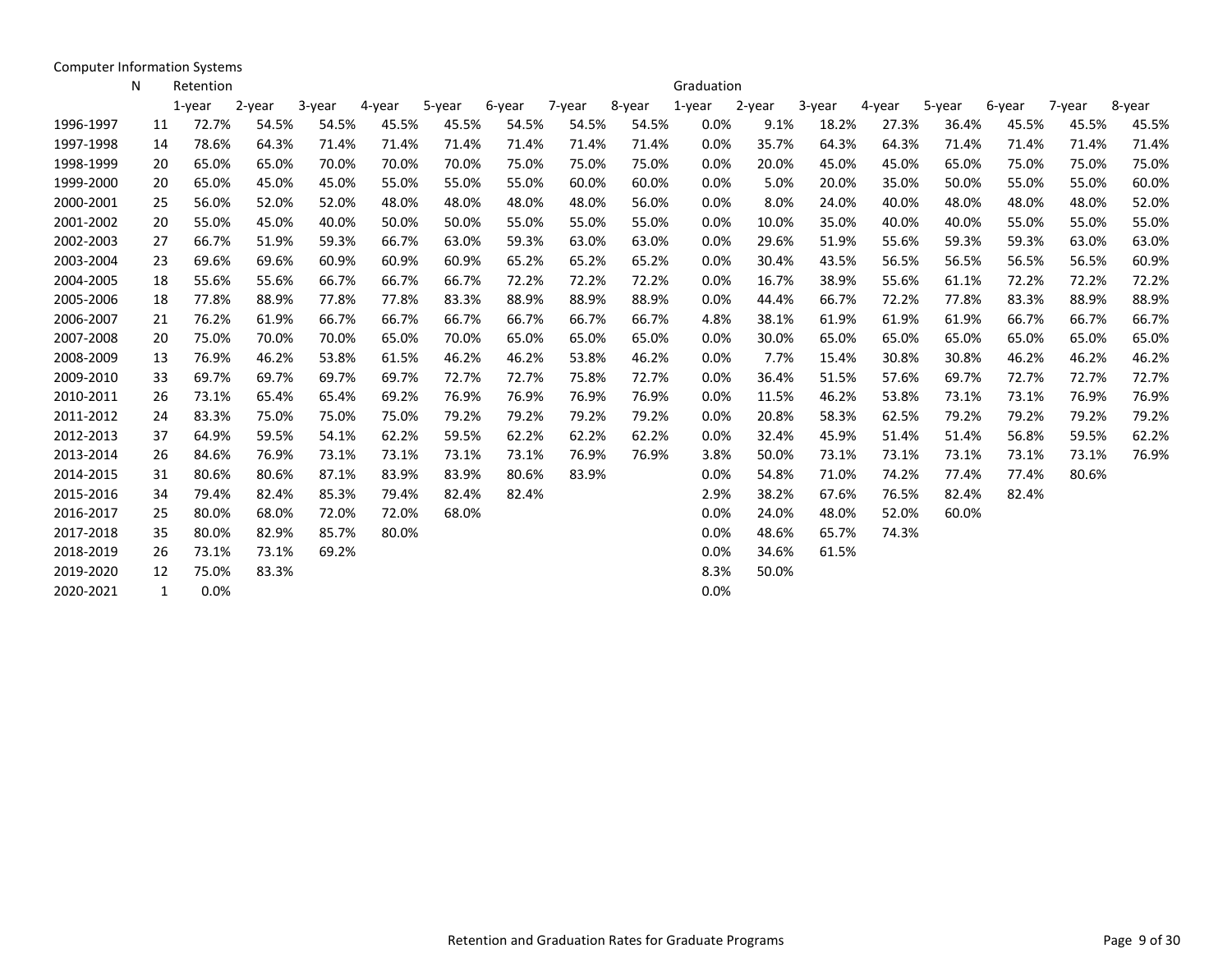Criminal Justice

2021-2022 53

|                            | N | Retention               |        |        |        |        |        |        |        | Graduation |        |        |        |        |        |        |        |
|----------------------------|---|-------------------------|--------|--------|--------|--------|--------|--------|--------|------------|--------|--------|--------|--------|--------|--------|--------|
|                            |   | 1-year                  | 2-year | 3-year | 4-year | 5-year | 6-year | 7-year | 8-year | 1-year     | 2-year | 3-year | 4-year | 5-year | 6-year | 7-year | 8-year |
| 1998-1999                  |   | 100.0%<br>3             | 66.7%  | 66.7%  | 66.7%  | 66.7%  | 66.7%  | 66.7%  | 66.7%  | 0.0%       | 0.0%   | 33.3%  | 33.3%  | 66.7%  | 66.7%  | 66.7%  | 66.7%  |
| 1999-2000                  |   | 50.0%<br>16             | 31.3%  | 37.5%  | 37.5%  | 18.8%  | 31.3%  | 18.8%  | 25.0%  | 0.0%       | 0.0%   | 12.5%  | 12.5%  | 12.5%  | 18.8%  | 18.8%  | 18.8%  |
| 2000-2001                  |   | 52.9%<br>17             | 41.2%  | 47.1%  | 52.9%  | 47.1%  | 47.1%  | 47.1%  | 47.1%  | 0.0%       | 5.9%   | 23.5%  | 29.4%  | 41.2%  | 47.1%  | 47.1%  | 47.1%  |
| 2001-2002                  |   | 10<br>60.0%             | 40.0%  | 40.0%  | 40.0%  | 30.0%  | 30.0%  | 30.0%  | 30.0%  | 0.0%       | 10.0%  | 20.0%  | 20.0%  | 30.0%  | 30.0%  | 30.0%  | 30.0%  |
| 2002-2003                  |   | 41.7%<br>12             | 16.7%  | 8.3%   | 8.3%   | 16.7%  | 16.7%  | 8.3%   | 25.0%  | 0.0%       | 0.0%   | 0.0%   | 0.0%   | 0.0%   | 8.3%   | 8.3%   | 25.0%  |
| 2003-2004                  |   | $\overline{7}$<br>71.4% | 0.0%   | 14.3%  | 0.0%   | 0.0%   | 0.0%   | 0.0%   | 0.0%   | 0.0%       | 0.0%   | 0.0%   | 0.0%   | 0.0%   | 0.0%   | 0.0%   | 0.0%   |
| 2004-2005                  |   | 76.9%<br>13             | 38.5%  | 15.4%  | 15.4%  | 15.4%  | 23.1%  | 23.1%  | 15.4%  | 0.0%       | 7.7%   | 15.4%  | 15.4%  | 15.4%  | 15.4%  | 15.4%  | 15.4%  |
| 2005-2006                  |   | 66.7%<br>18             | 50.0%  | 27.8%  | 27.8%  | 22.2%  | 22.2%  | 22.2%  | 22.2%  | 0.0%       | 5.6%   | 11.1%  | 11.1%  | 16.7%  | 22.2%  | 22.2%  | 22.2%  |
| 2006-2007                  |   | 60.0%<br>20             | 20.0%  | 20.0%  | 25.0%  | 20.0%  | 15.0%  | 15.0%  | 20.0%  | 0.0%       | 0.0%   | 5.0%   | 5.0%   | 10.0%  | 15.0%  | 15.0%  | 15.0%  |
| 2007-2008                  |   | 53.8%<br>13             | 15.4%  | 7.7%   | 23.1%  | 23.1%  | 23.1%  | 23.1%  | 23.1%  | 0.0%       | 7.7%   | 7.7%   | 23.1%  | 23.1%  | 23.1%  | 23.1%  | 23.1%  |
| 2008-2009                  |   | 100.0%<br>5             | 40.0%  | 0.0%   | 0.0%   | 0.0%   | 0.0%   | 0.0%   | 40.0%  | 0.0%       | 0.0%   | 0.0%   | 0.0%   | 0.0%   | 0.0%   | 0.0%   | 40.0%  |
| 2009-2010                  |   | 14<br>64.3%             | 28.6%  | 28.6%  | 28.6%  | 28.6%  | 42.9%  | 50.0%  | 42.9%  | 0.0%       | 7.1%   | 21.4%  | 28.6%  | 28.6%  | 35.7%  | 42.9%  | 42.9%  |
| 2010-2011                  |   | 15<br>80.0%             | 20.0%  | 6.7%   | 6.7%   | 6.7%   | 6.7%   | 6.7%   | 13.3%  | 0.0%       | 0.0%   | 6.7%   | 6.7%   | 6.7%   | 6.7%   | 6.7%   | 13.3%  |
| 2011-2012                  |   | 9<br>77.8%              | 66.7%  | 33.3%  | 33.3%  | 44.4%  | 33.3%  | 44.4%  | 33.3%  | 0.0%       | 0.0%   | 22.2%  | 33.3%  | 33.3%  | 33.3%  | 33.3%  | 33.3%  |
| 2012-2013                  |   | 54.5%<br>11             | 45.5%  | 27.3%  | 36.4%  | 36.4%  | 36.4%  | 36.4%  | 36.4%  | 0.0%       | 0.0%   | 18.2%  | 18.2%  | 27.3%  | 36.4%  | 36.4%  | 36.4%  |
| 2013-2014                  |   | 81.8%<br>11             | 36.4%  | 45.5%  | 63.6%  | 63.6%  | 63.6%  | 72.7%  | 72.7%  | 0.0%       | 0.0%   | 36.4%  | 54.5%  | 63.6%  | 63.6%  | 63.6%  | 72.7%  |
| 2014-2015                  |   | $\overline{7}$<br>71.4% | 42.9%  | 28.6%  | 57.1%  | 42.9%  | 57.1%  | 57.1%  |        | 0.0%       | 0.0%   | 0.0%   | 28.6%  | 28.6%  | 57.1%  | 57.1%  |        |
| 2015-2016                  |   | 76.5%<br>17             | 64.7%  | 47.1%  | 41.2%  | 58.8%  | 52.9%  |        |        | 0.0%       | 23.5%  | 41.2%  | 41.2%  | 47.1%  | 52.9%  |        |        |
| 2016-2017                  |   | 5<br>60.0%              | 60.0%  | 40.0%  | 60.0%  | 60.0%  |        |        |        | 0.0%       | 40.0%  | 40.0%  | 40.0%  | 40.0%  |        |        |        |
| 2017-2018                  |   | 7<br>71.4%              | 71.4%  | 57.1%  | 57.1%  |        |        |        |        | 0.0%       | 57.1%  | 57.1%  | 57.1%  |        |        |        |        |
| 2018-2019                  |   | 72.7%<br>11             | 72.7%  | 72.7%  |        |        |        |        |        | 0.0%       | 18.2%  | 63.6%  |        |        |        |        |        |
| 2019-2020                  |   | 9<br>66.7%              | 66.7%  |        |        |        |        |        |        | 0.0%       | 33.3%  |        |        |        |        |        |        |
| 2020-2021                  |   | 9<br>100.0%             |        |        |        |        |        |        |        | 0.0%       |        |        |        |        |        |        |        |
| 2021-2022                  |   | 15                      |        |        |        |        |        |        |        |            |        |        |        |        |        |        |        |
| Cybersecurity              |   |                         |        |        |        |        |        |        |        |            |        |        |        |        |        |        |        |
|                            | N | Retention               |        |        |        |        |        |        |        | Graduation |        |        |        |        |        |        |        |
|                            |   | $1$ -year               | 2-year | 3-year | 4-year | 5-year | 6-year | 7-year | 8-year | 1-year     | 2-year | 3-year | 4-year | 5-year | 6-year | 7-year | 8-year |
| 2019-2020                  |   | 100.0%<br>2             | 100.0% |        |        |        |        |        |        | 0.0%       | 0.0%   |        |        |        |        |        |        |
| 2020-2021                  |   | 5<br>60.0%              |        |        |        |        |        |        |        | 0.0%       |        |        |        |        |        |        |        |
| 2021-2022                  |   | 14                      |        |        |        |        |        |        |        |            |        |        |        |        |        |        |        |
|                            |   |                         |        |        |        |        |        |        |        |            |        |        |        |        |        |        |        |
| Data Science and Analytics |   |                         |        |        |        |        |        |        |        |            |        |        |        |        |        |        |        |
|                            | N | Retention               |        |        |        |        |        |        |        | Graduation |        |        |        |        |        |        |        |
|                            |   | 1-year                  | 2-year | 3-year | 4-year | 5-year | 6-year | 7-year | 8-year | 1-year     | 2-year | 3-year | 4-year | 5-year | 6-year | 7-year | 8-year |
| 2017-2018                  |   | 100.0%<br>3             | 100.0% | 100.0% | 100.0% |        |        |        |        | 0.0%       | 33.3%  | 33.3%  | 100.0% |        |        |        |        |
| 2018-2019                  |   | 19<br>94.7%             | 89.5%  | 73.7%  |        |        |        |        |        | 0.0%       | 36.8%  | 73.7%  |        |        |        |        |        |
| 2019-2020                  |   | 15<br>100.0%            | 80.0%  |        |        |        |        |        |        | 0.0%       | 33.3%  |        |        |        |        |        |        |

2020-2021 31 77.4% 0.0%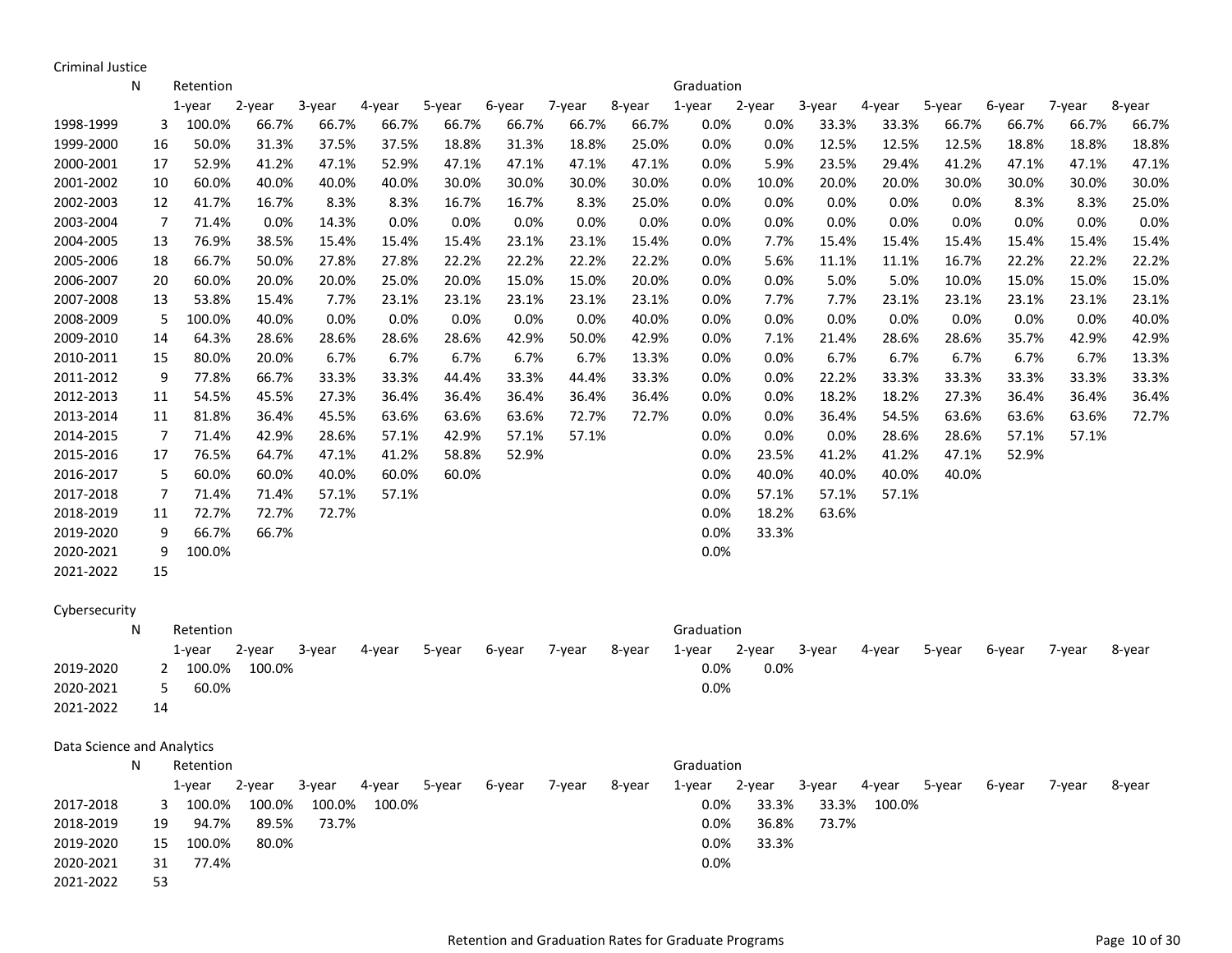Educational Leadership

|           | N   | Retention |        |        |        |        |        |        |        | Graduation |         |        |        |        |        |        |        |
|-----------|-----|-----------|--------|--------|--------|--------|--------|--------|--------|------------|---------|--------|--------|--------|--------|--------|--------|
|           |     | 1-year    | 2-year | 3-year | 4-year | 5-year | 6-year | 7-year | 8-year | 1-year     | 2-year  | 3-year | 4-year | 5-year | 6-year | 7-year | 8-year |
| 2009-2010 | 16  | 75.0%     | 56.3%  | 37.5%  | 43.8%  | 56.3%  | 62.5%  | 68.8%  | 68.8%  | $0.0\%$    | 6.3%    | 12.5%  | 43.8%  | 43.8%  | 56.3%  | 56.3%  | 62.5%  |
| 2010-2011 | 119 | 73.9%     | 59.7%  | 58.8%  | 63.9%  | 63.0%  | 62.2%  | 66.4%  | 68.1%  | 0.8%       | 32.8%   | 46.2%  | 51.3%  | 54.6%  | 58.8%  | 61.3%  | 65.5%  |
| 2011-2012 | 133 | 75.2%     | 57.9%  | 55.6%  | 56.4%  | 56.4%  | 58.6%  | 63.2%  | 62.4%  | 0.0%       | 25.6%   | 33.8%  | 45.1%  | 52.6%  | 57.1%  | 60.9%  | 62.4%  |
| 2012-2013 | -82 | 61.0%     | 50.0%  | 50.0%  | 56.1%  | 54.9%  | 52.4%  | 56.1%  | 56.1%  | 0.0%       | 15.9%   | 36.6%  | 40.2%  | 43.9%  | 47.6%  | 48.8%  | 56.1%  |
| 2013-2014 | 110 | 64.5%     | 48.2%  | 46.4%  | 44.5%  | 43.6%  | 47.3%  | 47.3%  | 47.3%  | 0.0%       | 6.4%    | 23.6%  | 33.6%  | 40.9%  | 44.5%  | 46.4%  | 47.3%  |
| 2014-2015 | 81  | 66.7%     | 55.6%  | 51.9%  | 53.1%  | 54.3%  | 53.1%  | 55.6%  |        | 0.0%       | 16.0%   | 38.3%  | 46.9%  | 48.1%  | 48.1%  | 51.9%  |        |
| 2015-2016 | 95  | 80.0%     | 56.8%  | 61.1%  | 66.3%  | 65.3%  | 62.1%  |        |        | $0.0\%$    | 10.5%   | 45.3%  | 52.6%  | 57.9%  | 58.9%  |        |        |
| 2016-2017 | 60  | 75.0%     | 60.0%  | 55.0%  | 53.3%  | 51.7%  |        |        |        | $0.0\%$    | 15.0%   | 41.7%  | 48.3%  | 48.3%  |        |        |        |
| 2017-2018 | 81  | 72.8%     | 61.7%  | 48.1%  | 46.9%  |        |        |        |        | $0.0\%$    | $0.0\%$ | 35.8%  | 42.0%  |        |        |        |        |
| 2018-2019 | 54  | 85.2%     | 66.7%  | 74.1%  |        |        |        |        |        | 0.0%       | 7.4%    | 53.7%  |        |        |        |        |        |
| 2019-2020 | 76  | 76.3%     | 51.3%  |        |        |        |        |        |        | $0.0\%$    | 6.6%    |        |        |        |        |        |        |
| 2020-2021 | 71  | 64.8%     |        |        |        |        |        |        |        | $0.0\%$    |         |        |        |        |        |        |        |
| 2021-2022 | 68  |           |        |        |        |        |        |        |        |            |         |        |        |        |        |        |        |

Educational Technology

|           | N. | Retention   |        |        |        |        |        |        |        | Graduation |         |        |        |        |        |        |        |
|-----------|----|-------------|--------|--------|--------|--------|--------|--------|--------|------------|---------|--------|--------|--------|--------|--------|--------|
|           |    | 1-year      | 2-year | 3-year | 4-year | 5-year | 6-year | 7-year | 8-year | 1-year     | 2-year  | 3-year | 4-year | 5-year | 6-year | 7-year | 8-year |
| 2011-2012 |    | 61.4%<br>44 | 47.7%  | 54.5%  | 54.5%  | 54.5%  | 54.5%  | 63.6%  | 61.4%  | $0.0\%$    | 13.6%   | 29.5%  | 40.9%  | 45.5%  | 47.7%  | 59.1%  | 61.4%  |
| 2012-2013 |    | 28.0%<br>25 | 40.0%  | 28.0%  | 40.0%  | 40.0%  | 36.0%  | 40.0%  | 36.0%  | $0.0\%$    | $0.0\%$ | 12.0%  | 24.0%  | 28.0%  | 36.0%  | 36.0%  | 36.0%  |
| 2013-2014 |    | 54.5%<br>22 | 59.1%  | 54.5%  | 54.5%  | 54.5%  | 54.5%  | 54.5%  | 54.5%  | 0.0%       | 4.5%    | 27.3%  | 40.9%  | 50.0%  | 54.5%  | 54.5%  | 54.5%  |
| 2014-2015 |    | 43.5%<br>23 | 30.4%  | 34.8%  | 39.1%  | 43.5%  | 43.5%  | 39.1%  |        | 4.3%       | 13.0%   | 21.7%  | 26.1%  | 34.8%  | 34.8%  | 34.8%  |        |
| 2015-2016 |    | 52.6%<br>19 | 57.9%  | 57.9%  | 47.4%  | 52.6%  | 47.4%  |        |        | 5.3%       | 10.5%   | 26.3%  | 42.1%  | 42.1%  | 47.4%  |        |        |
| 2016-2017 |    | 52.6%<br>19 | 42.1%  | 52.6%  | 47.4%  | 52.6%  |        |        |        | 5.3%       | 15.8%   | 36.8%  | 47.4%  | 52.6%  |        |        |        |
| 2017-2018 |    | 43.5%<br>23 | 47.8%  | 39.1%  | 39.1%  |        |        |        |        | $0.0\%$    | 8.7%    | 21.7%  | 26.1%  |        |        |        |        |
| 2018-2019 |    | 83.3%<br>6  | 50.0%  | 33.3%  |        |        |        |        |        | $0.0\%$    | 33.3%   | 33.3%  |        |        |        |        |        |
| 2019-2020 |    | 77.8%<br>9  | 77.8%  |        |        |        |        |        |        | $0.0\%$    | 11.1%   |        |        |        |        |        |        |
| 2020-2021 |    | 80.0%<br>15 |        |        |        |        |        |        |        | $0.0\%$    |         |        |        |        |        |        |        |
| 2021-2022 |    |             |        |        |        |        |        |        |        |            |         |        |        |        |        |        |        |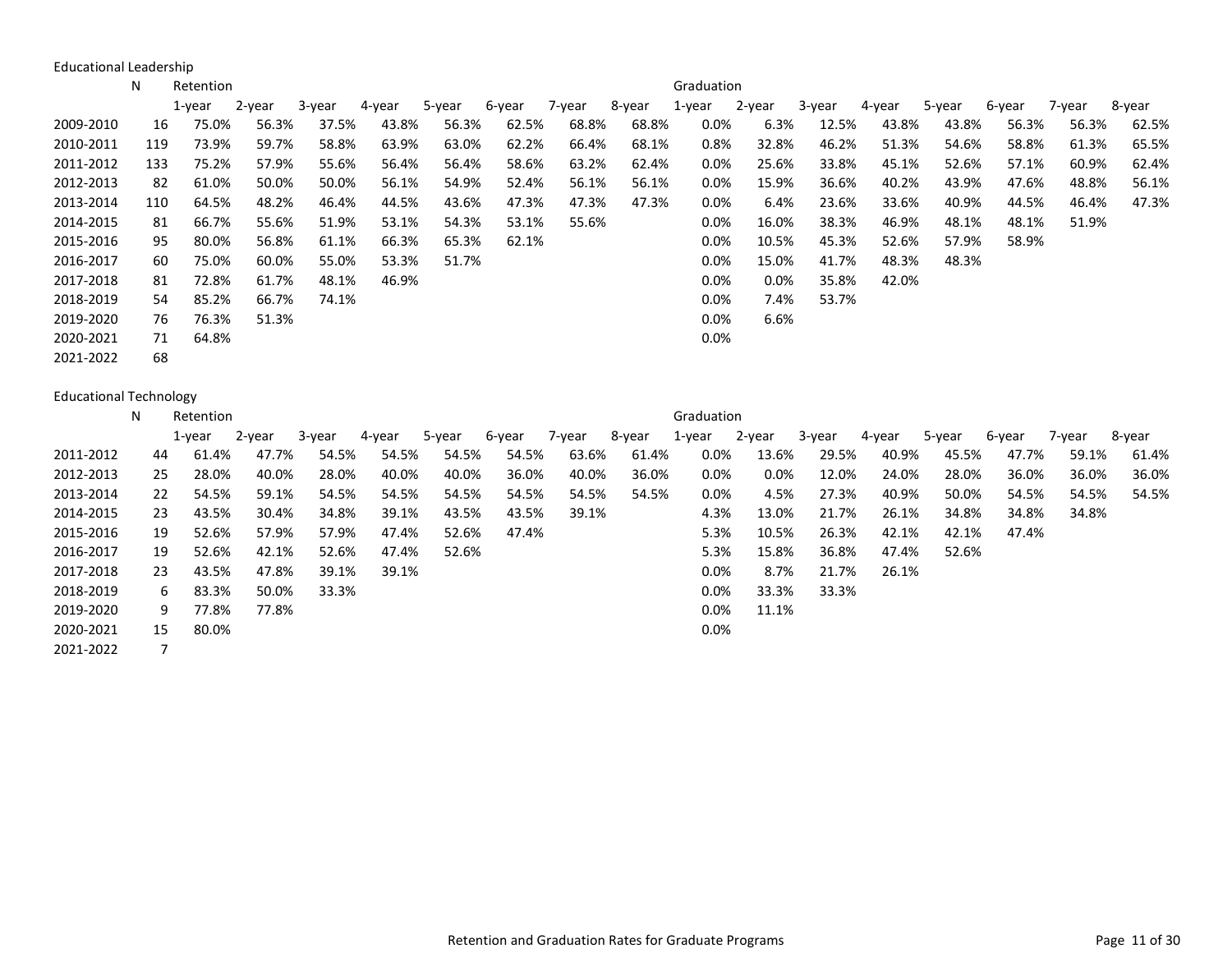Engineering

|           | N  | Retention |        |        |        |        |        |        |        | Graduation |        |        |        |        |        |         |        |
|-----------|----|-----------|--------|--------|--------|--------|--------|--------|--------|------------|--------|--------|--------|--------|--------|---------|--------|
|           |    | $1$ -year | 2-year | 3-year | 4-year | 5-year | 6-year | 7-year | 8-year | 1-year     | 2-year | 3-year | 4-year | 5-year | 6-year | 7-year  | 8-year |
| 1998-1999 | 4  | 25.0%     | 25.0%  | 25.0%  | 25.0%  | 25.0%  | 25.0%  | 25.0%  | 25.0%  | $0.0\%$    | 0.0%   | 25.0%  | 25.0%  | 25.0%  | 25.0%  | 25.0%   | 25.0%  |
| 1999-2000 | 2  | 100.0%    | 0.0%   | 0.0%   | 0.0%   | 0.0%   | 0.0%   | 0.0%   | 0.0%   | 0.0%       | 0.0%   | 0.0%   | 0.0%   | 0.0%   | 0.0%   | 0.0%    | 0.0%   |
| 2000-2001 | 6  | 83.3%     | 50.0%  | 16.7%  | 33.3%  | 0.0%   | 0.0%   | 0.0%   | 0.0%   | 0.0%       | 0.0%   | 0.0%   | 0.0%   | 0.0%   | 0.0%   | $0.0\%$ | 0.0%   |
| 2001-2002 | 23 | 65.2%     | 47.8%  | 39.1%  | 30.4%  | 30.4%  | 39.1%  | 43.5%  | 47.8%  | 0.0%       | 13.0%  | 17.4%  | 26.1%  | 30.4%  | 34.8%  | 43.5%   | 43.5%  |
| 2002-2003 | 10 | 70.0%     | 30.0%  | 40.0%  | 30.0%  | 30.0%  | 20.0%  | 20.0%  | 30.0%  | $0.0\%$    | 0.0%   | 20.0%  | 20.0%  | 20.0%  | 20.0%  | 20.0%   | 30.0%  |
| 2003-2004 | 18 | 44.4%     | 38.9%  | 33.3%  | 38.9%  | 38.9%  | 38.9%  | 38.9%  | 44.4%  | 0.0%       | 5.6%   | 16.7%  | 33.3%  | 33.3%  | 33.3%  | 38.9%   | 38.9%  |
| 2004-2005 | 14 | 50.0%     | 42.9%  | 21.4%  | 28.6%  | 21.4%  | 14.3%  | 21.4%  | 21.4%  | 0.0%       | 0.0%   | 7.1%   | 7.1%   | 7.1%   | 14.3%  | 14.3%   | 21.4%  |
| 2005-2006 | 22 | 40.9%     | 13.6%  | 9.1%   | 9.1%   | 13.6%  | 13.6%  | 18.2%  | 18.2%  | $0.0\%$    | 0.0%   | 0.0%   | 9.1%   | 13.6%  | 13.6%  | 18.2%   | 18.2%  |
| 2006-2007 | 37 | 54.1%     | 40.5%  | 32.4%  | 40.5%  | 43.2%  | 37.8%  | 40.5%  | 43.2%  | 0.0%       | 13.5%  | 13.5%  | 24.3%  | 35.1%  | 35.1%  | 40.5%   | 40.5%  |
| 2007-2008 | 15 | 53.3%     | 40.0%  | 26.7%  | 20.0%  | 20.0%  | 20.0%  | 20.0%  | 20.0%  | 6.7%       | 20.0%  | 20.0%  | 20.0%  | 20.0%  | 20.0%  | 20.0%   | 20.0%  |
| 2008-2009 | 15 | 46.7%     | 40.0%  | 40.0%  | 40.0%  | 33.3%  | 46.7%  | 46.7%  | 46.7%  | 0.0%       | 6.7%   | 6.7%   | 13.3%  | 33.3%  | 40.0%  | 46.7%   | 46.7%  |
| 2009-2010 | 14 | 50.0%     | 28.6%  | 28.6%  | 28.6%  | 28.6%  | 28.6%  | 28.6%  | 28.6%  | 0.0%       | 14.3%  | 21.4%  | 28.6%  | 28.6%  | 28.6%  | 28.6%   | 28.6%  |
| 2010-2011 | 25 | 68.0%     | 56.0%  | 56.0%  | 48.0%  | 48.0%  | 52.0%  | 52.0%  | 52.0%  | 0.0%       | 20.0%  | 36.0%  | 36.0%  | 36.0%  | 40.0%  | 48.0%   | 52.0%  |
| 2011-2012 | 18 | 83.3%     | 77.8%  | 83.3%  | 83.3%  | 77.8%  | 77.8%  | 77.8%  | 83.3%  | 11.1%      | 44.4%  | 72.2%  | 72.2%  | 72.2%  | 72.2%  | 72.2%   | 83.3%  |
| 2012-2013 | 15 | 86.7%     | 73.3%  | 80.0%  | 86.7%  | 86.7%  | 86.7%  | 86.7%  | 86.7%  | 0.0%       | 33.3%  | 66.7%  | 73.3%  | 86.7%  | 86.7%  | 86.7%   | 86.7%  |
| 2013-2014 | 19 | 73.7%     | 63.2%  | 63.2%  | 63.2%  | 57.9%  | 57.9%  | 57.9%  | 57.9%  | 0.0%       | 26.3%  | 52.6%  | 52.6%  | 57.9%  | 57.9%  | 57.9%   | 57.9%  |
| 2014-2015 | 29 | 89.7%     | 86.2%  | 93.1%  | 93.1%  | 93.1%  | 93.1%  | 93.1%  |        | 0.0%       | 37.9%  | 65.5%  | 75.9%  | 89.7%  | 93.1%  | 93.1%   |        |
| 2015-2016 | 22 | 81.8%     | 81.8%  | 77.3%  | 72.7%  | 72.7%  | 72.7%  |        |        | 0.0%       | 31.8%  | 59.1%  | 68.2%  | 68.2%  | 68.2%  |         |        |
| 2016-2017 | 37 | 86.5%     | 83.8%  | 81.1%  | 83.8%  | 81.1%  |        |        |        | 0.0%       | 24.3%  | 59.5%  | 73.0%  | 73.0%  |        |         |        |
| 2017-2018 | 24 | 100.0%    | 100.0% | 95.8%  | 95.8%  |        |        |        |        | 0.0%       | 62.5%  | 83.3%  | 95.8%  |        |        |         |        |
| 2018-2019 | 22 | 81.8%     | 86.4%  | 86.4%  |        |        |        |        |        | 0.0%       | 59.1%  | 77.3%  |        |        |        |         |        |
| 2019-2020 | 21 | 71.4%     | 71.4%  |        |        |        |        |        |        | 0.0%       | 28.6%  |        |        |        |        |         |        |
| 2020-2021 | 13 | 76.9%     |        |        |        |        |        |        |        | 0.0%       |        |        |        |        |        |         |        |
| 2021-2022 | 29 |           |        |        |        |        |        |        |        |            |        |        |        |        |        |         |        |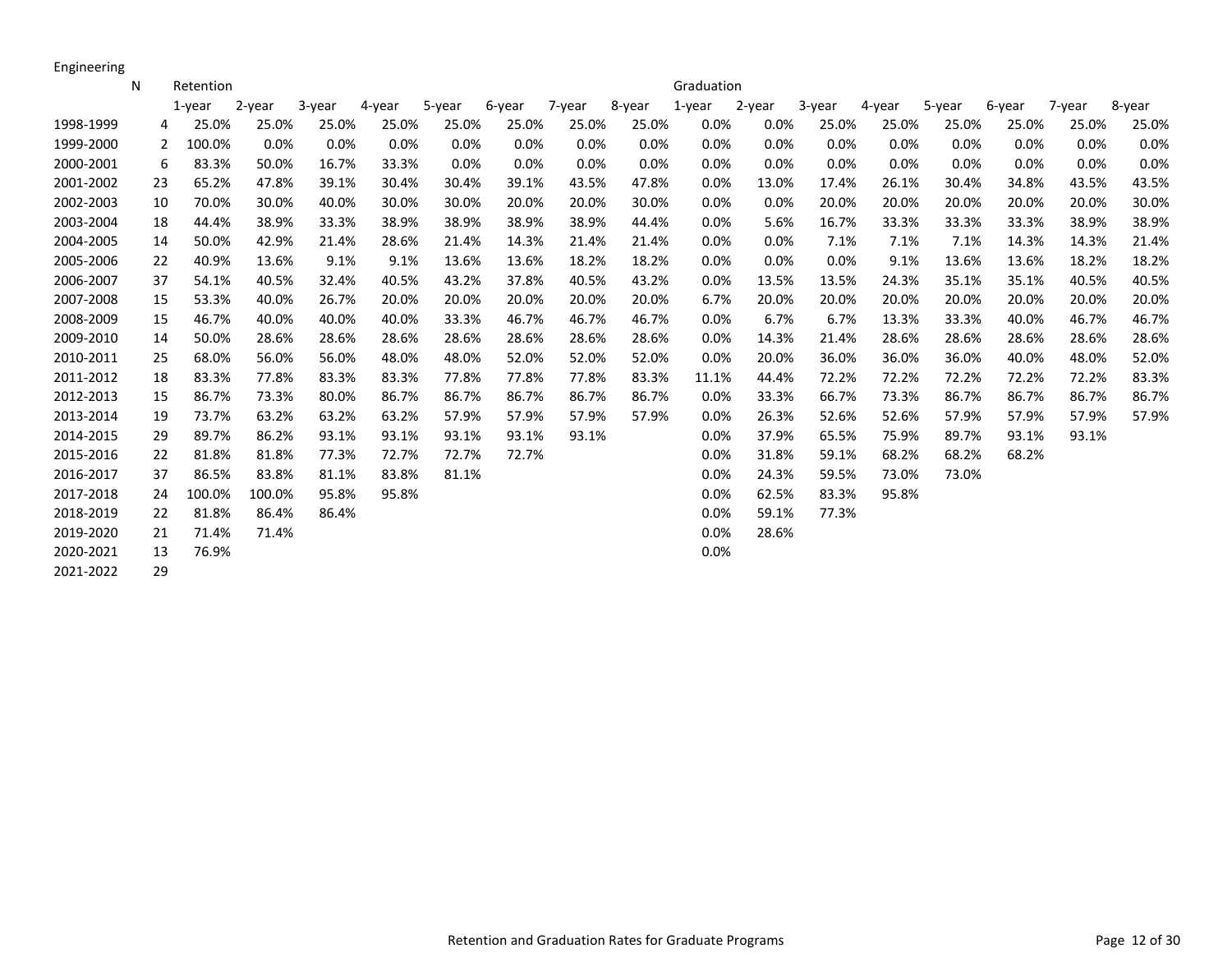English

|                              | N | Retention   |        |        |        |        |        |        |        | Graduation |        |        |        |        |        |        |        |
|------------------------------|---|-------------|--------|--------|--------|--------|--------|--------|--------|------------|--------|--------|--------|--------|--------|--------|--------|
|                              |   | $1$ -year   | 2-year | 3-year | 4-year | 5-year | 6-year | 7-year | 8-year | $1$ -year  | 2-year | 3-year | 4-year | 5-year | 6-year | 7-year | 8-year |
| 2004-2005                    |   | 63.6%<br>11 | 36.4%  | 27.3%  | 18.2%  | 36.4%  | 54.5%  | 54.5%  | 54.5%  | 0.0%       | 9.1%   | 9.1%   | 9.1%   | 27.3%  | 45.5%  | 54.5%  | 54.5%  |
| 2005-2006                    |   | 9<br>77.8%  | 33.3%  | 55.6%  | 66.7%  | 55.6%  | 66.7%  | 66.7%  | 66.7%  | 0.0%       | 0.0%   | 11.1%  | 22.2%  | 44.4%  | 55.6%  | 66.7%  | 66.7%  |
| 2006-2007                    |   | 66.7%<br>9  | 33.3%  | 55.6%  | 55.6%  | 22.2%  | 33.3%  | 44.4%  | 44.4%  | 0.0%       | 11.1%  | 22.2%  | 22.2%  | 22.2%  | 22.2%  | 44.4%  | 44.4%  |
| 2007-2008                    |   | 81.8%<br>11 | 63.6%  | 36.4%  | 36.4%  | 63.6%  | 63.6%  | 72.7%  | 72.7%  | 0.0%       | 9.1%   | 9.1%   | 36.4%  | 54.5%  | 63.6%  | 72.7%  | 72.7%  |
| 2008-2009                    |   | 66.7%<br>9  | 55.6%  | 33.3%  | 44.4%  | 55.6%  | 55.6%  | 55.6%  | 77.8%  | 0.0%       | 22.2%  | 22.2%  | 44.4%  | 44.4%  | 44.4%  | 44.4%  | 66.7%  |
| 2009-2010                    |   | 83.3%<br>6  | 33.3%  | 83.3%  | 66.7%  | 66.7%  | 66.7%  | 66.7%  | 66.7%  | 0.0%       | 16.7%  | 66.7%  | 66.7%  | 66.7%  | 66.7%  | 66.7%  | 66.7%  |
| 2010-2011                    |   | 72.7%<br>11 | 36.4%  | 36.4%  | 36.4%  | 45.5%  | 45.5%  | 45.5%  | 45.5%  | 0.0%       | 9.1%   | 27.3%  | 27.3%  | 27.3%  | 36.4%  | 36.4%  | 36.4%  |
| 2011-2012                    |   | 90.9%<br>11 | 72.7%  | 72.7%  | 81.8%  | 72.7%  | 81.8%  | 90.9%  | 90.9%  | 0.0%       | 45.5%  | 54.5%  | 63.6%  | 63.6%  | 81.8%  | 81.8%  | 90.9%  |
| 2012-2013                    |   | 62.5%<br>8  | 62.5%  | 75.0%  | 75.0%  | 50.0%  | 75.0%  | 75.0%  | 75.0%  | 0.0%       | 37.5%  | 37.5%  | 50.0%  | 50.0%  | 50.0%  | 75.0%  | 75.0%  |
| 2013-2014                    |   | 100.0%<br>3 | 33.3%  | 33.3%  | 66.7%  | 66.7%  | 100.0% | 100.0% | 66.7%  | 0.0%       | 0.0%   | 0.0%   | 33.3%  | 66.7%  | 66.7%  | 66.7%  | 66.7%  |
| 2014-2015                    |   | 63.6%<br>11 | 72.7%  | 72.7%  | 63.6%  | 72.7%  | 81.8%  | 81.8%  |        | 0.0%       | 9.1%   | 45.5%  | 54.5%  | 63.6%  | 81.8%  | 81.8%  |        |
| 2015-2016                    |   | 9<br>88.9%  | 55.6%  | 66.7%  | 88.9%  | 88.9%  | 77.8%  |        |        | 0.0%       | 0.0%   | 33.3%  | 77.8%  | 77.8%  | 77.8%  |        |        |
| 2016-2017                    |   | 63.6%<br>11 | 72.7%  | 72.7%  | 63.6%  | 72.7%  |        |        |        | 0.0%       | 36.4%  | 63.6%  | 63.6%  | 63.6%  |        |        |        |
| 2017-2018                    |   | 71.4%<br>7  | 57.1%  | 28.6%  | 42.9%  |        |        |        |        | 0.0%       | 0.0%   | 28.6%  | 42.9%  |        |        |        |        |
| 2018-2019                    |   | 71.4%<br>7  | 42.9%  | 28.6%  |        |        |        |        |        | 0.0%       | 14.3%  | 14.3%  |        |        |        |        |        |
| 2019-2020                    |   | 7<br>57.1%  | 42.9%  |        |        |        |        |        |        | 0.0%       | 0.0%   |        |        |        |        |        |        |
| 2020-2021                    |   | 27.3%<br>11 |        |        |        |        |        |        |        | 0.0%       |        |        |        |        |        |        |        |
| 2021-2022                    |   | 6           |        |        |        |        |        |        |        |            |        |        |        |        |        |        |        |
| English as a Second Language |   |             |        |        |        |        |        |        |        |            |        |        |        |        |        |        |        |
|                              | N | Retention   |        |        |        |        |        |        |        | Graduation |        |        |        |        |        |        |        |
|                              |   | 1-year      | 2-year | 3-year | 4-year | 5-year | 6-year | 7-year | 8-year | $1$ -year  | 2-year | 3-year | 4-year | 5-year | 6-year | 7-year | 8-year |
| 2021-2022                    |   | 5           |        |        |        |        |        |        |        |            |        |        |        |        |        |        |        |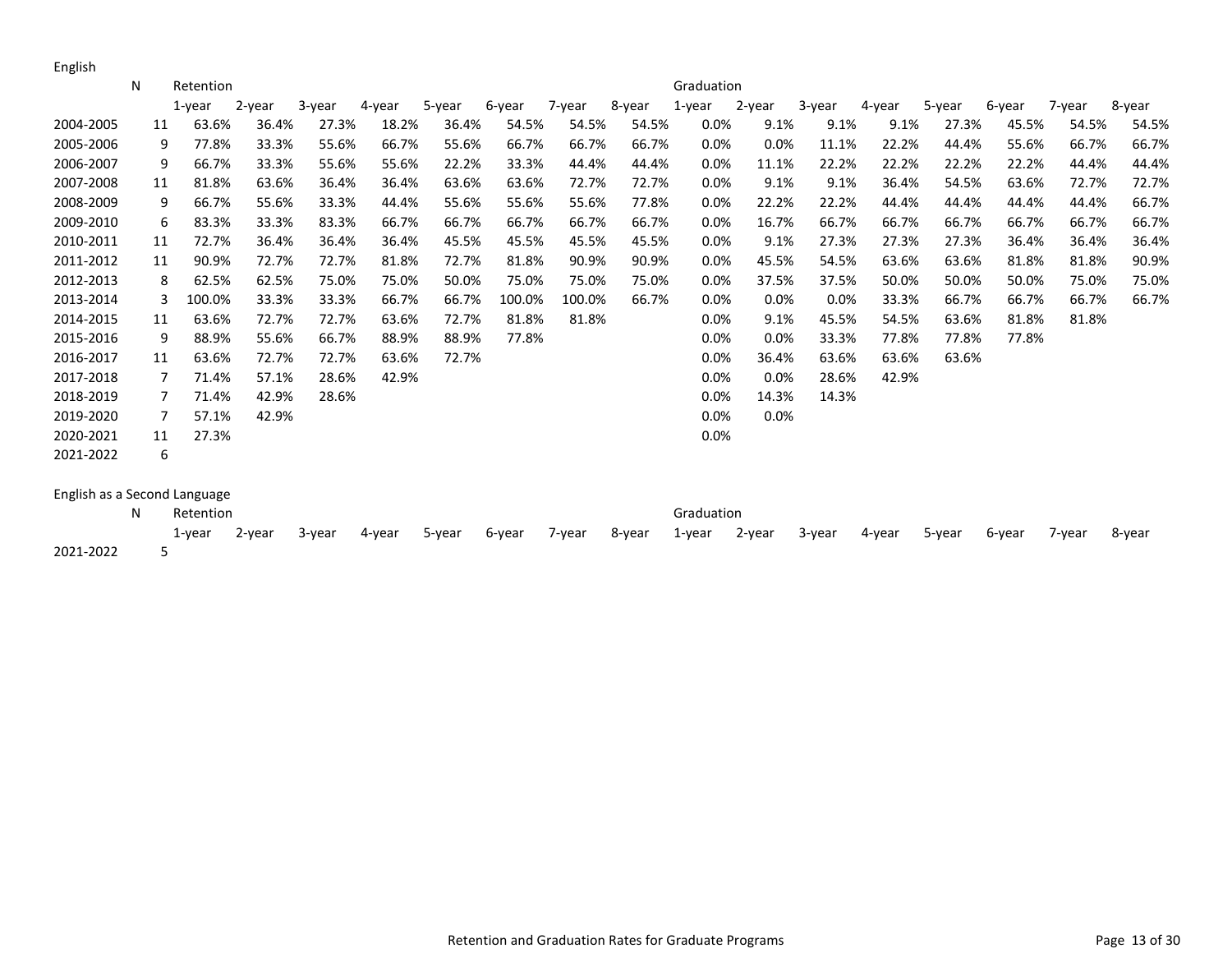General Education

|           | N   | Retention  |        |        |        |        |        |        |        | Graduation |         |        |        |        |        |        |        |
|-----------|-----|------------|--------|--------|--------|--------|--------|--------|--------|------------|---------|--------|--------|--------|--------|--------|--------|
|           |     | $1$ -year  | 2-year | 3-year | 4-year | 5-year | 6-year | 7-year | 8-year | $1$ -year  | 2-year  | 3-year | 4-year | 5-year | 6-year | 7-year | 8-year |
| 1996-1997 | 78  | 69.2%      | 48.7%  | 46.2%  | 43.6%  | 43.6%  | 47.4%  | 51.3%  | 50.0%  | 0.0%       | 14.1%   | 28.2%  | 30.8%  | 34.6%  | 43.6%  | 44.9%  | 48.7%  |
| 1997-1998 | 80  | 70.0%      | 48.8%  | 51.3%  | 58.8%  | 61.3%  | 63.8%  | 66.3%  | 63.8%  | 0.0%       | 16.3%   | 23.8%  | 43.8%  | 50.0%  | 56.3%  | 58.8%  | 62.5%  |
| 1998-1999 | 84  | 72.6%      | 57.1%  | 51.2%  | 53.6%  | 59.5%  | 58.3%  | 64.3%  | 66.7%  | 0.0%       | 23.8%   | 34.5%  | 41.7%  | 46.4%  | 51.2%  | 56.0%  | 64.3%  |
| 1999-2000 | 115 | 66.1%      | 46.1%  | 49.6%  | 49.6%  | 55.7%  | 59.1%  | 66.1%  | 68.7%  | 0.9%       | 13.9%   | 23.5%  | 29.6%  | 42.6%  | 50.4%  | 58.3%  | 63.5%  |
| 2000-2001 | 118 | 68.6%      | 53.4%  | 56.8%  | 58.5%  | 61.0%  | 67.8%  | 69.5%  | 71.2%  | 0.8%       | 22.9%   | 39.8%  | 45.8%  | 54.2%  | 61.0%  | 67.8%  | 70.3%  |
| 2001-2002 | 177 | 66.1%      | 50.3%  | 50.3%  | 48.6%  | 52.0%  | 53.7%  | 57.6%  | 56.5%  | 0.6%       | 15.8%   | 26.6%  | 32.2%  | 39.5%  | 46.9%  | 52.5%  | 55.4%  |
| 2002-2003 | 255 | 65.1%      | 44.3%  | 43.5%  | 42.7%  | 49.8%  | 50.6%  | 52.5%  | 56.1%  | 1.2%       | 16.5%   | 24.7%  | 31.0%  | 36.9%  | 44.3%  | 50.2%  | 54.5%  |
| 2003-2004 | 290 | 67.6%      | 45.5%  | 50.0%  | 47.9%  | 49.3%  | 53.1%  | 55.2%  | 59.7%  | 0.3%       | 13.1%   | 23.1%  | 32.8%  | 39.0%  | 44.1%  | 48.6%  | 54.1%  |
| 2004-2005 | 304 | 61.2%      | 48.0%  | 42.4%  | 44.4%  | 49.3%  | 51.0%  | 52.3%  | 53.6%  | 1.6%       | 15.5%   | 27.6%  | 32.9%  | 37.8%  | 43.8%  | 46.4%  | 49.7%  |
| 2005-2006 | 350 | 60.6%      | 45.1%  | 48.3%  | 49.7%  | 51.7%  | 54.9%  | 56.9%  | 59.4%  | 1.7%       | 14.3%   | 25.7%  | 36.9%  | 42.9%  | 47.1%  | 50.3%  | 55.7%  |
| 2006-2007 | 383 | 63.2%      | 51.4%  | 49.9%  | 48.0%  | 52.7%  | 55.1%  | 54.8%  | 56.7%  | 0.3%       | 20.1%   | 31.6%  | 38.4%  | 43.1%  | 48.0%  | 51.4%  | 54.6%  |
| 2007-2008 | 312 | 62.5%      | 49.7%  | 50.0%  | 47.8%  | 48.1%  | 49.4%  | 53.5%  | 51.9%  | 1.0%       | 14.4%   | 23.4%  | 33.7%  | 38.1%  | 42.0%  | 45.5%  | 49.4%  |
| 2008-2009 | 292 | 59.2%      | 52.1%  | 48.6%  | 46.9%  | 47.6%  | 50.7%  | 52.7%  | 51.4%  | 0.3%       | 18.8%   | 27.4%  | 32.5%  | 38.0%  | 40.1%  | 44.2%  | 49.3%  |
| 2009-2010 | 276 | 60.5%      | 30.8%  | 27.2%  | 21.0%  | 23.6%  | 23.2%  | 21.0%  | 19.9%  | 0.4%       | 4.3%    | 10.5%  | 14.1%  | 15.6%  | 16.3%  | 17.0%  | 18.5%  |
| 2010-2011 |     | 37.5%<br>8 | 62.5%  | 50.0%  | 50.0%  | 50.0%  | 50.0%  | 50.0%  | 50.0%  | 0.0%       | 0.0%    | 25.0%  | 50.0%  | 50.0%  | 50.0%  | 50.0%  | 50.0%  |
| 2011-2012 |     | 25.0%<br>4 | 50.0%  | 50.0%  | 50.0%  | 50.0%  | 25.0%  | 25.0%  | 25.0%  | 0.0%       | $0.0\%$ | 25.0%  | 25.0%  | 25.0%  | 25.0%  | 25.0%  | 25.0%  |

#### Health Administration

|           | N | Retention   |        |        |        |        |        |        |        | Graduation |        |        |        |        |        |        |        |
|-----------|---|-------------|--------|--------|--------|--------|--------|--------|--------|------------|--------|--------|--------|--------|--------|--------|--------|
|           |   | 1-year      | 2-year | 3-year | 4-year | 5-year | 6-year | 7-year | 8-year | 1-year     | 2-year | 3-year | 4-year | 5-year | 6-year | 7-year | 8-year |
| 2004-2005 |   | 81.8%<br>11 | 54.5%  | 63.6%  | 63.6%  | 63.6%  | 63.6%  | 63.6%  | 63.6%  | 0.0%       | 9.1%   | 36.4%  | 36.4%  | 45.5%  | 63.6%  | 63.6%  | 63.6%  |
| 2005-2006 |   | 70.0%<br>10 | 40.0%  | 40.0%  | 40.0%  | 40.0%  | 50.0%  | 50.0%  | 40.0%  | $0.0\%$    | 30.0%  | 40.0%  | 40.0%  | 40.0%  | 40.0%  | 40.0%  | 40.0%  |
| 2006-2007 |   | 90.0%<br>20 | 65.0%  | 65.0%  | 60.0%  | 55.0%  | 65.0%  | 65.0%  | 65.0%  | $0.0\%$    | 20.0%  | 35.0%  | 40.0%  | 45.0%  | 60.0%  | 60.0%  | 60.0%  |
| 2007-2008 |   | 82.4%<br>17 | 82.4%  | 82.4%  | 82.4%  | 76.5%  | 76.5%  | 76.5%  | 76.5%  | $0.0\%$    | 17.6%  | 52.9%  | 70.6%  | 70.6%  | 76.5%  | 76.5%  | 76.5%  |
| 2008-2009 |   | 33.3%<br>9  | 22.2%  | 22.2%  | 11.1%  | 11.1%  | 11.1%  | 11.1%  | 11.1%  | $0.0\%$    | 11.1%  | 11.1%  | 11.1%  | 11.1%  | 11.1%  | 11.1%  | 11.1%  |
| 2009-2010 |   | 87.5%<br>16 | 75.0%  | 68.8%  | 68.8%  | 68.8%  | 68.8%  | 75.0%  | 75.0%  | $0.0\%$    | 43.8%  | 56.3%  | 56.3%  | 68.8%  | 68.8%  | 75.0%  | 75.0%  |
| 2010-2011 |   | 73.7%<br>19 | 68.4%  | 68.4%  | 52.6%  | 52.6%  | 52.6%  | 57.9%  | 57.9%  | 0.0%       | 26.3%  | 52.6%  | 52.6%  | 52.6%  | 52.6%  | 57.9%  | 57.9%  |
| 2011-2012 |   | 89.5%<br>19 | 68.4%  | 52.6%  | 52.6%  | 47.4%  | 47.4%  | 47.4%  | 47.4%  | $0.0\%$    | 21.1%  | 42.1%  | 47.4%  | 47.4%  | 47.4%  | 47.4%  | 47.4%  |
| 2012-2013 |   | 80.0%<br>20 | 70.0%  | 70.0%  | 65.0%  | 65.0%  | 65.0%  | 65.0%  | 65.0%  | 0.0%       | 20.0%  | 50.0%  | 55.0%  | 60.0%  | 60.0%  | 60.0%  | 60.0%  |
| 2013-2014 |   | 77.5%<br>40 | 62.5%  | 55.0%  | 47.5%  | 52.5%  | 55.0%  | 52.5%  | 55.0%  | $0.0\%$    | 22.5%  | 37.5%  | 47.5%  | 47.5%  | 50.0%  | 50.0%  | 55.0%  |
| 2014-2015 |   | 75.0%<br>32 | 65.6%  | 68.8%  | 65.6%  | 65.6%  | 65.6%  | 65.6%  |        | $0.0\%$    | 15.6%  | 50.0%  | 62.5%  | 62.5%  | 65.6%  | 65.6%  |        |
| 2015-2016 |   | 80.0%<br>25 | 72.0%  | 60.0%  | 56.0%  | 56.0%  | 56.0%  |        |        | 0.0%       | 12.0%  | 48.0%  | 56.0%  | 56.0%  | 56.0%  |        |        |
| 2016-2017 |   | 75.8%<br>33 | 72.7%  | 75.8%  | 75.8%  | 72.7%  |        |        |        | 0.0%       | 24.2%  | 60.6%  | 63.6%  | 72.7%  |        |        |        |
| 2017-2018 |   | 75.0%<br>28 | 71.4%  | 75.0%  | 75.0%  |        |        |        |        | 0.0%       | 21.4%  | 64.3%  | 71.4%  |        |        |        |        |
| 2018-2019 |   | 88.0%<br>25 | 84.0%  | 76.0%  |        |        |        |        |        | 0.0%       | 44.0%  | 64.0%  |        |        |        |        |        |
| 2019-2020 |   | 91.7%<br>24 | 91.7%  |        |        |        |        |        |        | 0.0%       | 37.5%  |        |        |        |        |        |        |
| 2020-2021 |   | 81.5%<br>27 |        |        |        |        |        |        |        | 0.0%       |        |        |        |        |        |        |        |
| 2021-2022 |   | 29          |        |        |        |        |        |        |        |            |        |        |        |        |        |        |        |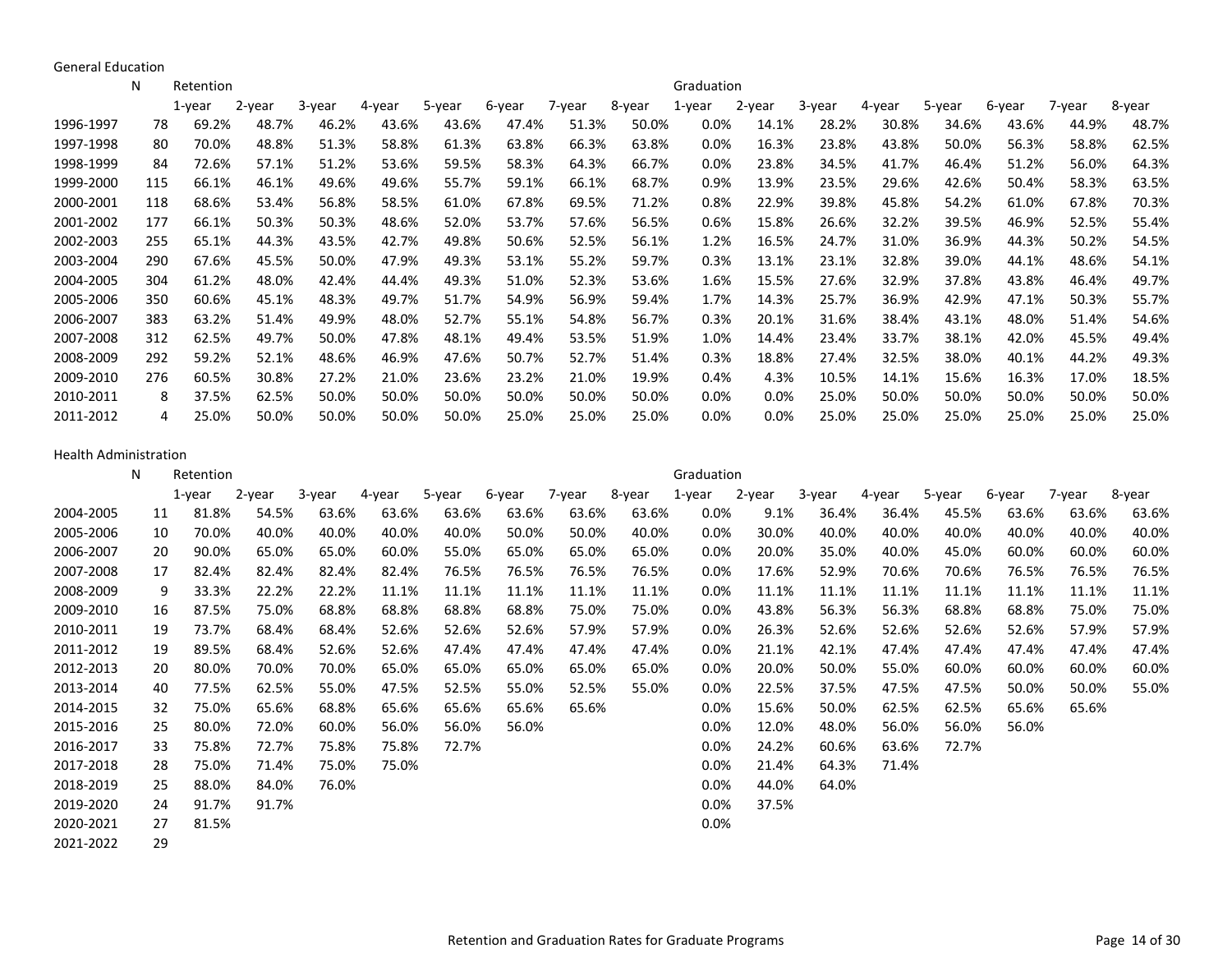Health and Bioinformatics

|           | N  | Retention |        |        |        |        |        |        |        | Graduation |        |        |        |        |        |        |        |
|-----------|----|-----------|--------|--------|--------|--------|--------|--------|--------|------------|--------|--------|--------|--------|--------|--------|--------|
|           |    | 1-year    | 2-year | 3-year | 4-year | 5-year | 6-year | 7-year | 8-year | 1-year     | 2-year | 3-year | 4-year | 5-year | 6-year | 7-vear | 8-year |
| 2018-2019 |    | 100.0%    | 80.0%  | 100.0% |        |        |        |        |        | 20.0%      | 40.0%  | 100.0% |        |        |        |        |        |
| 2019-2020 | 13 | 92.3%     | 84.6%  |        |        |        |        |        |        | 0.0%       | 46.2%  |        |        |        |        |        |        |
| 2020-2021 | 10 | 70.0%     |        |        |        |        |        |        |        | 0.0%       |        |        |        |        |        |        |        |
| 2021-2022 | 34 |           |        |        |        |        |        |        |        |            |        |        |        |        |        |        |        |

Higher Education

|           | N | Retention   |        |        |        |        |        |        |        | Graduation |        |        |        |        |        |        |        |
|-----------|---|-------------|--------|--------|--------|--------|--------|--------|--------|------------|--------|--------|--------|--------|--------|--------|--------|
|           |   | 1-year      | 2-year | 3-year | 4-year | 5-year | 6-year | 7-year | 8-year | 1-year     | 2-year | 3-year | 4-year | 5-year | 6-year | 7-year | 8-year |
| 2009-2010 |   | 60.0%<br>10 | 60.0%  | 70.0%  | 50.0%  | 60.0%  | 50.0%  | 50.0%  | 50.0%  | $0.0\%$    | 20.0%  | 40.0%  | 40.0%  | 50.0%  | 50.0%  | 50.0%  | 50.0%  |
| 2010-2011 |   | 83.7%<br>49 | 79.6%  | 75.5%  | 83.7%  | 79.6%  | 77.6%  | 81.6%  | 79.6%  | $0.0\%$    | 67.3%  | 71.4%  | 75.5%  | 77.6%  | 77.6%  | 79.6%  | 79.6%  |
| 2011-2012 |   | 81.4%<br>43 | 79.1%  | 76.7%  | 76.7%  | 76.7%  | 76.7%  | 76.7%  | 76.7%  | $0.0\%$    | 55.8%  | 69.8%  | 74.4%  | 76.7%  | 76.7%  | 76.7%  | 76.7%  |
| 2012-2013 |   | 75.0%<br>64 | 71.9%  | 67.2%  | 71.9%  | 73.4%  | 75.0%  | 75.0%  | 75.0%  | $0.0\%$    | 59.4%  | 65.6%  | 68.8%  | 71.9%  | 71.9%  | 71.9%  | 71.9%  |
| 2013-2014 |   | 53<br>88.7% | 84.9%  | 81.1%  | 83.0%  | 81.1%  | 81.1%  | 81.1%  | 81.1%  | $0.0\%$    | 60.4%  | 73.6%  | 77.4%  | 81.1%  | 81.1%  | 81.1%  | 81.1%  |
| 2014-2015 |   | 86.4%<br>59 | 84.7%  | 83.1%  | 83.1%  | 83.1%  | 81.4%  | 79.7%  |        | $0.0\%$    | 69.5%  | 78.0%  | 79.7%  | 79.7%  | 79.7%  | 79.7%  |        |
| 2015-2016 |   | 42<br>88.1% | 81.0%  | 83.3%  | 85.7%  | 88.1%  | 90.5%  |        |        | $0.0\%$    | 73.8%  | 81.0%  | 81.0%  | 85.7%  | 88.1%  |        |        |
| 2016-2017 |   | 80.0%<br>60 | 76.7%  | 73.3%  | 75.0%  | 75.0%  |        |        |        | $0.0\%$    | 61.7%  | 68.3%  | 71.7%  | 73.3%  |        |        |        |
| 2017-2018 |   | 92.5%<br>53 | 88.7%  | 86.8%  | 86.8%  |        |        |        |        | 1.9%       | 73.6%  | 81.1%  | 83.0%  |        |        |        |        |
| 2018-2019 |   | 86.1%<br>36 | 86.1%  | 91.7%  |        |        |        |        |        | $0.0\%$    | 80.6%  | 83.3%  |        |        |        |        |        |
| 2019-2020 |   | 82.9%<br>35 | 80.0%  |        |        |        |        |        |        | $0.0\%$    | 71.4%  |        |        |        |        |        |        |
| 2020-2021 |   | 94.4%<br>36 |        |        |        |        |        |        |        | $0.0\%$    |        |        |        |        |        |        |        |
| 2021-2022 |   | 30          |        |        |        |        |        |        |        |            |        |        |        |        |        |        |        |

Instruction & Curriculum

|           | N   | Retention |        |        |        |        |        |        |        | Graduation |        |        |        |        |        |        |        |
|-----------|-----|-----------|--------|--------|--------|--------|--------|--------|--------|------------|--------|--------|--------|--------|--------|--------|--------|
|           |     | 1-year    | 2-year | 3-year | 4-year | 5-year | 6-year | 7-year | 8-year | 1-year     | 2-year | 3-year | 4-year | 5-year | 6-year | 7-year | 8-year |
| 2009-2010 | 30  | 50.0%     | 50.0%  | 50.0%  | 36.7%  | 50.0%  | 50.0%  | 56.7%  | 56.7%  | 6.7%       | 13.3%  | 20.0%  | 26.7%  | 33.3%  | 43.3%  | 50.0%  | 53.3%  |
| 2010-2011 | 159 | 54.7%     | 42.8%  | 37.7%  | 31.4%  | 38.4%  | 47.8%  | 47.2%  | 49.1%  | 1.3%       | 6.3%   | 11.9%  | 17.6%  | 25.8%  | 34.6%  | 41.5%  | 45.9%  |
| 2011-2012 | 129 | 45.0%     | 24.8%  | 22.5%  | 27.9%  | 30.2%  | 33.3%  | 38.0%  | 36.4%  | 0.0%       | 4.7%   | 10.9%  | 15.5%  | 21.7%  | 26.4%  | 32.6%  | 35.7%  |
| 2012-2013 | 156 | 53.2%     | 37.8%  | 33.3%  | 39.1%  | 42.3%  | 46.2%  | 46.8%  | 46.2%  | $0.0\%$    | 4.5%   | 14.1%  | 24.4%  | 32.7%  | 38.5%  | 39.1%  | 44.2%  |
| 2013-2014 | 119 | 39.5%     | 36.1%  | 31.9%  | 34.5%  | 37.0%  | 41.2%  | 40.3%  | 40.3%  | 0.8%       | 5.0%   | 16.8%  | 26.9%  | 27.7%  | 31.9%  | 36.1%  | 38.7%  |
| 2014-2015 | 96  | 43.8%     | 27.1%  | 36.5%  | 36.5%  | 36.5%  | 40.6%  | 40.6%  |        | $0.0\%$    | 7.3%   | 17.7%  | 27.1%  | 30.2%  | 32.3%  | 38.5%  |        |
| 2015-2016 | 69  | 52.2%     | 36.2%  | 34.8%  | 42.0%  | 43.5%  | 43.5%  |        |        | 0.0%       | 4.3%   | 15.9%  | 27.5%  | 31.9%  | 37.7%  |        |        |
| 2016-2017 | 79  | 35.4%     | 26.6%  | 32.9%  | 41.8%  | 48.1%  |        |        |        | 1.3%       | 8.9%   | 17.7%  | 30.4%  | 38.0%  |        |        |        |
| 2017-2018 | 74  | 31.1%     | 27.0%  | 40.5%  | 48.6%  |        |        |        |        | 0.0%       | 6.8%   | 18.9%  | 27.0%  |        |        |        |        |
| 2018-2019 | 61  | 52.5%     | 50.8%  | 52.5%  |        |        |        |        |        | 0.0%       | 18.0%  | 39.3%  |        |        |        |        |        |
| 2019-2020 | 66  | 30.3%     | 25.8%  |        |        |        |        |        |        | 0.0%       | 6.1%   |        |        |        |        |        |        |
| 2020-2021 | 49  | 32.7%     |        |        |        |        |        |        |        | $0.0\%$    |        |        |        |        |        |        |        |
| 2021-2022 | 72  |           |        |        |        |        |        |        |        |            |        |        |        |        |        |        |        |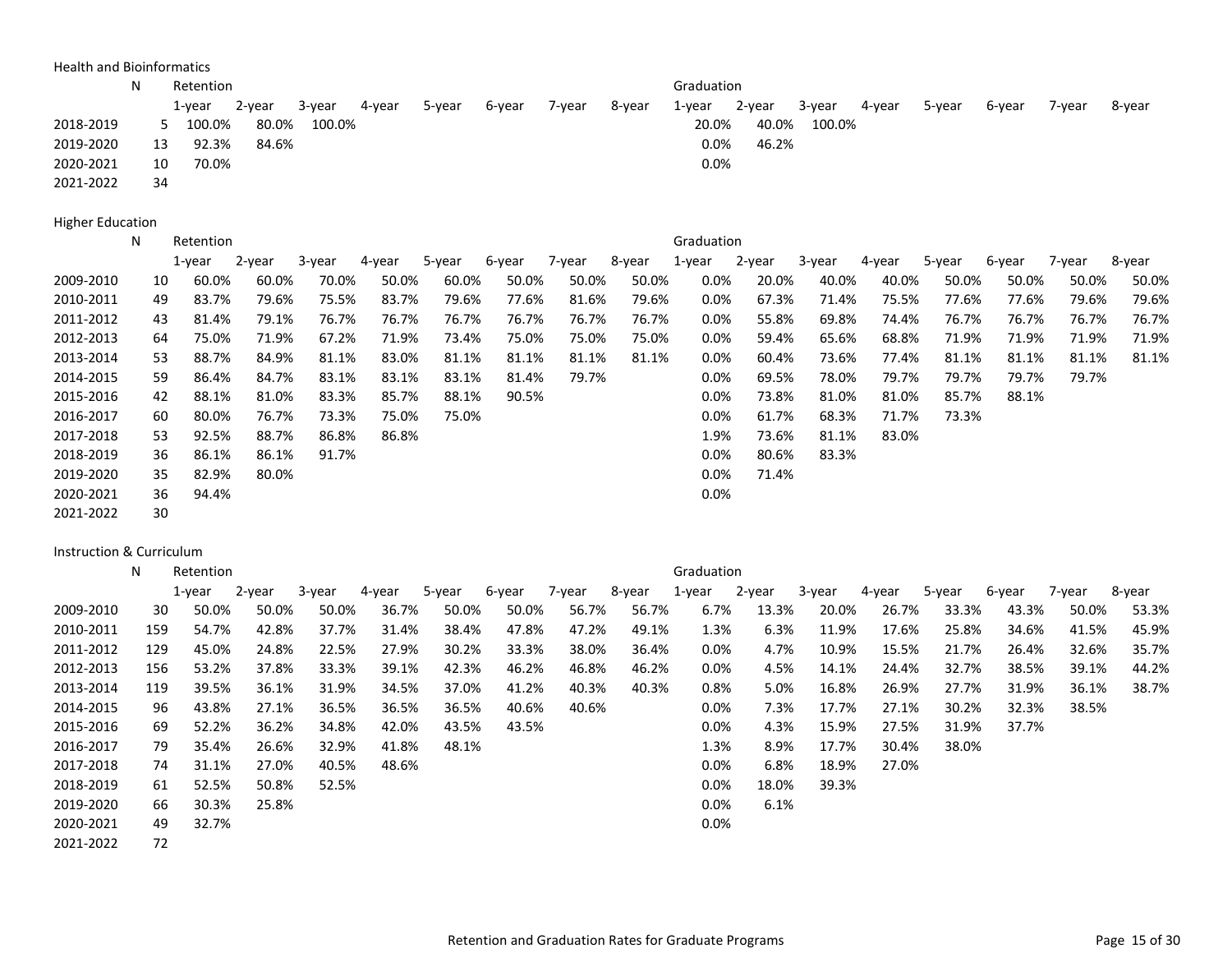Leadership (EDS)

|           | N  | Retention   |         |         |         |        |        |        |        | Graduation |         |         |         |        |        |        |        |
|-----------|----|-------------|---------|---------|---------|--------|--------|--------|--------|------------|---------|---------|---------|--------|--------|--------|--------|
|           |    | 1-year      | 2-year  | 3-year  | 4-year  | 5-year | 6-year | 7-year | 8-year | 1-year     | 2-year  | 3-year  | 4-year  | 5-year | 6-year | 7-year | 8-year |
| 2007-2008 |    | 100.0%<br>3 | 66.7%   | 33.3%   | 66.7%   | 66.7%  | 66.7%  | 66.7%  | 66.7%  | 33.3%      | 33.3%   | 33.3%   | 66.7%   | 66.7%  | 66.7%  | 66.7%  | 66.7%  |
| 2008-2009 |    | 75.0%<br>4  | 75.0%   | 75.0%   | 75.0%   | 75.0%  | 75.0%  | 75.0%  | 75.0%  | 0.0%       | 75.0%   | 75.0%   | 75.0%   | 75.0%  | 75.0%  | 75.0%  | 75.0%  |
| 2009-2010 | 14 | 64.3%       | 85.7%   | 78.6%   | 92.9%   | 85.7%  | 85.7%  | 85.7%  | 85.7%  | $0.0\%$    | 71.4%   | 78.6%   | 85.7%   | 85.7%  | 85.7%  | 85.7%  | 85.7%  |
| 2010-2011 | 10 | 40.0%       | 50.0%   | 40.0%   | 40.0%   | 40.0%  | 60.0%  | 70.0%  | 60.0%  | 0.0%       | $0.0\%$ | 20.0%   | 20.0%   | 30.0%  | 50.0%  | 50.0%  | 60.0%  |
| 2011-2012 |    | 100.0%<br>9 | 88.9%   | 77.8%   | 77.8%   | 77.8%  | 77.8%  | 77.8%  | 77.8%  | 11.1%      | 77.8%   | 77.8%   | 77.8%   | 77.8%  | 77.8%  | 77.8%  | 77.8%  |
| 2012-2013 |    | 66.7%<br>6  | 66.7%   | 66.7%   | 66.7%   | 83.3%  | 83.3%  | 66.7%  | 66.7%  | 0.0%       | 66.7%   | 66.7%   | 66.7%   | 66.7%  | 66.7%  | 66.7%  | 66.7%  |
| 2013-2014 | 10 | 50.0%       | 50.0%   | 40.0%   | 40.0%   | 40.0%  | 40.0%  | 40.0%  | 50.0%  | $0.0\%$    | 10.0%   | 30.0%   | 30.0%   | 40.0%  | 40.0%  | 40.0%  | 40.0%  |
| 2014-2015 | 13 | 76.9%       | 61.5%   | 53.8%   | 69.2%   | 61.5%  | 69.2%  | 69.2%  |        | $0.0\%$    | 38.5%   | 53.8%   | 53.8%   | 61.5%  | 69.2%  | 69.2%  |        |
| 2015-2016 |    | 60.0%<br>5. | 80.0%   | 80.0%   | 80.0%   | 80.0%  | 80.0%  |        |        | $0.0\%$    | 20.0%   | 80.0%   | 80.0%   | 80.0%  | 80.0%  |        |        |
| 2016-2017 |    | 66.7%<br>9  | 55.6%   | 55.6%   | 55.6%   | 66.7%  |        |        |        | 11.1%      | 44.4%   | 55.6%   | 55.6%   | 55.6%  |        |        |        |
| 2017-2018 |    | 50.0%<br>2  | $0.0\%$ | $0.0\%$ | $0.0\%$ |        |        |        |        | 0.0%       | $0.0\%$ | $0.0\%$ | $0.0\%$ |        |        |        |        |
| 2018-2019 |    | 50.0%       | $0.0\%$ | 50.0%   |         |        |        |        |        | 0.0%       | 0.0%    | $0.0\%$ |         |        |        |        |        |
| 2019-2020 |    | 50.0%<br>4  | 50.0%   |         |         |        |        |        |        | $0.0\%$    | 25.0%   |         |         |        |        |        |        |
| 2020-2021 | 14 | 42.9%       |         |         |         |        |        |        |        | 0.0%       |         |         |         |        |        |        |        |
| 2021-2022 |    | 5           |         |         |         |        |        |        |        |            |         |         |         |        |        |        |        |

#### Literacy Studies

|           | N | Retention   |        |        |        |        |        |        |        | Graduation |        |        |        |        |        |        |        |
|-----------|---|-------------|--------|--------|--------|--------|--------|--------|--------|------------|--------|--------|--------|--------|--------|--------|--------|
|           |   | 1-year      | 2-year | 3-year | 4-year | 5-year | 6-year | 7-year | 8-year | 1-year     | 2-year | 3-year | 4-year | 5-year | 6-year | 7-year | 8-year |
| 2009-2010 |   | 50.0%<br>12 | 41.7%  | 41.7%  | 41.7%  | 50.0%  | 50.0%  | 58.3%  | 58.3%  | $0.0\%$    | 16.7%  | 25.0%  | 25.0%  | 33.3%  | 33.3%  | 58.3%  | 58.3%  |
| 2010-2011 |   | 46.7%<br>45 | 37.8%  | 33.3%  | 44.4%  | 40.0%  | 46.7%  | 46.7%  | 48.9%  | $0.0\%$    | 8.9%   | 13.3%  | 26.7%  | 31.1%  | 40.0%  | 44.4%  | 48.9%  |
| 2011-2012 |   | 57.8%<br>45 | 48.9%  | 40.0%  | 42.2%  | 37.8%  | 40.0%  | 40.0%  | 44.4%  | $0.0\%$    | 6.7%   | 26.7%  | 31.1%  | 33.3%  | 35.6%  | 35.6%  | 42.2%  |
| 2012-2013 |   | 39<br>59.0% | 59.0%  | 64.1%  | 66.7%  | 69.2%  | 69.2%  | 66.7%  | 64.1%  | 0.0%       | 23.1%  | 41.0%  | 48.7%  | 56.4%  | 61.5%  | 61.5%  | 64.1%  |
| 2013-2014 |   | 49<br>57.1% | 59.2%  | 55.1%  | 51.0%  | 59.2%  | 59.2%  | 55.1%  | 55.1%  | $0.0\%$    | 8.2%   | 24.5%  | 42.9%  | 49.0%  | 53.1%  | 53.1%  | 55.1%  |
| 2014-2015 |   | 52.1%<br>48 | 45.8%  | 43.8%  | 47.9%  | 47.9%  | 54.2%  | 52.1%  |        | $0.0\%$    | 8.3%   | 18.8%  | 31.3%  | 37.5%  | 50.0%  | 50.0%  |        |
| 2015-2016 |   | 54.5%<br>44 | 38.6%  | 38.6%  | 36.4%  | 38.6%  | 47.7%  |        |        | $0.0\%$    | 2.3%   | 18.2%  | 29.5%  | 38.6%  | 38.6%  |        |        |
| 2016-2017 |   | 28<br>57.1% | 67.9%  | 64.3%  | 71.4%  | 60.7%  |        |        |        | 0.0%       | 21.4%  | 35.7%  | 60.7%  | 60.7%  |        |        |        |
| 2017-2018 |   | 51.1%<br>45 | 51.1%  | 51.1%  | 44.4%  |        |        |        |        | $0.0\%$    | 2.2%   | 22.2%  | 35.6%  |        |        |        |        |
| 2018-2019 |   | 58.5%<br>41 | 46.3%  | 53.7%  |        |        |        |        |        | 0.0%       | 9.8%   | 39.0%  |        |        |        |        |        |
| 2019-2020 |   | 71.4%<br>28 | 67.9%  |        |        |        |        |        |        | $0.0\%$    | 17.9%  |        |        |        |        |        |        |
| 2020-2021 |   | 71.0%<br>31 |        |        |        |        |        |        |        | 0.0%       |        |        |        |        |        |        |        |
| 2021-2022 |   | 16          |        |        |        |        |        |        |        |            |        |        |        |        |        |        |        |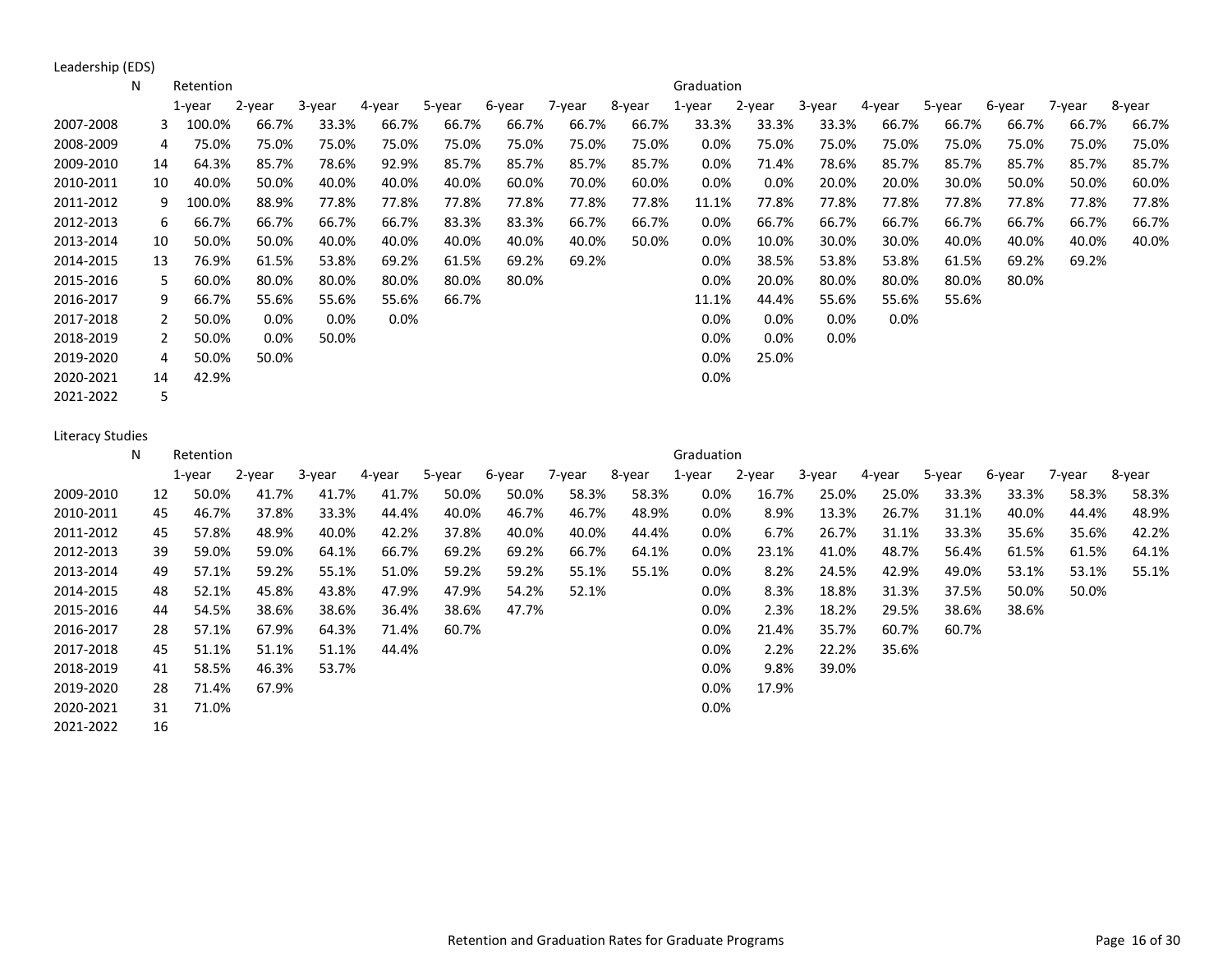Medical & Bioinformatics

|                          | N  | Retention |        |        |        |        |        |        |        | Graduation |        |        |        |        |        |        |        |
|--------------------------|----|-----------|--------|--------|--------|--------|--------|--------|--------|------------|--------|--------|--------|--------|--------|--------|--------|
|                          |    | 1-year    | 2-year | 3-year | 4-year | 5-year | 6-year | 7-year | 8-year | 1-year     | 2-year | 3-year | 4-year | 5-year | 6-year | 7-year | 8-year |
| 2005-2006                | 2  | 100.0%    | 100.0% | 100.0% | 100.0% | 100.0% | 100.0% | 100.0% | 100.0% | 0.0%       | 50.0%  | 100.0% | 100.0% | 100.0% | 100.0% | 100.0% | 100.0% |
| 2006-2007                | 3  | 100.0%    | 33.3%  | 66.7%  | 33.3%  | 33.3%  | 33.3%  | 33.3%  | 66.7%  | 0.0%       | 0.0%   | 33.3%  | 33.3%  | 33.3%  | 33.3%  | 33.3%  | 66.7%  |
| 2007-2008                | 4  | 75.0%     | 50.0%  | 75.0%  | 75.0%  | 75.0%  | 75.0%  | 75.0%  | 75.0%  | 0.0%       | 25.0%  | 75.0%  | 75.0%  | 75.0%  | 75.0%  | 75.0%  | 75.0%  |
| 2008-2009                | 15 | 80.0%     | 66.7%  | 40.0%  | 53.3%  | 60.0%  | 60.0%  | 60.0%  | 60.0%  | 6.7%       | 26.7%  | 40.0%  | 46.7%  | 60.0%  | 60.0%  | 60.0%  | 60.0%  |
| 2009-2010                | 1  | 100.0%    | 0.0%   | 0.0%   | 0.0%   | 0.0%   | 0.0%   | 0.0%   | 0.0%   | 0.0%       | 0.0%   | 0.0%   | 0.0%   | 0.0%   | 0.0%   | 0.0%   | 0.0%   |
| 2010-2011                | 7  | 42.9%     | 28.6%  | 42.9%  | 42.9%  | 42.9%  | 42.9%  | 42.9%  | 42.9%  | 0.0%       | 0.0%   | 42.9%  | 42.9%  | 42.9%  | 42.9%  | 42.9%  | 42.9%  |
| 2011-2012                | 1  | 100.0%    | 100.0% | 100.0% | 100.0% | 100.0% | 100.0% | 100.0% | 100.0% | 0.0%       | 100.0% | 100.0% | 100.0% | 100.0% | 100.0% | 100.0% | 100.0% |
| 2012-2013                | 5  | 60.0%     | 40.0%  | 60.0%  | 60.0%  | 60.0%  | 60.0%  | 60.0%  | 60.0%  | 0.0%       | 20.0%  | 60.0%  | 60.0%  | 60.0%  | 60.0%  | 60.0%  | 60.0%  |
| 2013-2014                | 9  | 77.8%     | 77.8%  | 77.8%  | 77.8%  | 77.8%  | 77.8%  | 77.8%  | 77.8%  | 0.0%       | 11.1%  | 66.7%  | 66.7%  | 66.7%  | 77.8%  | 77.8%  | 77.8%  |
| 2014-2015                | 11 | 63.6%     | 45.5%  | 54.5%  | 54.5%  | 54.5%  | 54.5%  | 54.5%  |        | 0.0%       | 36.4%  | 54.5%  | 54.5%  | 54.5%  | 54.5%  | 54.5%  |        |
| 2015-2016                | 12 | 83.3%     | 75.0%  | 83.3%  | 83.3%  | 83.3%  | 83.3%  |        |        | 0.0%       | 33.3%  | 83.3%  | 83.3%  | 83.3%  | 83.3%  |        |        |
| 2016-2017                | 8  | 100.0%    | 87.5%  | 75.0%  | 75.0%  | 75.0%  |        |        |        | 0.0%       | 25.0%  | 75.0%  | 75.0%  | 75.0%  |        |        |        |
| 2017-2018                | 11 | 81.8%     | 63.6%  | 63.6%  | 72.7%  |        |        |        |        | 0.0%       | 36.4%  | 63.6%  | 72.7%  |        |        |        |        |
| 2018-2019                | 12 | 83.3%     | 33.3%  | 8.3%   |        |        |        |        |        | 0.0%       | 0.0%   | 0.0%   |        |        |        |        |        |
| 2019-2020                | 1  | 100.0%    | 100.0% |        |        |        |        |        |        | 0.0%       | 100.0% |        |        |        |        |        |        |
|                          |    |           |        |        |        |        |        |        |        |            |        |        |        |        |        |        |        |
| <b>Medical Dosimetry</b> |    |           |        |        |        |        |        |        |        |            |        |        |        |        |        |        |        |
|                          | N  | Retention |        |        |        |        |        |        |        | Graduation |        |        |        |        |        |        |        |
|                          |    | 1-year    | 2-year | 3-year | 4-year | 5-year | 6-year | 7-year | 8-year | 1-year     | 2-year | 3-year | 4-year | 5-year | 6-year | 7-year | 8-year |
| 2015-2016                | 15 | 100.0%    | 100.0% | 100.0% | 100.0% | 100.0% | 100.0% |        |        | 73.3%      | 100.0% | 100.0% | 100.0% | 100.0% | 100.0% |        |        |
| 2016-2017                | 8  | 100.0%    | 100.0% | 100.0% | 100.0% | 100.0% |        |        |        | 75.0%      | 100.0% | 100.0% | 100.0% | 100.0% |        |        |        |
| 2017-2018                | 15 | 100.0%    | 100.0% | 100.0% | 100.0% |        |        |        |        | 80.0%      | 100.0% | 100.0% | 100.0% |        |        |        |        |
| 2018-2019                | 15 | 80.0%     | 86.7%  | 86.7%  |        |        |        |        |        | 80.0%      | 86.7%  | 86.7%  |        |        |        |        |        |
| 2019-2020                | 17 | 88.2%     | 94.1%  |        |        |        |        |        |        | 76.5%      | 94.1%  |        |        |        |        |        |        |
| 2020-2021                | 18 | 100.0%    |        |        |        |        |        |        |        | 94.4%      |        |        |        |        |        |        |        |
| 2021-2022                | 23 |           |        |        |        |        |        |        |        |            |        |        |        |        |        |        |        |
| Nonprofit Leadership     |    |           |        |        |        |        |        |        |        |            |        |        |        |        |        |        |        |
|                          | N  | Retention |        |        |        |        |        |        |        | Graduation |        |        |        |        |        |        |        |
|                          |    | 1-year    | 2-year | 3-year | 4-year | 5-year | 6-year | 7-year | 8-year | 1-year     | 2-year | 3-year | 4-year | 5-year | 6-year | 7-year | 8-year |
| 2016-2017                | 1  | 100.0%    | 0.0%   | 0.0%   | 0.0%   | 0.0%   |        |        |        | 0.0%       | 0.0%   | 0.0%   | 0.0%   | 0.0%   |        |        |        |
| 2017-2018                | 5  | 80.0%     | 80.0%  | 80.0%  | 60.0%  |        |        |        |        | 20.0%      | 60.0%  | 60.0%  | 60.0%  |        |        |        |        |
| 2018-2019                | 1  | 100.0%    | 100.0% | 100.0% |        |        |        |        |        | 0.0%       | 0.0%   | 100.0% |        |        |        |        |        |
| 2019-2020                | 1  | 0.0%      | 100.0% |        |        |        |        |        |        | 0.0%       | 0.0%   |        |        |        |        |        |        |
|                          | 6  |           |        |        |        |        |        |        |        |            |        |        |        |        |        |        |        |
|                          | 5  |           |        |        |        |        |        |        |        |            |        |        |        |        |        |        |        |
| 2020-2021<br>2021-2022   |    | 50.0%     |        |        |        |        |        |        |        | 0.0%       |        |        |        |        |        |        |        |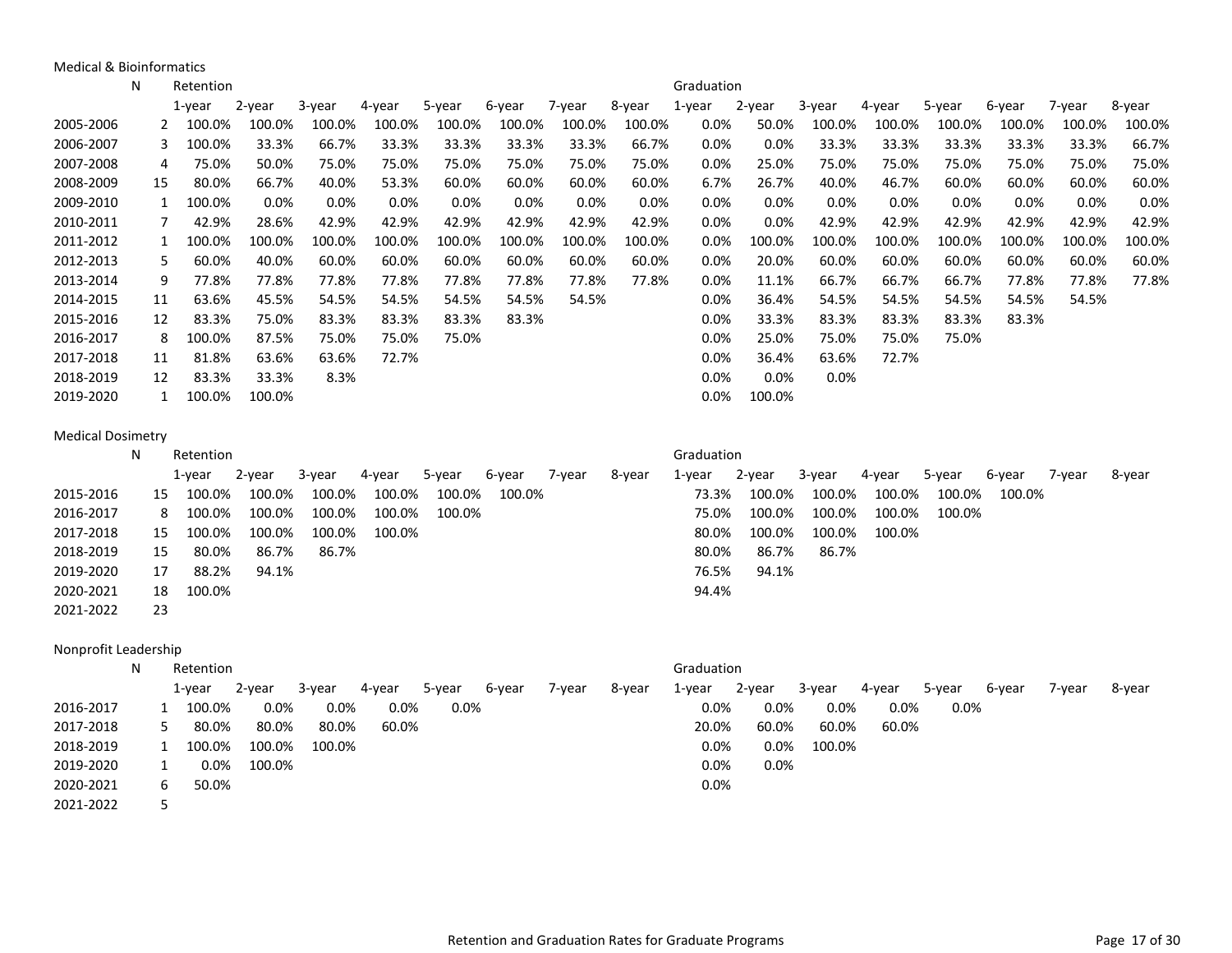Nursing

|           | N  | Retention |        |        |        |        |        |        |        | Graduation |         |        |        |        |        |        |        |
|-----------|----|-----------|--------|--------|--------|--------|--------|--------|--------|------------|---------|--------|--------|--------|--------|--------|--------|
|           |    | $1$ -year | 2-year | 3-year | 4-year | 5-year | 6-year | 7-year | 8-year | $1$ -year  | 2-year  | 3-year | 4-year | 5-year | 6-year | 7-year | 8-year |
| 1996-1997 | 23 | 52.2%     | 56.5%  | 65.2%  | 69.6%  | 69.6%  | 69.6%  | 69.6%  | 69.6%  | 0.0%       | 0.0%    | 39.1%  | 60.9%  | 65.2%  | 65.2%  | 69.6%  | 69.6%  |
| 1997-1998 | 21 | 81.0%     | 66.7%  | 47.6%  | 57.1%  | 61.9%  | 61.9%  | 66.7%  | 61.9%  | 0.0%       | 14.3%   | 33.3%  | 42.9%  | 52.4%  | 57.1%  | 57.1%  | 57.1%  |
| 1998-1999 | 21 | 66.7%     | 66.7%  | 52.4%  | 47.6%  | 57.1%  | 52.4%  | 57.1%  | 52.4%  | 0.0%       | 9.5%    | 38.1%  | 47.6%  | 52.4%  | 52.4%  | 52.4%  | 52.4%  |
| 1999-2000 | 15 | 40.0%     | 40.0%  | 40.0%  | 33.3%  | 26.7%  | 26.7%  | 40.0%  | 40.0%  | $0.0\%$    | 0.0%    | 13.3%  | 26.7%  | 26.7%  | 26.7%  | 33.3%  | 33.3%  |
| 2000-2001 | 17 | 52.9%     | 47.1%  | 35.3%  | 47.1%  | 41.2%  | 41.2%  | 41.2%  | 41.2%  | $0.0\%$    | $0.0\%$ | 23.5%  | 35.3%  | 41.2%  | 41.2%  | 41.2%  | 41.2%  |
| 2001-2002 | 19 | 63.2%     | 63.2%  | 52.6%  | 52.6%  | 57.9%  | 57.9%  | 57.9%  | 57.9%  | 0.0%       | 0.0%    | 21.1%  | 47.4%  | 57.9%  | 57.9%  | 57.9%  | 57.9%  |
| 2002-2003 | 9  | 88.9%     | 66.7%  | 66.7%  | 55.6%  | 66.7%  | 66.7%  | 66.7%  | 66.7%  | $0.0\%$    | 33.3%   | 44.4%  | 44.4%  | 66.7%  | 66.7%  | 66.7%  | 66.7%  |
| 2003-2004 | 10 | 80.0%     | 70.0%  | 80.0%  | 70.0%  | 80.0%  | 80.0%  | 90.0%  | 80.0%  | $0.0\%$    | 20.0%   | 40.0%  | 70.0%  | 70.0%  | 80.0%  | 80.0%  | 80.0%  |
| 2004-2005 | 9  | 33.3%     | 22.2%  | 44.4%  | 33.3%  | 33.3%  | 33.3%  | 33.3%  | 33.3%  | 0.0%       | 0.0%    | 0.0%   | 11.1%  | 22.2%  | 33.3%  | 33.3%  | 33.3%  |
| 2005-2006 | 13 | 84.6%     | 76.9%  | 69.2%  | 84.6%  | 84.6%  | 84.6%  | 84.6%  | 76.9%  | 0.0%       | 15.4%   | 61.5%  | 69.2%  | 69.2%  | 76.9%  | 76.9%  | 76.9%  |
| 2006-2007 | 7  | 71.4%     | 71.4%  | 71.4%  | 71.4%  | 71.4%  | 71.4%  | 71.4%  | 71.4%  | $0.0\%$    | 0.0%    | 42.9%  | 71.4%  | 71.4%  | 71.4%  | 71.4%  | 71.4%  |
| 2007-2008 | 14 | 71.4%     | 78.6%  | 78.6%  | 64.3%  | 78.6%  | 78.6%  | 78.6%  | 78.6%  | $0.0\%$    | 7.1%    | 64.3%  | 64.3%  | 71.4%  | 71.4%  | 78.6%  | 78.6%  |
| 2008-2009 | 5  | 100.0%    | 60.0%  | 80.0%  | 80.0%  | 80.0%  | 80.0%  | 80.0%  | 80.0%  | 0.0%       | 0.0%    | 80.0%  | 80.0%  | 80.0%  | 80.0%  | 80.0%  | 80.0%  |
| 2010-2011 | 5  | 100.0%    | 100.0% | 100.0% | 80.0%  | 100.0% | 80.0%  | 60.0%  | 60.0%  | 0.0%       | 0.0%    | 0.0%   | 40.0%  | 40.0%  | 40.0%  | 40.0%  | 40.0%  |
| 2011-2012 | 3  | 66.7%     | 0.0%   | 33.3%  | 33.3%  | 33.3%  | 33.3%  | 33.3%  | 33.3%  | 0.0%       | $0.0\%$ | 0.0%   | 33.3%  | 33.3%  | 33.3%  | 33.3%  | 33.3%  |
| 2012-2013 | 3  | 33.3%     | 33.3%  | 66.7%  | 66.7%  | 66.7%  | 66.7%  | 66.7%  | 66.7%  | 0.0%       | 0.0%    | 33.3%  | 33.3%  | 66.7%  | 66.7%  | 66.7%  | 66.7%  |
| 2013-2014 | 5  | 40.0%     | 40.0%  | 40.0%  | 20.0%  | 20.0%  | 20.0%  | 20.0%  | 20.0%  | 0.0%       | 0.0%    | 0.0%   | 20.0%  | 20.0%  | 20.0%  | 20.0%  | 20.0%  |
| 2014-2015 | 7  | 71.4%     | 71.4%  | 71.4%  | 71.4%  | 57.1%  | 57.1%  | 57.1%  |        | 0.0%       | 0.0%    | 42.9%  | 57.1%  | 57.1%  | 57.1%  | 57.1%  |        |
| 2015-2016 | 4  | 100.0%    | 50.0%  | 75.0%  | 75.0%  | 75.0%  | 75.0%  |        |        | 0.0%       | 50.0%   | 75.0%  | 75.0%  | 75.0%  | 75.0%  |        |        |
| 2016-2017 | 3  | 100.0%    | 100.0% | 100.0% | 100.0% | 100.0% |        |        |        | 0.0%       | 100.0%  | 100.0% | 100.0% | 100.0% |        |        |        |
| 2017-2018 | 1  | 0.0%      | 0.0%   | 0.0%   | 0.0%   |        |        |        |        | 0.0%       | 0.0%    | 0.0%   | 0.0%   |        |        |        |        |
| 2018-2019 | 2  | 100.0%    | 100.0% | 100.0% |        |        |        |        |        | 0.0%       | 0.0%    | 100.0% |        |        |        |        |        |
| 2021-2022 | 8  |           |        |        |        |        |        |        |        |            |         |        |        |        |        |        |        |

## Nursing (DNP)

|           | N | Retention   |        |        |        |        |        |        |        | Graduation |         |         |        |        |        |        |        |
|-----------|---|-------------|--------|--------|--------|--------|--------|--------|--------|------------|---------|---------|--------|--------|--------|--------|--------|
|           |   | 1-year      | 2-year | 3-year | 4-year | 5-year | 6-year | 7-year | 8-year | 1-year     | 2-year  | 3-year  | 4-year | 5-year | 6-year | 7-year | 8-year |
| 2009-2010 |   | 77.8%<br>18 | 72.2%  | 61.1%  | 72.2%  | 66.7%  | 72.2%  | 72.2%  | 72.2%  | 0.0%       | $0.0\%$ | 11.1%   | 61.1%  | 61.1%  | 66.7%  | 66.7%  | 66.7%  |
| 2010-2011 |   | 80.0%<br>10 | 80.0%  | 80.0%  | 70.0%  | 60.0%  | 70.0%  | 70.0%  | 70.0%  | $0.0\%$    | $0.0\%$ | $0.0\%$ | 40.0%  | 60.0%  | 70.0%  | 70.0%  | 70.0%  |
| 2011-2012 |   | 78.6%<br>14 | 71.4%  | 64.3%  | 71.4%  | 71.4%  | 64.3%  | 64.3%  | 64.3%  | $0.0\%$    | 0.0%    | $0.0\%$ | 57.1%  | 57.1%  | 64.3%  | 64.3%  | 64.3%  |
| 2012-2013 |   | 88.2%<br>17 | 88.2%  | 76.5%  | 82.4%  | 82.4%  | 82.4%  | 82.4%  | 82.4%  | $0.0\%$    | 0.0%    | $0.0\%$ | 82.4%  | 82.4%  | 82.4%  | 82.4%  | 82.4%  |
| 2013-2014 |   | 91.7%<br>24 | 87.5%  | 79.2%  | 87.5%  | 83.3%  | 83.3%  | 83.3%  | 79.2%  | 0.0%       | 0.0%    | $0.0\%$ | 70.8%  | 79.2%  | 79.2%  | 79.2%  | 79.2%  |
| 2014-2015 |   | 23<br>82.6% | 78.3%  | 73.9%  | 69.6%  | 69.6%  | 69.6%  | 73.9%  |        | $0.0\%$    | $0.0\%$ | 4.3%    | 52.2%  | 69.6%  | 69.6%  | 69.6%  |        |
| 2015-2016 |   | 27<br>88.9% | 88.9%  | 85.2%  | 85.2%  | 88.9%  | 88.9%  |        |        | 0.0%       | $0.0\%$ | $0.0\%$ | 74.1%  | 88.9%  | 88.9%  |        |        |
| 2016-2017 |   | 83.3%<br>24 | 83.3%  | 83.3%  | 79.2%  | 79.2%  |        |        |        | $0.0\%$    | $0.0\%$ | 79.2%   | 79.2%  | 79.2%  |        |        |        |
| 2017-2018 |   | 85.7%<br>21 | 90.5%  | 85.7%  | 81.0%  |        |        |        |        | 0.0%       | 4.8%    | 61.9%   | 76.2%  |        |        |        |        |
| 2018-2019 |   | 95.0%<br>20 | 95.0%  | 95.0%  |        |        |        |        |        | 0.0%       | 0.0%    | 85.0%   |        |        |        |        |        |
| 2019-2020 |   | 95.2%<br>21 | 95.2%  |        |        |        |        |        |        | 0.0%       | $0.0\%$ |         |        |        |        |        |        |
| 2020-2021 |   | 95.5%<br>22 |        |        |        |        |        |        |        | 0.0%       |         |         |        |        |        |        |        |
| 2021-2022 |   | 14          |        |        |        |        |        |        |        |            |         |         |        |        |        |        |        |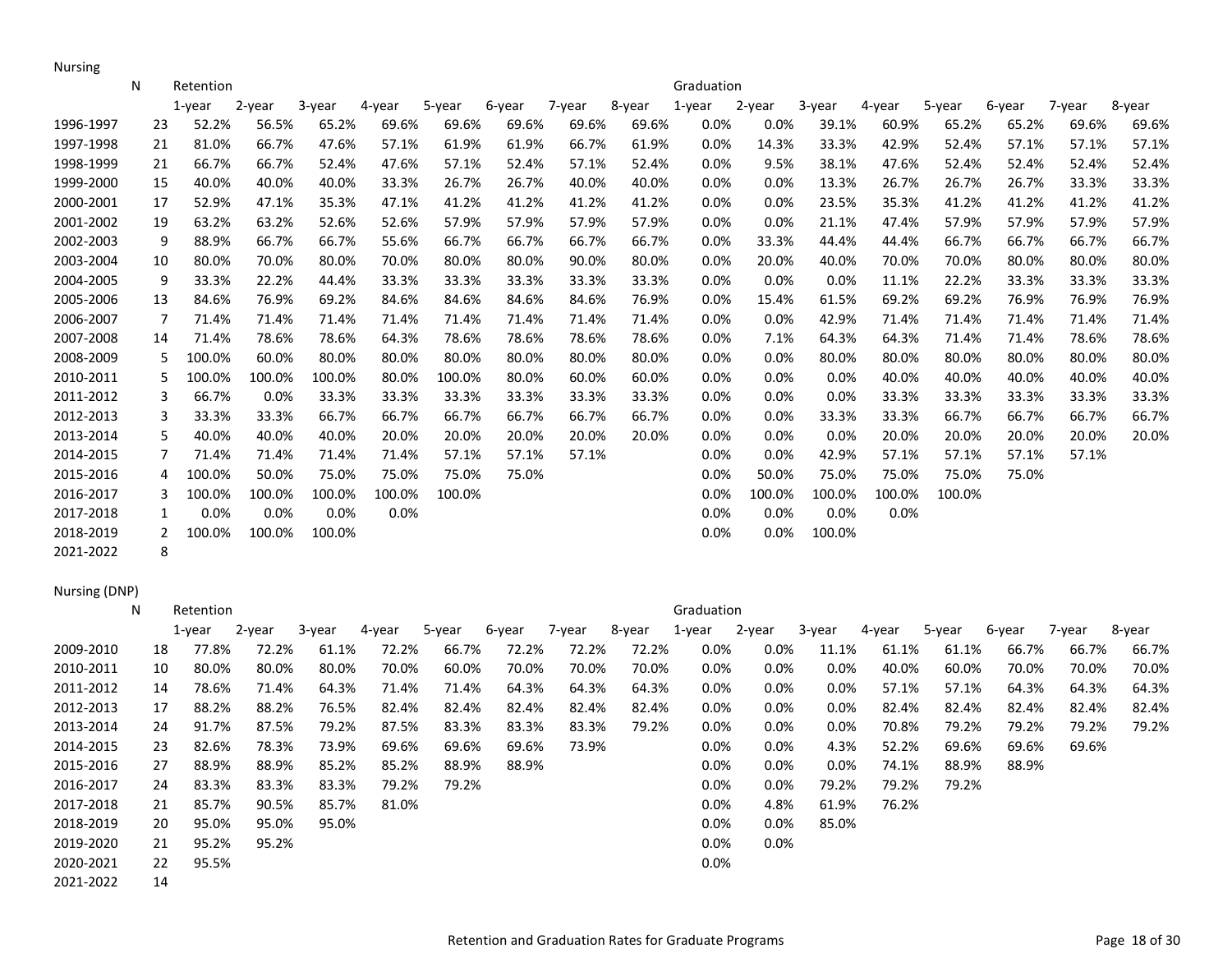Occupational Therapy

|           | N | Retention    |        |        |        |        |        |        |        | Graduation |        |        |        |        |        |        |        |
|-----------|---|--------------|--------|--------|--------|--------|--------|--------|--------|------------|--------|--------|--------|--------|--------|--------|--------|
|           |   | $1$ -year    | 2-year | 3-year | 4-year | 5-year | 6-year | 7-year | 8-year | 1-year     | 2-year | 3-year | 4-year | 5-year | 6-year | 7-year | 8-year |
| 1996-1997 |   | 100.0%<br>5  | 100.0% | 100.0% | 100.0% | 100.0% | 100.0% | 100.0% | 100.0% | 0.0%       | 0.0%   | 80.0%  | 100.0% | 100.0% | 100.0% | 100.0% | 100.0% |
| 1997-1998 |   | 100.0%<br>8  | 100.0% | 100.0% | 100.0% | 100.0% | 100.0% | 100.0% | 100.0% | 0.0%       | 75.0%  | 100.0% | 100.0% | 100.0% | 100.0% | 100.0% | 100.0% |
| 1998-1999 |   | 100.0%<br>13 | 92.3%  | 92.3%  | 92.3%  | 92.3%  | 92.3%  | 100.0% | 92.3%  | 0.0%       | 53.8%  | 84.6%  | 92.3%  | 92.3%  | 92.3%  | 92.3%  | 92.3%  |
| 1999-2000 |   | 100.0%<br>12 | 100.0% | 100.0% | 100.0% | 100.0% | 100.0% | 100.0% | 100.0% | 0.0%       | 75.0%  | 91.7%  | 100.0% | 100.0% | 100.0% | 100.0% | 100.0% |
| 2000-2001 |   | 92.9%<br>14  | 92.9%  | 92.9%  | 85.7%  | 85.7%  | 85.7%  | 85.7%  | 85.7%  | 0.0%       | 50.0%  | 85.7%  | 85.7%  | 85.7%  | 85.7%  | 85.7%  | 85.7%  |
| 2001-2002 |   | 9<br>88.9%   | 88.9%  | 77.8%  | 77.8%  | 88.9%  | 88.9%  | 88.9%  | 88.9%  | 0.0%       | 44.4%  | 77.8%  | 77.8%  | 88.9%  | 88.9%  | 88.9%  | 88.9%  |
| 2002-2003 |   | 100.0%<br>9  | 100.0% | 88.9%  | 100.0% | 88.9%  | 100.0% | 100.0% | 100.0% | 0.0%       | 33.3%  | 66.7%  | 88.9%  | 88.9%  | 100.0% | 100.0% | 100.0% |
| 2003-2004 |   | 9<br>77.8%   | 77.8%  | 55.6%  | 77.8%  | 77.8%  | 77.8%  | 77.8%  | 77.8%  | 0.0%       | 33.3%  | 55.6%  | 77.8%  | 77.8%  | 77.8%  | 77.8%  | 77.8%  |
| 2004-2005 |   | 92.3%<br>13  | 92.3%  | 84.6%  | 92.3%  | 84.6%  | 84.6%  | 84.6%  | 84.6%  | 0.0%       | 7.7%   | 84.6%  | 84.6%  | 84.6%  | 84.6%  | 84.6%  | 84.6%  |
| 2005-2006 |   | 19<br>89.5%  | 89.5%  | 89.5%  | 89.5%  | 89.5%  | 89.5%  | 89.5%  | 89.5%  | 0.0%       | 73.7%  | 89.5%  | 89.5%  | 89.5%  | 89.5%  | 89.5%  | 89.5%  |
| 2006-2007 |   | 93.8%<br>16  | 93.8%  | 93.8%  | 93.8%  | 93.8%  | 93.8%  | 93.8%  | 93.8%  | 0.0%       | 93.8%  | 93.8%  | 93.8%  | 93.8%  | 93.8%  | 93.8%  | 93.8%  |
| 2007-2008 |   | 100.0%<br>15 | 100.0% | 100.0% | 100.0% | 100.0% | 100.0% | 100.0% | 100.0% | 0.0%       | 100.0% | 100.0% | 100.0% | 100.0% | 100.0% | 100.0% | 100.0% |
| 2008-2009 |   | 91.3%<br>23  | 87.0%  | 87.0%  | 87.0%  | 87.0%  | 87.0%  | 87.0%  | 87.0%  | 0.0%       | 87.0%  | 87.0%  | 87.0%  | 87.0%  | 87.0%  | 87.0%  | 87.0%  |
| 2009-2010 |   | 92.3%<br>26  | 96.2%  | 92.3%  | 92.3%  | 92.3%  | 92.3%  | 92.3%  | 92.3%  | 0.0%       | 92.3%  | 92.3%  | 92.3%  | 92.3%  | 92.3%  | 92.3%  | 92.3%  |
| 2010-2011 |   | 100.0%<br>34 | 100.0% | 100.0% | 100.0% | 100.0% | 100.0% | 100.0% | 100.0% | 0.0%       | 67.6%  | 100.0% | 100.0% | 100.0% | 100.0% | 100.0% | 100.0% |
| 2011-2012 |   | 93.8%<br>48  | 93.8%  | 91.7%  | 93.8%  | 93.8%  | 93.8%  | 93.8%  | 93.8%  | 0.0%       | 54.2%  | 87.5%  | 87.5%  | 91.7%  | 93.8%  | 93.8%  | 93.8%  |
| 2012-2013 |   | 48<br>95.8%  | 95.8%  | 97.9%  | 97.9%  | 97.9%  | 97.9%  | 97.9%  | 97.9%  | 0.0%       | 58.3%  | 95.8%  | 97.9%  | 97.9%  | 97.9%  | 97.9%  | 97.9%  |
| 2013-2014 |   | 48<br>85.4%  | 83.3%  | 83.3%  | 83.3%  | 83.3%  | 83.3%  | 83.3%  | 83.3%  | 0.0%       | 54.2%  | 83.3%  | 83.3%  | 83.3%  | 83.3%  | 83.3%  | 83.3%  |
| 2014-2015 |   | 55<br>89.1%  | 85.5%  | 85.5%  | 83.6%  | 83.6%  | 83.6%  | 83.6%  |        | 0.0%       | 69.1%  | 83.6%  | 83.6%  | 83.6%  | 83.6%  | 83.6%  |        |
| 2015-2016 |   | 96.7%<br>60  | 96.7%  | 96.7%  | 96.7%  | 96.7%  | 96.7%  |        |        | 0.0%       | 65.0%  | 96.7%  | 96.7%  | 96.7%  | 96.7%  |        |        |
| 2016-2017 |   | 58<br>96.6%  | 98.3%  | 98.3%  | 98.3%  | 98.3%  |        |        |        | 0.0%       | 65.5%  | 93.1%  | 98.3%  | 98.3%  |        |        |        |
| 2017-2018 |   | 94.7%<br>57  | 93.0%  | 94.7%  | 94.7%  |        |        |        |        | 0.0%       | 63.2%  | 87.7%  | 94.7%  |        |        |        |        |
| 2018-2019 |   | 98.4%<br>62  | 98.4%  | 98.4%  |        |        |        |        |        | 0.0%       | 64.5%  | 96.8%  |        |        |        |        |        |
| 2019-2020 |   | 98.4%<br>61  | 96.7%  |        |        |        |        |        |        | 0.0%       | 59.0%  |        |        |        |        |        |        |
| 2020-2021 |   | 98.4%<br>63  |        |        |        |        |        |        |        | 0.0%       |        |        |        |        |        |        |        |
| 2021-2022 |   | 63           |        |        |        |        |        |        |        |            |        |        |        |        |        |        |        |
|           |   |              |        |        |        |        |        |        |        |            |        |        |        |        |        |        |        |

## Online/Blended Instr & Assess

|           |  | Retention |        |        |        |        |        |        |        | Graduation |        |        |        |        |        |        |        |
|-----------|--|-----------|--------|--------|--------|--------|--------|--------|--------|------------|--------|--------|--------|--------|--------|--------|--------|
|           |  | 1-year    | 2-year | 3-year | 4-year | 5-year | 6-year | 7-year | 8-year | 1-year     | 2-year | 3-year | 4-year | 5-year | 6-year | 7-vear | 8-year |
| 2019-2020 |  | 0.0%      | 0.0%   |        |        |        |        |        |        | 0.0%       | 0.0%   |        |        |        |        |        |        |
| 2020-2021 |  | 0.0%      |        |        |        |        |        |        |        | 0.0%       |        |        |        |        |        |        |        |
| 2021-2022 |  |           |        |        |        |        |        |        |        |            |        |        |        |        |        |        |        |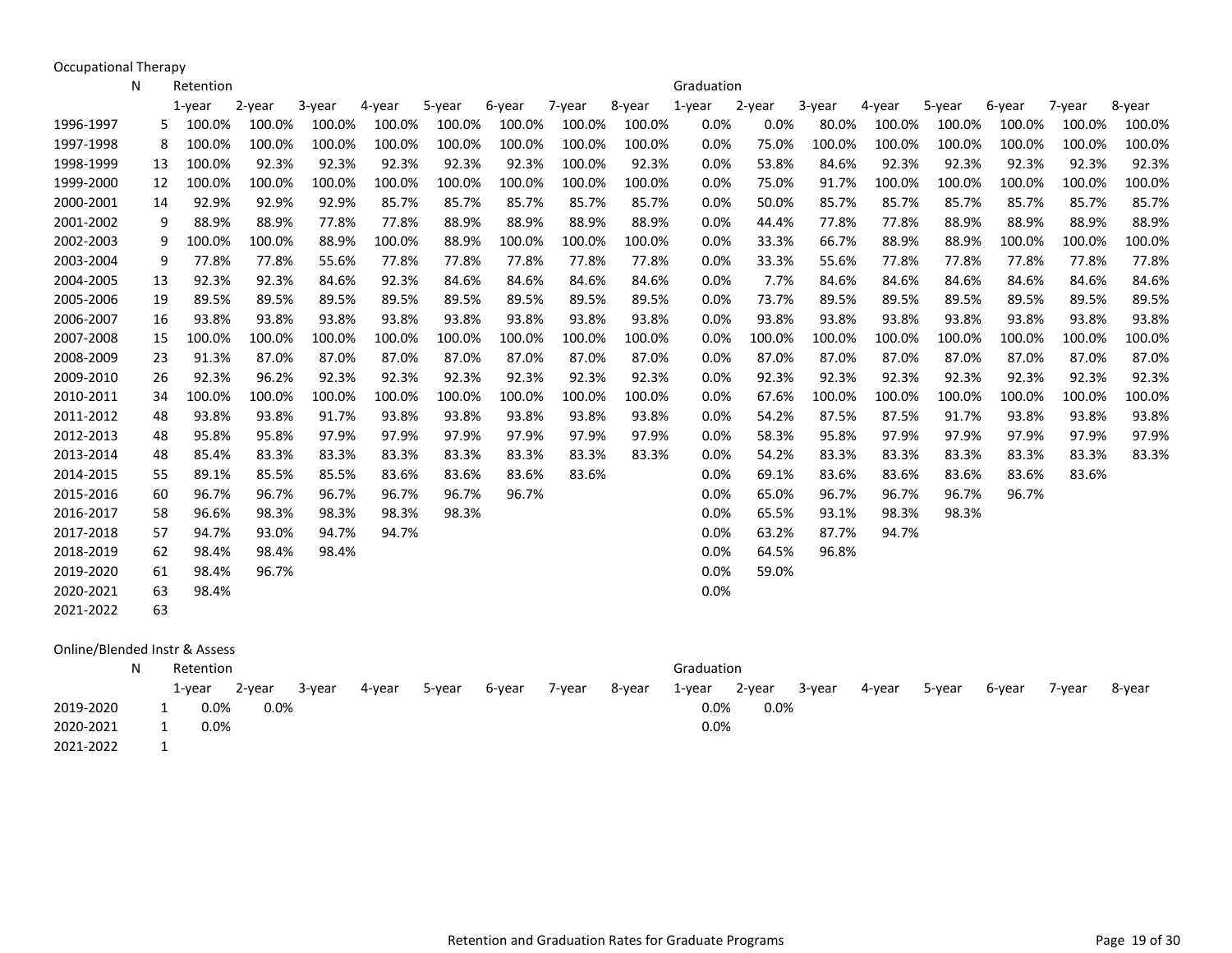Palliative and Hospice Care

|           | N |   | Retention |        |         |        |        |        |        |        | Graduation |        |        |        |        |        |        |        |
|-----------|---|---|-----------|--------|---------|--------|--------|--------|--------|--------|------------|--------|--------|--------|--------|--------|--------|--------|
|           |   |   | 1-year    | 2-year | 3-year  | 4-year | 5-year | 6-year | 7-year | 8-year | 1-year     | 2-year | 3-year | 4-year | 5-year | 6-year | 7-vear | 8-year |
| 2016-2017 |   |   | $0.0\%$   | 0.0%   | $0.0\%$ | 0.0%   | 100.0% |        |        |        | $0.0\%$    | 0.0%   | 0.0%   | 0.0%   | 0.0%   |        |        |        |
| 2017-2018 |   | 4 | 50.0%     | 50.0%  | 50.0%   | 25.0%  |        |        |        |        | $0.0\%$    | 25.0%  | 25.0%  | 25.0%  |        |        |        |        |
| 2018-2019 |   |   | 100.0%    | 100.0% | 100.0%  |        |        |        |        |        | $0.0\%$    | 100.0% | 100.0% |        |        |        |        |        |
| 2020-2021 |   | 4 | $0.0\%$   |        |         |        |        |        |        |        | 0.0%       |        |        |        |        |        |        |        |

Philan & Nonprofit Leadership

|           | N |        | Retention |        |        |        |        |        |        |        | Graduation |         |        |        |        |        |        |        |
|-----------|---|--------|-----------|--------|--------|--------|--------|--------|--------|--------|------------|---------|--------|--------|--------|--------|--------|--------|
|           |   | 1-year |           | 2-year | 3-year | 4-year | 5-year | 6-year | 7-year | 8-year | 1-year     | 2-year  | 3-year | 4-year | 5-year | 6-year | 7-year | 8-year |
| 2014-2015 |   |        | 20.0%     | 20.0%  | 20.0%  | 20.0%  | 20.0%  | 20.0%  | 20.0%  |        | $0.0\%$    | 0.0%    | 20.0%  | 20.0%  | 20.0%  | 20.0%  | 20.0%  |        |
| 2015-2016 |   |        | 71.4%     | 42.9%  | 42.9%  | 42.9%  | 42.9%  | 42.9%  |        |        | $0.0\%$    | $0.0\%$ | 14.3%  | 28.6%  | 28.6%  | 42.9%  |        |        |
| 2016-2017 |   | 5.     | 100.0%    | 60.0%  | 60.0%  | 60.0%  | 60.0%  |        |        |        | $0.0\%$    | 0.0%    | 40.0%  | 60.0%  | 60.0%  |        |        |        |
| 2017-2018 |   |        | 57.1%     | 28.6%  | 28.6%  | 28.6%  |        |        |        |        | 0.0%       | 0.0%    | 28.6%  | 28.6%  |        |        |        |        |
| 2018-2019 |   | 4      | 100.0%    | 100.0% | 100.0% |        |        |        |        |        | $0.0\%$    | 50.0%   | 75.0%  |        |        |        |        |        |
| 2019-2020 |   | 6.     | 100.0%    | 100.0% |        |        |        |        |        |        | $0.0\%$    | 16.7%   |        |        |        |        |        |        |
| 2020-2021 |   | 11     | 81.8%     |        |        |        |        |        |        |        | $0.0\%$    |         |        |        |        |        |        |        |
| 2021-2022 |   | 4      |           |        |        |        |        |        |        |        |            |         |        |        |        |        |        |        |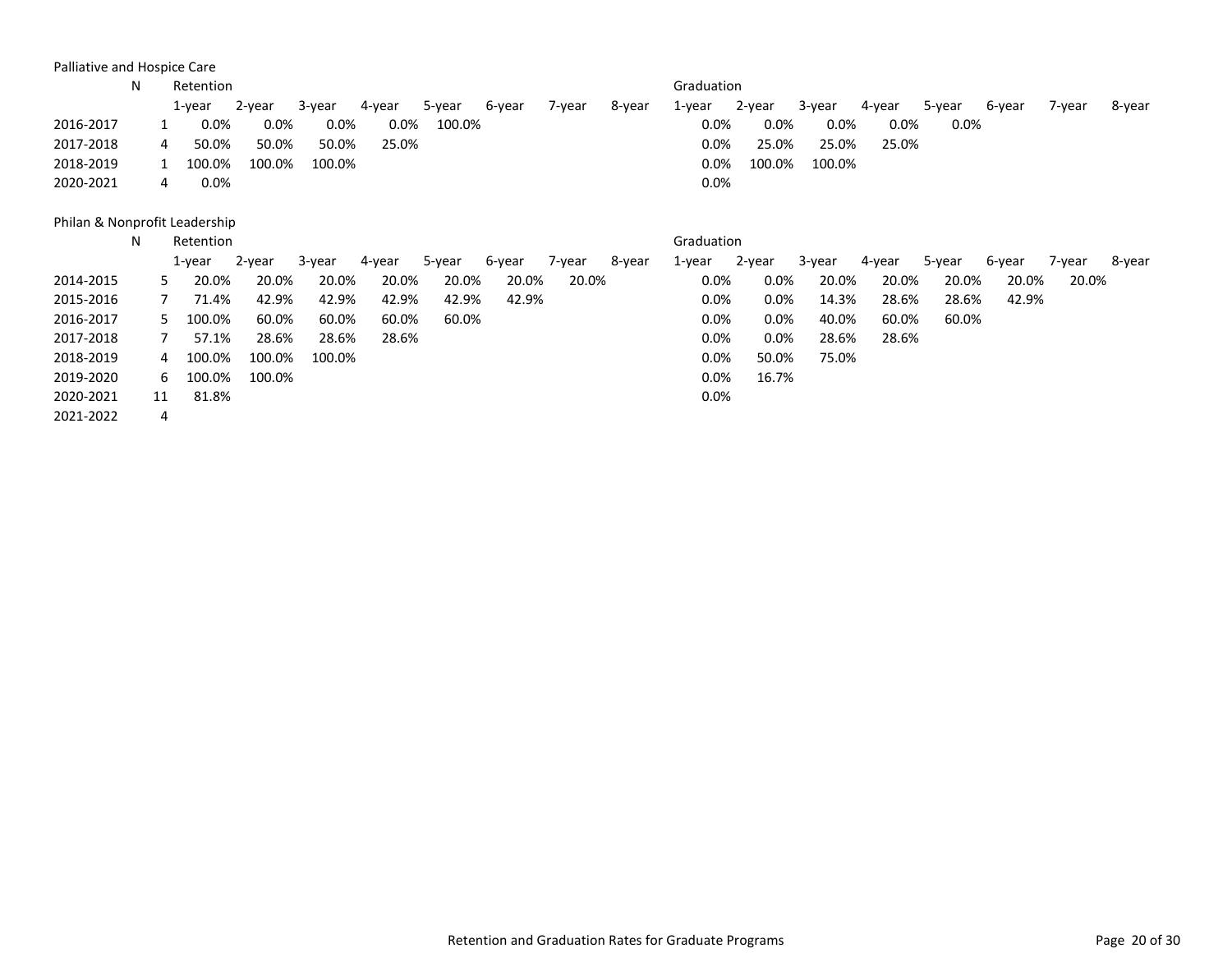Physical Therapy

|           | Ν  | Retention    |        |        |        |        |        |        |        | Graduation |         |        |        |        |        |        |        |
|-----------|----|--------------|--------|--------|--------|--------|--------|--------|--------|------------|---------|--------|--------|--------|--------|--------|--------|
|           |    | 1-vear       | 2-year | 3-year | 4-year | 5-year | 6-year | 7-year | 8-year | 1-year     | 2-year  | 3-year | 4-year | 5-year | 6-year | 7-year | 8-year |
| 1996-1997 |    | 98.1%<br>52  | 96.2%  | 96.2%  | 98.1%  | 98.1%  | 98.1%  | 100.0% | 98.1%  | 0.0%       | 61.5%   | 96.2%  | 98.1%  | 98.1%  | 98.1%  | 98.1%  | 98.1%  |
| 1997-1998 | 55 | 98.2%        | 98.2%  | 96.4%  | 96.4%  | 96.4%  | 96.4%  | 96.4%  | 96.4%  | 0.0%       | 65.5%   | 96.4%  | 96.4%  | 96.4%  | 96.4%  | 96.4%  | 96.4%  |
| 1998-1999 |    | 54<br>98.1%  | 100.0% | 100.0% | 100.0% | 100.0% | 100.0% | 100.0% | 100.0% | 0.0%       | 55.6%   | 98.1%  | 100.0% | 100.0% | 100.0% | 100.0% | 100.0% |
| 1999-2000 | 42 | 100.0%       | 95.2%  | 92.9%  | 95.2%  | 95.2%  | 95.2%  | 95.2%  | 95.2%  | 0.0%       | 61.9%   | 92.9%  | 95.2%  | 95.2%  | 95.2%  | 95.2%  | 95.2%  |
| 2000-2001 |    | 98.1%<br>52  | 98.1%  | 98.1%  | 98.1%  | 98.1%  | 98.1%  | 98.1%  | 98.1%  | 0.0%       | 67.3%   | 98.1%  | 98.1%  | 98.1%  | 98.1%  | 98.1%  | 98.1%  |
| 2001-2002 | 40 | 90.0%        | 92.5%  | 92.5%  | 92.5%  | 92.5%  | 92.5%  | 92.5%  | 92.5%  | 0.0%       | 40.0%   | 92.5%  | 92.5%  | 92.5%  | 92.5%  | 92.5%  | 92.5%  |
| 2002-2003 |    | 89.5%<br>38  | 92.1%  | 92.1%  | 92.1%  | 92.1%  | 92.1%  | 92.1%  | 92.1%  | 0.0%       | 47.4%   | 92.1%  | 92.1%  | 92.1%  | 92.1%  | 92.1%  | 92.1%  |
| 2003-2004 | 51 | 86.3%        | 98.0%  | 98.0%  | 98.0%  | 98.0%  | 98.0%  | 98.0%  | 98.0%  | 0.0%       | 39.2%   | 96.1%  | 98.0%  | 98.0%  | 98.0%  | 98.0%  | 98.0%  |
| 2004-2005 | 51 | 98.0%        | 96.1%  | 96.1%  | 94.1%  | 96.1%  | 96.1%  | 94.1%  | 94.1%  | 0.0%       | 25.5%   | 88.2%  | 94.1%  | 94.1%  | 94.1%  | 94.1%  | 94.1%  |
| 2005-2006 |    | 90.9%<br>33  | 90.9%  | 90.9%  | 90.9%  | 90.9%  | 93.9%  | 90.9%  | 90.9%  | 0.0%       | 0.0%    | 90.9%  | 90.9%  | 90.9%  | 90.9%  | 90.9%  | 90.9%  |
| 2006-2007 |    | 100.0%<br>39 | 100.0% | 100.0% | 100.0% | 100.0% | 100.0% | 100.0% | 100.0% | 0.0%       | 0.0%    | 100.0% | 100.0% | 100.0% | 100.0% | 100.0% | 100.0% |
| 2007-2008 |    | 97.2%<br>36  | 97.2%  | 97.2%  | 97.2%  | 97.2%  | 97.2%  | 97.2%  | 97.2%  | 0.0%       | 0.0%    | 97.2%  | 97.2%  | 97.2%  | 97.2%  | 97.2%  | 97.2%  |
| 2008-2009 |    | 100.0%<br>36 | 100.0% | 100.0% | 100.0% | 100.0% | 100.0% | 100.0% | 100.0% | 0.0%       | 0.0%    | 100.0% | 100.0% | 100.0% | 100.0% | 100.0% | 100.0% |
| 2009-2010 | 42 | 92.9%        | 90.5%  | 90.5%  | 90.5%  | 90.5%  | 90.5%  | 90.5%  | 90.5%  | 0.0%       | 0.0%    | 90.5%  | 90.5%  | 90.5%  | 90.5%  | 90.5%  | 90.5%  |
| 2010-2011 | 46 | 97.8%        | 97.8%  | 97.8%  | 97.8%  | 97.8%  | 97.8%  | 97.8%  | 97.8%  | 0.0%       | 0.0%    | 95.7%  | 97.8%  | 97.8%  | 97.8%  | 97.8%  | 97.8%  |
| 2011-2012 | 48 | 100.0%       | 100.0% | 97.9%  | 97.9%  | 97.9%  | 97.9%  | 97.9%  | 97.9%  | 0.0%       | 0.0%    | 97.9%  | 97.9%  | 97.9%  | 97.9%  | 97.9%  | 97.9%  |
| 2012-2013 | 47 | 97.9%        | 100.0% | 100.0% | 97.9%  | 97.9%  | 97.9%  | 97.9%  | 97.9%  | 0.0%       | 0.0%    | 97.9%  | 97.9%  | 97.9%  | 97.9%  | 97.9%  | 97.9%  |
| 2013-2014 | 51 | 96.1%        | 96.1%  | 94.1%  | 96.1%  | 96.1%  | 96.1%  | 96.1%  | 96.1%  | 0.0%       | 0.0%    | 94.1%  | 96.1%  | 96.1%  | 96.1%  | 96.1%  | 96.1%  |
| 2014-2015 |    | 96.7%<br>60  | 96.7%  | 96.7%  | 96.7%  | 96.7%  | 96.7%  | 96.7%  |        | 0.0%       | $0.0\%$ | 96.7%  | 96.7%  | 96.7%  | 96.7%  | 96.7%  |        |
| 2015-2016 |    | 96.7%<br>60  | 96.7%  | 96.7%  | 96.7%  | 96.7%  | 96.7%  |        |        | 0.0%       | 0.0%    | 96.7%  | 96.7%  | 96.7%  | 96.7%  |        |        |
| 2016-2017 | 59 | 100.0%       | 100.0% | 98.3%  | 100.0% | 100.0% |        |        |        | 0.0%       | 0.0%    | 98.3%  | 100.0% | 100.0% |        |        |        |
| 2017-2018 |    | 93.1%<br>58  | 94.8%  | 94.8%  | 94.8%  |        |        |        |        | 0.0%       | 0.0%    | 93.1%  | 94.8%  |        |        |        |        |
| 2018-2019 |    | 98.4%<br>62  | 98.4%  | 98.4%  |        |        |        |        |        | 0.0%       | 0.0%    | 95.2%  |        |        |        |        |        |
| 2019-2020 |    | 96.6%<br>58  | 96.6%  |        |        |        |        |        |        | 0.0%       | 0.0%    |        |        |        |        |        |        |
| 2020-2021 |    | 91.9%<br>62  |        |        |        |        |        |        |        | 0.0%       |         |        |        |        |        |        |        |
| 2021-2022 |    | 60           |        |        |        |        |        |        |        |            |         |        |        |        |        |        |        |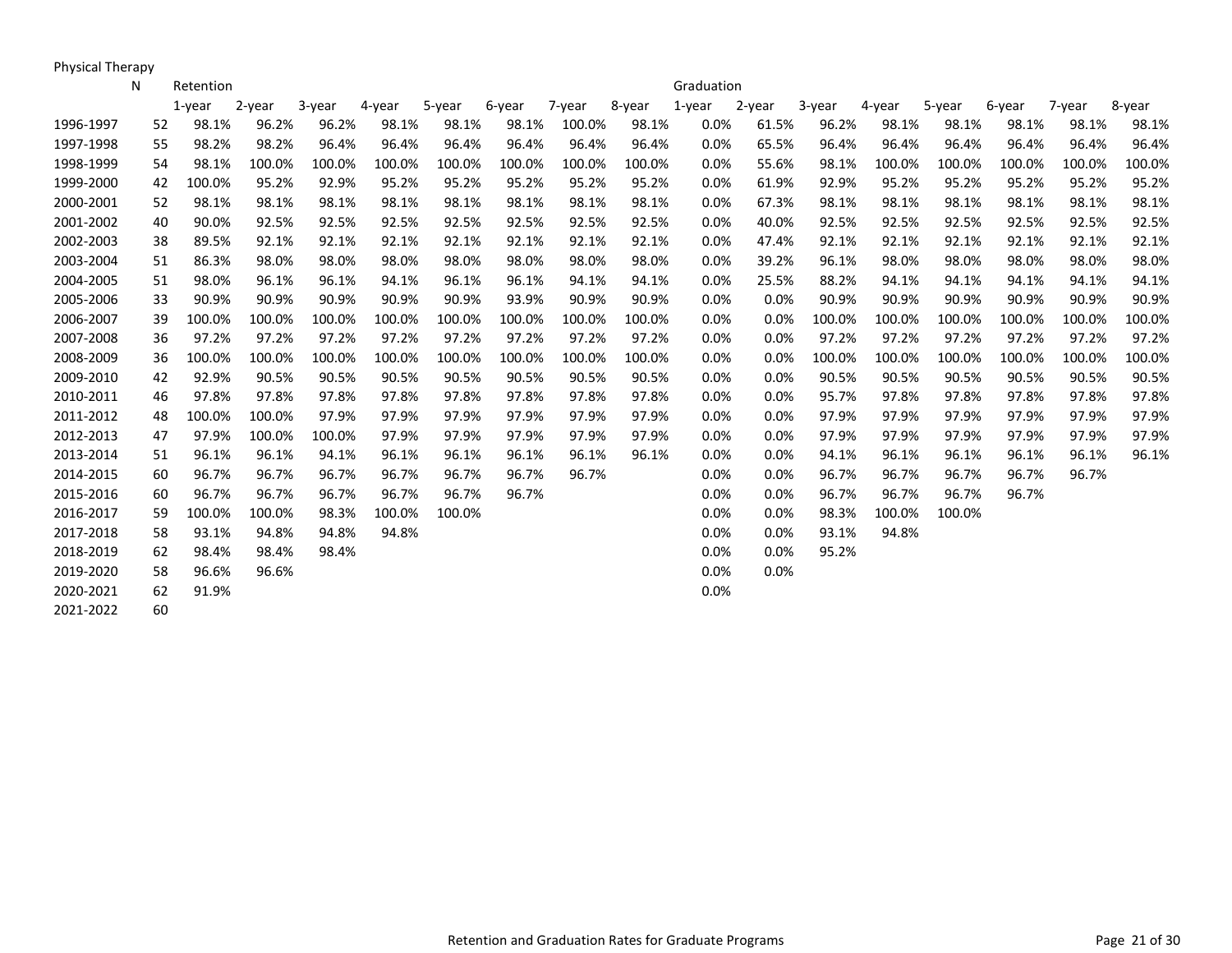Physician Assistant Studies

|           | N | Retention                    |        |        |        |        |        |        |        | Graduation |        |        |        |        |        |        |        |
|-----------|---|------------------------------|--------|--------|--------|--------|--------|--------|--------|------------|--------|--------|--------|--------|--------|--------|--------|
|           |   | $1$ -year                    | 2-year | 3-year | 4-year | 5-year | 6-year | 7-year | 8-year | 1-year     | 2-year | 3-year | 4-year | 5-year | 6-year | 7-year | 8-year |
| 1996-1997 |   | 94.4%<br>18                  | 88.9%  | 94.4%  | 94.4%  | 94.4%  | 94.4%  | 94.4%  | 94.4%  | 0.0%       | 66.7%  | 94.4%  | 94.4%  | 94.4%  | 94.4%  | 94.4%  | 94.4%  |
| 1997-1998 |   | 100.0%<br>22                 | 95.5%  | 100.0% | 100.0% | 100.0% | 100.0% | 100.0% | 100.0% | 0.0%       | 63.6%  | 100.0% | 100.0% | 100.0% | 100.0% | 100.0% | 100.0% |
| 1998-1999 |   | 35<br>94.3%                  | 100.0% | 100.0% | 100.0% | 100.0% | 100.0% | 100.0% | 100.0% | 0.0%       | 51.4%  | 97.1%  | 100.0% | 100.0% | 100.0% | 100.0% | 100.0% |
| 1999-2000 |   | 100.0%<br>14                 | 100.0% | 100.0% | 100.0% | 100.0% | 100.0% | 100.0% | 100.0% | 0.0%       | 57.1%  | 100.0% | 100.0% | 100.0% | 100.0% | 100.0% | 100.0% |
| 2000-2001 |   | 97.0%<br>33                  | 97.0%  | 97.0%  | 97.0%  | 97.0%  | 97.0%  | 97.0%  | 97.0%  | 0.0%       | 51.5%  | 97.0%  | 97.0%  | 97.0%  | 97.0%  | 97.0%  | 97.0%  |
| 2001-2002 |   | 96.6%<br>29                  | 96.6%  | 96.6%  | 96.6%  | 96.6%  | 96.6%  | 96.6%  | 96.6%  | 0.0%       | 34.5%  | 96.6%  | 96.6%  | 96.6%  | 96.6%  | 96.6%  | 96.6%  |
| 2002-2003 |   | 95.8%<br>24                  | 95.8%  | 95.8%  | 95.8%  | 95.8%  | 100.0% | 100.0% | 100.0% | 0.0%       | 25.0%  | 91.7%  | 95.8%  | 95.8%  | 95.8%  | 95.8%  | 95.8%  |
| 2003-2004 |   | 100.0%<br>24                 | 95.8%  | 87.5%  | 91.7%  | 91.7%  | 91.7%  | 91.7%  | 91.7%  | 0.0%       | 33.3%  | 87.5%  | 91.7%  | 91.7%  | 91.7%  | 91.7%  | 91.7%  |
| 2004-2005 |   | 87.5%<br>32                  | 87.5%  | 90.6%  | 90.6%  | 90.6%  | 90.6%  | 93.8%  | 90.6%  | 0.0%       | 18.8%  | 90.6%  | 90.6%  | 90.6%  | 90.6%  | 90.6%  | 90.6%  |
| 2005-2006 |   | 91.7%<br>24                  | 95.8%  | 95.8%  | 95.8%  | 95.8%  | 95.8%  | 95.8%  | 95.8%  | 0.0%       | 16.7%  | 91.7%  | 95.8%  | 95.8%  | 95.8%  | 95.8%  | 95.8%  |
| 2006-2007 |   | 93.9%<br>33                  | 90.9%  | 93.9%  | 93.9%  | 93.9%  | 93.9%  | 93.9%  | 93.9%  | 0.0%       | 12.1%  | 93.9%  | 93.9%  | 93.9%  | 93.9%  | 93.9%  | 93.9%  |
| 2007-2008 |   | 100.0%<br>27                 | 100.0% | 92.6%  | 92.6%  | 92.6%  | 92.6%  | 92.6%  | 92.6%  | 0.0%       | 0.0%   | 92.6%  | 92.6%  | 92.6%  | 92.6%  | 92.6%  | 92.6%  |
| 2008-2009 |   | 95.8%<br>24                  | 95.8%  | 95.8%  | 95.8%  | 95.8%  | 95.8%  | 95.8%  | 95.8%  | 0.0%       | 0.0%   | 83.3%  | 95.8%  | 95.8%  | 95.8%  | 95.8%  | 95.8%  |
| 2009-2010 |   | 100.0%<br>32                 | 96.9%  | 96.9%  | 93.8%  | 93.8%  | 93.8%  | 93.8%  | 93.8%  | 0.0%       | 0.0%   | 93.8%  | 93.8%  | 93.8%  | 93.8%  | 93.8%  | 93.8%  |
| 2010-2011 |   | 96.8%<br>31                  | 90.3%  | 90.3%  | 90.3%  | 90.3%  | 90.3%  | 90.3%  | 90.3%  | 0.0%       | 0.0%   | 87.1%  | 90.3%  | 90.3%  | 90.3%  | 90.3%  | 90.3%  |
| 2011-2012 |   | 39<br>100.0%                 | 97.4%  | 97.4%  | 97.4%  | 97.4%  | 97.4%  | 97.4%  | 97.4%  | 0.0%       | 0.0%   | 97.4%  | 97.4%  | 97.4%  | 97.4%  | 97.4%  | 97.4%  |
| 2012-2013 |   | 48<br>93.8%                  | 91.7%  | 91.7%  | 91.7%  | 91.7%  | 91.7%  | 91.7%  | 91.7%  | 0.0%       | 0.0%   | 91.7%  | 91.7%  | 91.7%  | 91.7%  | 91.7%  | 91.7%  |
| 2013-2014 |   | 52<br>94.2%                  | 86.5%  | 88.5%  | 86.5%  | 86.5%  | 86.5%  | 86.5%  | 86.5%  | 0.0%       | 1.9%   | 86.5%  | 86.5%  | 86.5%  | 86.5%  | 86.5%  | 86.5%  |
| 2014-2015 |   | 50<br>94.0%                  | 100.0% | 98.0%  | 98.0%  | 98.0%  | 98.0%  | 98.0%  |        | 0.0%       | 0.0%   | 94.0%  | 98.0%  | 98.0%  | 98.0%  | 98.0%  |        |
| 2015-2016 |   | 93.5%<br>46                  | 95.7%  | 95.7%  | 95.7%  | 95.7%  | 95.7%  |        |        | 0.0%       | 0.0%   | 89.1%  | 93.5%  | 95.7%  | 95.7%  |        |        |
| 2016-2017 |   | 93.9%<br>49                  | 98.0%  | 95.9%  | 95.9%  | 95.9%  |        |        |        | 0.0%       | 0.0%   | 93.9%  | 95.9%  | 95.9%  |        |        |        |
| 2017-2018 |   | 100.0%<br>43                 | 100.0% | 100.0% | 100.0% |        |        |        |        | 0.0%       | 0.0%   | 100.0% | 100.0% |        |        |        |        |
| 2018-2019 |   | 48<br>95.8%                  | 97.9%  | 95.8%  |        |        |        |        |        | 0.0%       | 0.0%   | 95.8%  |        |        |        |        |        |
| 2019-2020 |   | 97.9%<br>48                  | 97.9%  |        |        |        |        |        |        | 0.0%       | 0.0%   |        |        |        |        |        |        |
| 2020-2021 |   | 100.0%<br>48                 |        |        |        |        |        |        |        | 0.0%       |        |        |        |        |        |        |        |
| 2021-2022 |   | 47                           |        |        |        |        |        |        |        |            |        |        |        |        |        |        |        |
|           |   | Psychiatric Mental Health NP |        |        |        |        |        |        |        |            |        |        |        |        |        |        |        |
|           | N | Retention                    |        |        |        |        |        |        |        | Graduation |        |        |        |        |        |        |        |
|           |   | $1$ -year                    | 2-year | 3-year | 4-year | 5-year | 6-year | 7-year | 8-year | 1-year     | 2-year | 3-year | 4-year | 5-year | 6-year | 7-year | 8-year |
| 2020-2021 |   | 1 100.0%                     |        |        |        |        |        |        |        | 0.0%       |        |        |        |        |        |        |        |

2021-2022 3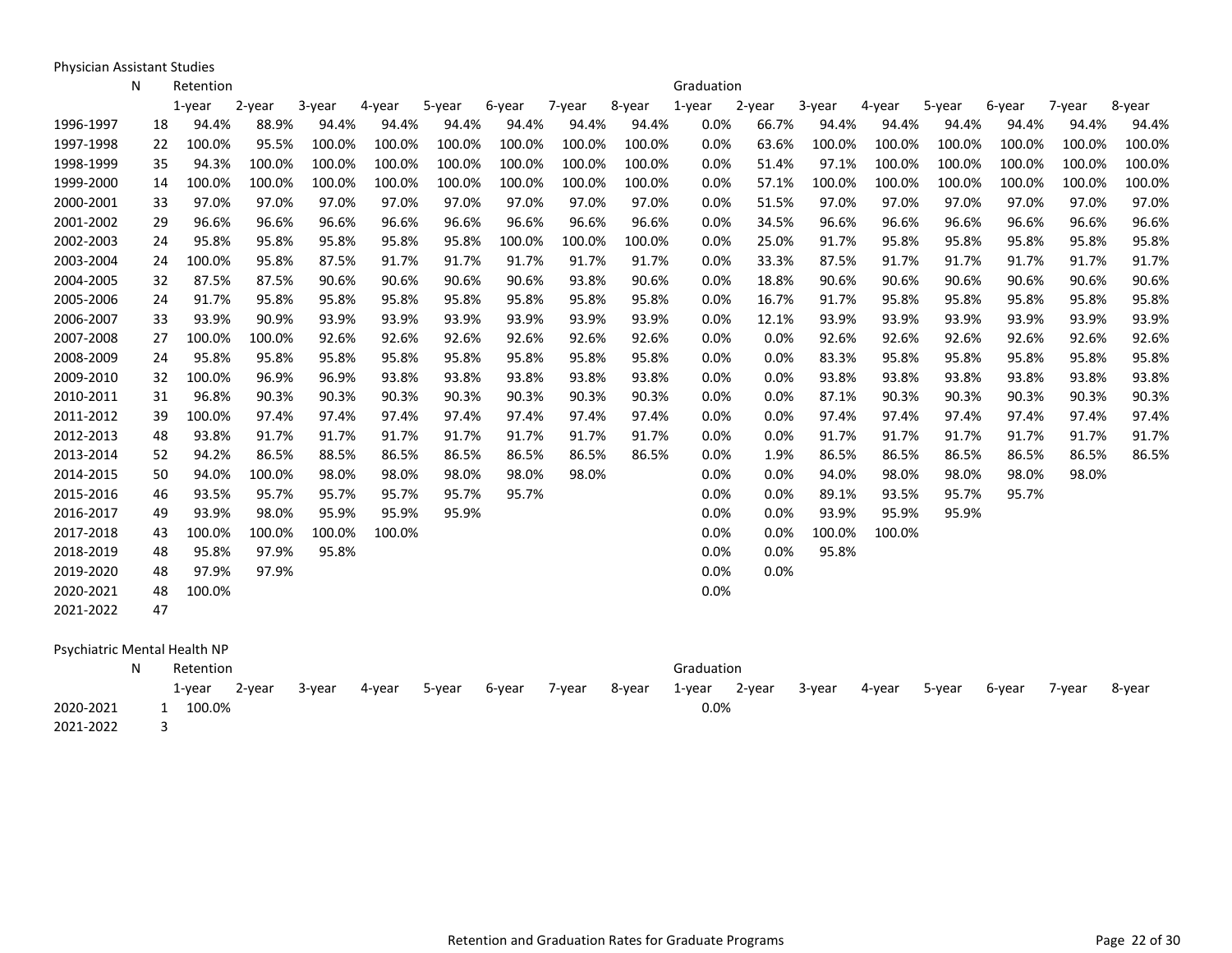Public Administration

|           | N | Retention   |        |        |        |        |        |        |        | Graduation |        |        |        |        |        |        |        |
|-----------|---|-------------|--------|--------|--------|--------|--------|--------|--------|------------|--------|--------|--------|--------|--------|--------|--------|
|           |   | $1$ -year   | 2-year | 3-year | 4-year | 5-year | 6-year | 7-year | 8-year | 1-year     | 2-year | 3-year | 4-year | 5-year | 6-year | 7-year | 8-year |
| 1996-1997 |   | 50.0%<br>26 | 50.0%  | 50.0%  | 46.2%  | 50.0%  | 46.2%  | 50.0%  | 50.0%  | 0.0%       | 15.4%  | 38.5%  | 46.2%  | 46.2%  | 46.2%  | 46.2%  | 50.0%  |
| 1997-1998 |   | 52.8%<br>36 | 50.0%  | 52.8%  | 38.9%  | 50.0%  | 52.8%  | 50.0%  | 52.8%  | 0.0%       | 2.8%   | 16.7%  | 33.3%  | 36.1%  | 44.4%  | 47.2%  | 50.0%  |
| 1998-1999 |   | 28<br>57.1% | 50.0%  | 57.1%  | 64.3%  | 60.7%  | 60.7%  | 60.7%  | 60.7%  | 0.0%       | 25.0%  | 46.4%  | 50.0%  | 60.7%  | 60.7%  | 60.7%  | 60.7%  |
| 1999-2000 |   | 69.2%<br>26 | 61.5%  | 50.0%  | 57.7%  | 57.7%  | 57.7%  | 61.5%  | 61.5%  | 0.0%       | 19.2%  | 38.5%  | 46.2%  | 50.0%  | 57.7%  | 61.5%  | 61.5%  |
| 2000-2001 |   | 61.5%<br>26 | 61.5%  | 46.2%  | 50.0%  | 57.7%  | 53.8%  | 53.8%  | 53.8%  | 3.8%       | 11.5%  | 34.6%  | 50.0%  | 53.8%  | 53.8%  | 53.8%  | 53.8%  |
| 2001-2002 |   | 92.5%<br>40 | 82.5%  | 77.5%  | 77.5%  | 85.0%  | 80.0%  | 82.5%  | 80.0%  | 2.5%       | 32.5%  | 65.0%  | 70.0%  | 75.0%  | 77.5%  | 77.5%  | 80.0%  |
| 2002-2003 |   | 78.4%<br>51 | 66.7%  | 64.7%  | 62.7%  | 64.7%  | 66.7%  | 66.7%  | 66.7%  | 3.9%       | 19.6%  | 49.0%  | 54.9%  | 64.7%  | 64.7%  | 64.7%  | 64.7%  |
| 2003-2004 |   | 62.3%<br>61 | 57.4%  | 60.7%  | 59.0%  | 60.7%  | 59.0%  | 59.0%  | 59.0%  | 1.6%       | 24.6%  | 45.9%  | 50.8%  | 55.7%  | 57.4%  | 59.0%  | 59.0%  |
| 2004-2005 |   | 63.0%<br>46 | 56.5%  | 56.5%  | 54.3%  | 56.5%  | 58.7%  | 65.2%  | 63.0%  | 6.5%       | 19.6%  | 32.6%  | 41.3%  | 52.2%  | 56.5%  | 58.7%  | 60.9%  |
| 2005-2006 |   | 49<br>75.5% | 61.2%  | 63.3%  | 63.3%  | 61.2%  | 61.2%  | 61.2%  | 61.2%  | 6.1%       | 28.6%  | 49.0%  | 53.1%  | 57.1%  | 59.2%  | 61.2%  | 61.2%  |
| 2006-2007 |   | 53<br>75.5% | 62.3%  | 66.0%  | 64.2%  | 64.2%  | 66.0%  | 69.8%  | 69.8%  | 3.8%       | 24.5%  | 39.6%  | 49.1%  | 58.5%  | 58.5%  | 67.9%  | 67.9%  |
| 2007-2008 |   | 60<br>68.3% | 58.3%  | 56.7%  | 56.7%  | 58.3%  | 60.0%  | 60.0%  | 60.0%  | 6.7%       | 33.3%  | 51.7%  | 55.0%  | 55.0%  | 56.7%  | 58.3%  | 60.0%  |
| 2008-2009 |   | 81.5%<br>65 | 78.5%  | 78.5%  | 76.9%  | 78.5%  | 76.9%  | 75.4%  | 75.4%  | 6.2%       | 47.7%  | 66.2%  | 70.8%  | 73.8%  | 75.4%  | 75.4%  | 75.4%  |
| 2009-2010 |   | 82.2%<br>90 | 78.9%  | 72.2%  | 73.3%  | 73.3%  | 76.7%  | 77.8%  | 76.7%  | 4.4%       | 34.4%  | 55.6%  | 64.4%  | 68.9%  | 73.3%  | 75.6%  | 76.7%  |
| 2010-2011 |   | 81.3%<br>75 | 68.0%  | 64.0%  | 64.0%  | 65.3%  | 66.7%  | 65.3%  | 66.7%  | 4.0%       | 38.7%  | 53.3%  | 60.0%  | 62.7%  | 64.0%  | 65.3%  | 65.3%  |
| 2011-2012 |   | 77.3%<br>75 | 76.0%  | 76.0%  | 76.0%  | 78.7%  | 76.0%  | 76.0%  | 76.0%  | 2.7%       | 30.7%  | 60.0%  | 70.7%  | 72.0%  | 74.7%  | 76.0%  | 76.0%  |
| 2012-2013 |   | 83.6%<br>61 | 75.4%  | 78.7%  | 78.7%  | 77.0%  | 77.0%  | 78.7%  | 77.0%  | 8.2%       | 37.7%  | 57.4%  | 70.5%  | 73.8%  | 77.0%  | 77.0%  | 77.0%  |
| 2013-2014 |   | 76.7%<br>60 | 63.3%  | 61.7%  | 56.7%  | 56.7%  | 60.0%  | 58.3%  | 58.3%  | 5.0%       | 33.3%  | 48.3%  | 55.0%  | 56.7%  | 56.7%  | 58.3%  | 58.3%  |
| 2014-2015 |   | 73.0%<br>63 | 71.4%  | 66.7%  | 68.3%  | 66.7%  | 66.7%  | 68.3%  |        | 4.8%       | 33.3%  | 52.4%  | 61.9%  | 63.5%  | 66.7%  | 68.3%  |        |
| 2015-2016 |   | 72.3%<br>47 | 72.3%  | 68.1%  | 70.2%  | 70.2%  | 72.3%  |        |        | 4.3%       | 23.4%  | 53.2%  | 63.8%  | 68.1%  | 68.1%  |        |        |
| 2016-2017 |   | 45<br>71.1% | 66.7%  | 64.4%  | 64.4%  | 64.4%  |        |        |        | 2.2%       | 20.0%  | 46.7%  | 57.8%  | 62.2%  |        |        |        |
| 2017-2018 |   | 32<br>71.9% | 68.8%  | 68.8%  | 71.9%  |        |        |        |        | 6.3%       | 25.0%  | 46.9%  | 56.3%  |        |        |        |        |
| 2018-2019 |   | 70.7%<br>41 | 70.7%  | 68.3%  |        |        |        |        |        | 2.4%       | 29.3%  | 46.3%  |        |        |        |        |        |
| 2019-2020 |   | 85.7%<br>28 | 85.7%  |        |        |        |        |        |        | 0.0%       | 42.9%  |        |        |        |        |        |        |
| 2020-2021 |   | 63.0%<br>27 |        |        |        |        |        |        |        | 0.0%       |        |        |        |        |        |        |        |
| 2021-2022 |   | 23          |        |        |        |        |        |        |        |            |        |        |        |        |        |        |        |

### Public Health

|           | N | Retention   |        |        |        |        |        |        |        | Graduation |        |        |        |        |        |        |        |
|-----------|---|-------------|--------|--------|--------|--------|--------|--------|--------|------------|--------|--------|--------|--------|--------|--------|--------|
|           |   | 1-year      | 2-year | 3-year | 4-year | 5-year | 6-year | 7-year | 8-year | 1-year     | 2-year | 3-year | 4-year | 5-year | 6-year | 7-year | 8-year |
| 2013-2014 |   | 77.3%<br>44 | 68.2%  | 65.9%  | 72.7%  | 75.0%  | 70.5%  | 70.5%  | 70.5%  | $0.0\%$    | 47.7%  | 63.6%  | 65.9%  | 70.5%  | 70.5%  | 70.5%  | 70.5%  |
| 2014-2015 |   | 81.8%<br>55 | 78.2%  | 80.0%  | 80.0%  | 80.0%  | 80.0%  | 80.0%  |        | 0.0%       | 60.0%  | 69.1%  | 78.2%  | 80.0%  | 80.0%  | 80.0%  |        |
| 2015-2016 |   | 90.4%<br>52 | 92.3%  | 88.5%  | 88.5%  | 88.5%  | 88.5%  |        |        | $0.0\%$    | 76.9%  | 88.5%  | 88.5%  | 88.5%  | 88.5%  |        |        |
| 2016-2017 |   | 83.6%<br>55 | 78.2%  | 74.5%  | 76.4%  | 76.4%  |        |        |        | $0.0\%$    | 65.5%  | 69.1%  | 76.4%  | 76.4%  |        |        |        |
| 2017-2018 |   | 84.8%<br>46 | 84.8%  | 71.7%  | 71.7%  |        |        |        |        | $0.0\%$    | 60.9%  | 69.6%  | 71.7%  |        |        |        |        |
| 2018-2019 |   | 84.4%<br>45 | 84.4%  | 84.4%  |        |        |        |        |        | $0.0\%$    | 75.6%  | 84.4%  |        |        |        |        |        |
| 2019-2020 |   | 97.3%<br>37 | 97.3%  |        |        |        |        |        |        | $0.0\%$    | 86.5%  |        |        |        |        |        |        |
| 2020-2021 |   | 86.3%<br>73 |        |        |        |        |        |        |        | $0.0\%$    |        |        |        |        |        |        |        |
| 2021-2022 |   | 47          |        |        |        |        |        |        |        |            |        |        |        |        |        |        |        |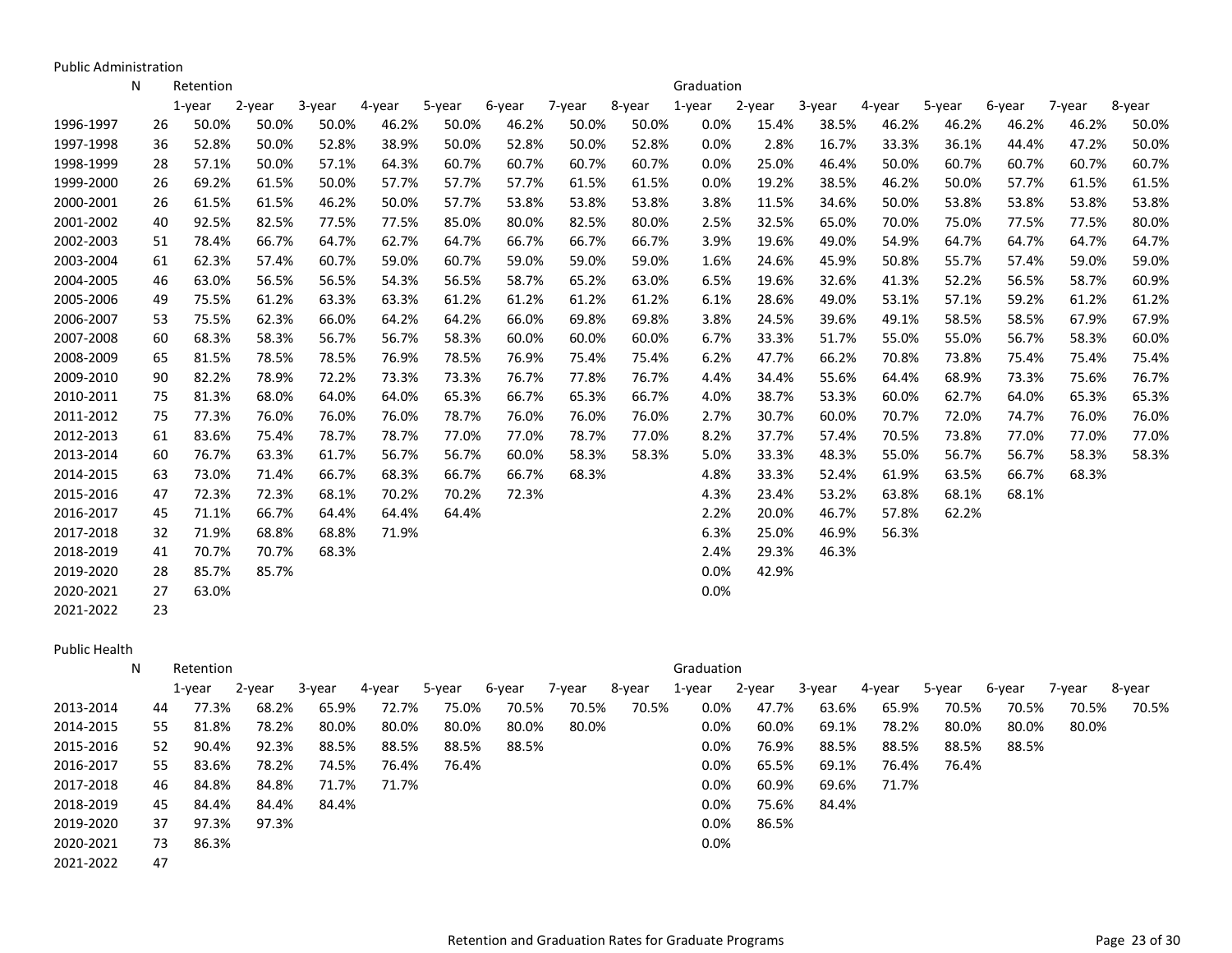Reading

|           | N  | Retention   |        |        |        |        |        |        |        | Graduation |         |         |         |        |        |        |        |
|-----------|----|-------------|--------|--------|--------|--------|--------|--------|--------|------------|---------|---------|---------|--------|--------|--------|--------|
|           |    | $1$ -year   | 2-year | 3-year | 4-year | 5-year | 6-year | 7-year | 8-year | 1-year     | 2-year  | 3-year  | 4-year  | 5-year | 6-year | 7-year | 8-year |
| 1996-1997 |    | 57.1%       | 71.4%  | 57.1%  | 57.1%  | 57.1%  | 57.1%  | 57.1%  | 57.1%  | $0.0\%$    | 14.3%   | 42.9%   | 57.1%   | 57.1%  | 57.1%  | 57.1%  | 57.1%  |
| 1997-1998 |    | 5.<br>40.0% | 60.0%  | 20.0%  | 60.0%  | 40.0%  | 20.0%  | 40.0%  | 40.0%  | $0.0\%$    | $0.0\%$ | $0.0\%$ | 20.0%   | 20.0%  | 20.0%  | 40.0%  | 40.0%  |
| 1998-1999 | 10 | 50.0%       | 70.0%  | 60.0%  | 70.0%  | 80.0%  | 80.0%  | 80.0%  | 80.0%  | $0.0\%$    | 0.0%    | 20.0%   | 40.0%   | 50.0%  | 80.0%  | 80.0%  | 80.0%  |
| 1999-2000 |    | 75.0%<br>8  | 62.5%  | 37.5%  | 37.5%  | 50.0%  | 50.0%  | 50.0%  | 50.0%  | $0.0\%$    | 0.0%    | 12.5%   | 25.0%   | 37.5%  | 50.0%  | 50.0%  | 50.0%  |
| 2000-2001 | 15 | 53.3%       | 73.3%  | 60.0%  | 60.0%  | 60.0%  | 53.3%  | 66.7%  | 66.7%  | $0.0\%$    | 0.0%    | 20.0%   | 40.0%   | 46.7%  | 53.3%  | 66.7%  | 66.7%  |
| 2001-2002 | 18 | 72.2%       | 44.4%  | 44.4%  | 44.4%  | 33.3%  | 38.9%  | 44.4%  | 50.0%  | $0.0\%$    | 5.6%    | 22.2%   | 22.2%   | 22.2%  | 27.8%  | 44.4%  | 44.4%  |
| 2002-2003 | 15 | 46.7%       | 46.7%  | 26.7%  | 6.7%   | 13.3%  | 13.3%  | 20.0%  | 20.0%  | $0.0\%$    | $0.0\%$ | 0.0%    | $0.0\%$ | 6.7%   | 6.7%   | 13.3%  | 20.0%  |
| 2003-2004 | 35 | 57.1%       | 37.1%  | 28.6%  | 42.9%  | 34.3%  | 40.0%  | 45.7%  | 40.0%  | $0.0\%$    | 0.0%    | 8.6%    | 17.1%   | 22.9%  | 34.3%  | 37.1%  | 40.0%  |
| 2004-2005 | 40 | 55.0%       | 47.5%  | 30.0%  | 47.5%  | 50.0%  | 50.0%  | 52.5%  | 52.5%  | $0.0\%$    | 2.5%    | 12.5%   | 22.5%   | 35.0%  | 40.0%  | 47.5%  | 50.0%  |
| 2005-2006 | 48 | 68.8%       | 56.3%  | 37.5%  | 37.5%  | 45.8%  | 47.9%  | 52.1%  | 50.0%  | $0.0\%$    | 0.0%    | 6.3%    | 16.7%   | 29.2%  | 35.4%  | 41.7%  | 47.9%  |
| 2006-2007 | 47 | 61.7%       | 53.2%  | 42.6%  | 40.4%  | 48.9%  | 48.9%  | 53.2%  | 51.1%  | 2.1%       | 4.3%    | 12.8%   | 27.7%   | 36.2%  | 38.3%  | 42.6%  | 46.8%  |
| 2007-2008 | 41 | 63.4%       | 61.0%  | 41.5%  | 43.9%  | 41.5%  | 51.2%  | 43.9%  | 46.3%  | $0.0\%$    | 0.0%    | 17.1%   | 24.4%   | 29.3%  | 39.0%  | 41.5%  | 43.9%  |
| 2008-2009 | 33 | 60.6%       | 51.5%  | 57.6%  | 54.5%  | 57.6%  | 60.6%  | 66.7%  | 57.6%  | $0.0\%$    | 0.0%    | 21.2%   | 42.4%   | 48.5%  | 54.5%  | 54.5%  | 57.6%  |
| 2009-2010 | 44 | 50.0%       | 43.2%  | 34.1%  | 22.7%  | 29.5%  | 22.7%  | 20.5%  | 15.9%  | $0.0\%$    | 2.3%    | 2.3%    | 6.8%    | 9.1%   | 13.6%  | 15.9%  | 15.9%  |

School Counseling

|           | N   | Retention |        |        |        |        |        |        |        | Graduation |         |        |        |        |        |        |        |
|-----------|-----|-----------|--------|--------|--------|--------|--------|--------|--------|------------|---------|--------|--------|--------|--------|--------|--------|
|           |     | $1$ -year | 2-year | 3-year | 4-year | 5-year | 6-year | 7-year | 8-year | 1-year     | 2-year  | 3-year | 4-year | 5-year | 6-year | 7-year | 8-year |
| 2003-2004 |     | 100.0%    | 100.0% | 100.0% | 100.0% | 100.0% | 100.0% | 100.0% | 100.0% | $0.0\%$    | $0.0\%$ | 0.0%   | 100.0% | 100.0% | 100.0% | 100.0% | 100.0% |
| 2004-2005 | 29  | 79.3%     | 69.0%  | 65.5%  | 58.6%  | 58.6%  | 62.1%  | 65.5%  | 62.1%  | 3.4%       | 37.9%   | 44.8%  | 51.7%  | 55.2%  | 58.6%  | 62.1%  | 62.1%  |
| 2005-2006 | 38  | 71.1%     | 68.4%  | 55.3%  | 60.5%  | 65.8%  | 65.8%  | 63.2%  | 63.2%  | 0.0%       | 26.3%   | 44.7%  | 52.6%  | 55.3%  | 60.5%  | 60.5%  | 60.5%  |
| 2006-2007 | 43  | 65.1%     | 58.1%  | 48.8%  | 51.2%  | 55.8%  | 51.2%  | 55.8%  | 58.1%  | $0.0\%$    | 23.3%   | 37.2%  | 48.8%  | 48.8%  | 51.2%  | 55.8%  | 55.8%  |
| 2007-2008 | 32  | 53.1%     | 53.1%  | 50.0%  | 50.0%  | 53.1%  | 46.9%  | 53.1%  | 53.1%  | 0.0%       | 12.5%   | 31.3%  | 37.5%  | 43.8%  | 46.9%  | 50.0%  | 53.1%  |
| 2008-2009 | 27  | 66.7%     | 55.6%  | 51.9%  | 55.6%  | 59.3%  | 63.0%  | 66.7%  | 63.0%  | 0.0%       | 11.1%   | 40.7%  | 48.1%  | 59.3%  | 59.3%  | 63.0%  | 63.0%  |
| 2009-2010 | 21  | 66.7%     | 42.9%  | 57.1%  | 57.1%  | 61.9%  | 61.9%  | 61.9%  | 61.9%  | 4.8%       | 33.3%   | 52.4%  | 52.4%  | 57.1%  | 57.1%  | 57.1%  | 57.1%  |
| 2010-2011 | 19  | 68.4%     | 63.2%  | 68.4%  | 63.2%  | 68.4%  | 68.4%  | 68.4%  | 68.4%  | $0.0\%$    | 42.1%   | 63.2%  | 63.2%  | 63.2%  | 63.2%  | 63.2%  | 68.4%  |
| 2011-2012 | 13  | 76.9%     | 61.5%  | 61.5%  | 46.2%  | 46.2%  | 46.2%  | 46.2%  | 46.2%  | $0.0\%$    | 30.8%   | 30.8%  | 38.5%  | 46.2%  | 46.2%  | 46.2%  | 46.2%  |
| 2012-2013 | 17  | 76.5%     | 58.8%  | 52.9%  | 64.7%  | 58.8%  | 64.7%  | 58.8%  | 64.7%  | $0.0\%$    | 41.2%   | 52.9%  | 58.8%  | 58.8%  | 58.8%  | 58.8%  | 58.8%  |
| 2013-2014 | -20 | 60.0%     | 50.0%  | 50.0%  | 40.0%  | 45.0%  | 45.0%  | 45.0%  | 50.0%  | $0.0\%$    | 25.0%   | 40.0%  | 40.0%  | 45.0%  | 45.0%  | 45.0%  | 50.0%  |
| 2014-2015 | 21  | 71.4%     | 71.4%  | 66.7%  | 61.9%  | 61.9%  | 66.7%  | 66.7%  |        | 4.8%       | 38.1%   | 47.6%  | 57.1%  | 61.9%  | 61.9%  | 61.9%  |        |
| 2015-2016 | 14  | 71.4%     | 71.4%  | 78.6%  | 71.4%  | 71.4%  | 71.4%  |        |        | $0.0\%$    | 42.9%   | 64.3%  | 71.4%  | 71.4%  | 71.4%  |        |        |
| 2016-2017 | 12  | 66.7%     | 50.0%  | 50.0%  | 58.3%  | 58.3%  |        |        |        | 0.0%       | 25.0%   | 50.0%  | 50.0%  | 50.0%  |        |        |        |
| 2017-2018 | 25  | 80.0%     | 72.0%  | 72.0%  | 80.0%  |        |        |        |        | 0.0%       | 52.0%   | 60.0%  | 72.0%  |        |        |        |        |
| 2018-2019 | 22  | 90.9%     | 72.7%  | 86.4%  |        |        |        |        |        | $0.0\%$    | 36.4%   | 59.1%  |        |        |        |        |        |
| 2019-2020 | 37  | 83.8%     | 70.3%  |        |        |        |        |        |        | 0.0%       | 35.1%   |        |        |        |        |        |        |
| 2020-2021 | 53  | 67.9%     |        |        |        |        |        |        |        | 0.0%       |         |        |        |        |        |        |        |
| 2021-2022 | 50  |           |        |        |        |        |        |        |        |            |         |        |        |        |        |        |        |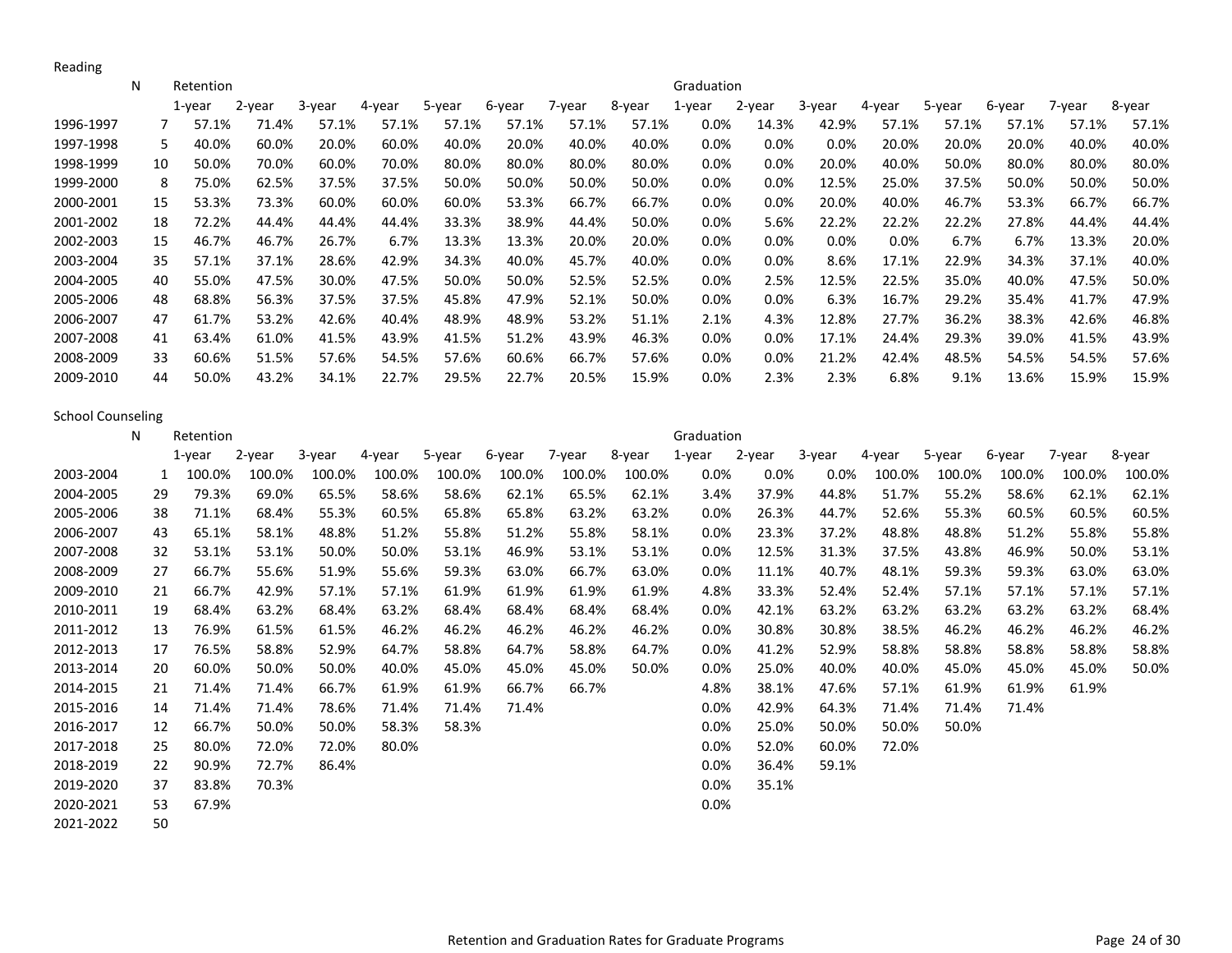School Psychology

|                   | N  | Retention    |        |        |        |        |        |        |        | Graduation |        |        |        |        |        |        |        |
|-------------------|----|--------------|--------|--------|--------|--------|--------|--------|--------|------------|--------|--------|--------|--------|--------|--------|--------|
|                   |    | 1-year       | 2-year | 3-year | 4-year | 5-year | 6-year | 7-year | 8-year | 1-year     | 2-year | 3-year | 4-year | 5-year | 6-year | 7-year | 8-year |
| 2014-2015         |    | 100.0%<br>11 | 100.0% | 100.0% | 100.0% | 100.0% | 100.0% | 100.0% |        | $0.0\%$    | 90.9%  | 100.0% | 100.0% | 100.0% | 100.0% | 100.0% |        |
| 2015-2016         |    | 80.0%<br>15  | 80.0%  | 80.0%  | 80.0%  | 80.0%  | 80.0%  |        |        | 0.0%       | 73.3%  | 80.0%  | 80.0%  | 80.0%  | 80.0%  |        |        |
| 2016-2017         |    | 93.8%<br>16  | 75.0%  | 68.8%  | 68.8%  | 68.8%  |        |        |        | 0.0%       | 68.8%  | 68.8%  | 68.8%  | 68.8%  |        |        |        |
| 2017-2018         |    | 100.0%<br>14 | 92.9%  | 92.9%  | 92.9%  |        |        |        |        | 0.0%       | 78.6%  | 92.9%  | 92.9%  |        |        |        |        |
| 2018-2019         |    | 92.3%<br>13  | 84.6%  | 84.6%  |        |        |        |        |        | 0.0%       | 76.9%  | 84.6%  |        |        |        |        |        |
| 2019-2020         |    | 84.6%<br>13  | 76.9%  |        |        |        |        |        |        | 0.0%       | 76.9%  |        |        |        |        |        |        |
| 2020-2021         |    | 92.9%<br>14  |        |        |        |        |        |        |        | 0.0%       |        |        |        |        |        |        |        |
| 2021-2022         | 11 |              |        |        |        |        |        |        |        |            |        |        |        |        |        |        |        |
|                   |    |              |        |        |        |        |        |        |        |            |        |        |        |        |        |        |        |
| Social Innovation |    |              |        |        |        |        |        |        |        |            |        |        |        |        |        |        |        |
|                   | N  | Retention    |        |        |        |        |        |        |        | Graduation |        |        |        |        |        |        |        |
|                   |    | $1$ -year    | 2-year | 3-year | 4-year | 5-year | 6-year | 7-year | 8-year | 1-year     | 2-year | 3-year | 4-year | 5-year | 6-year | 7-year | 8-year |

|           |    | 1-year | 2-year | 3-year | 4-year | 5-year | 6-year | 7-year | 8-year | 1-year  | 2-year  | 3-year | 4-year | 5-year | 6-vear | 7-year | 8-year |
|-----------|----|--------|--------|--------|--------|--------|--------|--------|--------|---------|---------|--------|--------|--------|--------|--------|--------|
| 2018-2019 |    | 40.0%  | 40.0%  | 40.0%  |        |        |        |        |        | $0.0\%$ | $0.0\%$ | 0.0%   |        |        |        |        |        |
| 2019-2020 | 14 | 64.3%  | 64.3%  |        |        |        |        |        |        | $0.0\%$ | 14.3%   |        |        |        |        |        |        |
| 2020-2021 | 21 | 66.7%  |        |        |        |        |        |        |        | $0.0\%$ |         |        |        |        |        |        |        |
| 2021-2022 | 14 |        |        |        |        |        |        |        |        |         |         |        |        |        |        |        |        |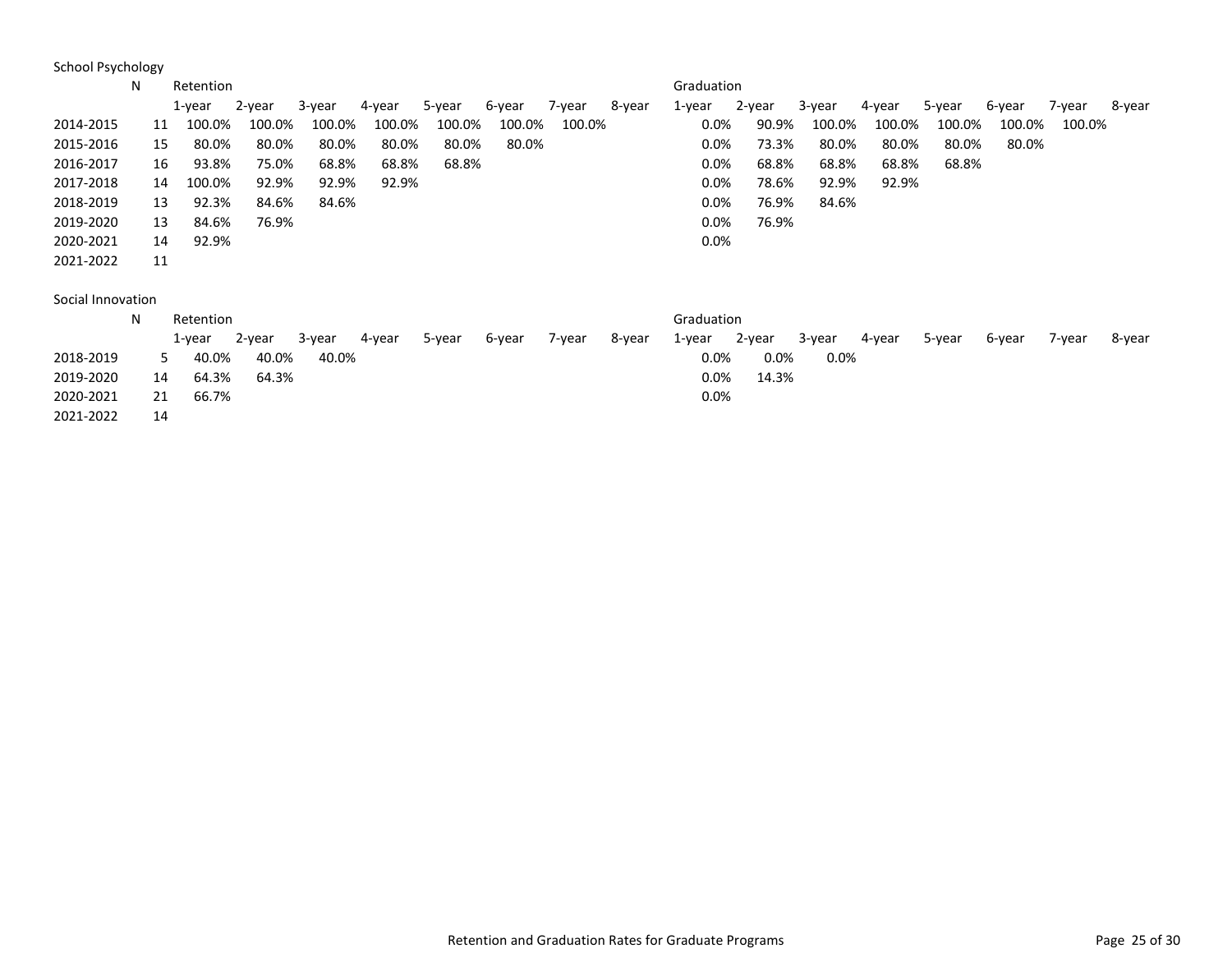Social Work

|           | N   | Retention |           |        |        |        |        |        |        | Graduation |        |        |        |        |        |        |        |
|-----------|-----|-----------|-----------|--------|--------|--------|--------|--------|--------|------------|--------|--------|--------|--------|--------|--------|--------|
|           |     | 1-vear    | $2$ -year | 3-year | 4-year | 5-year | 6-year | 7-year | 8-year | 1-year     | 2-year | 3-year | 4-year | 5-year | 6-year | 7-year | 8-year |
| 1996-1997 | 113 | 85.8%     | 82.3%     | 82.3%  | 84.1%  | 83.2%  | 83.2%  | 83.2%  | 83.2%  | 10.6%      | 45.1%  | 67.3%  | 80.5%  | 82.3%  | 83.2%  | 83.2%  | 83.2%  |
| 1997-1998 | 145 | 79.3%     | 74.5%     | 77.2%  | 77.2%  | 79.3%  | 78.6%  | 79.3%  | 80.7%  | 2.8%       | 18.6%  | 53.8%  | 72.4%  | 75.2%  | 76.6%  | 77.2%  | 77.9%  |
| 1998-1999 | 143 | 81.1%     | 78.3%     | 76.9%  | 79.7%  | 78.3%  | 78.3%  | 79.0%  | 79.0%  | 0.7%       | 23.1%  | 57.3%  | 74.8%  | 77.6%  | 78.3%  | 79.0%  | 79.0%  |
| 1999-2000 | 93  | 83.9%     | 79.6%     | 77.4%  | 80.6%  | 80.6%  | 81.7%  | 81.7%  | 81.7%  | 1.1%       | 30.1%  | 69.9%  | 74.2%  | 80.6%  | 80.6%  | 81.7%  | 81.7%  |
| 2000-2001 | 118 | 78.8%     | 78.8%     | 75.4%  | 78.0%  | 78.8%  | 77.1%  | 77.1%  | 77.1%  | 6.8%       | 28.0%  | 63.6%  | 72.9%  | 77.1%  | 77.1%  | 77.1%  | 77.1%  |
| 2001-2002 | 137 | 79.6%     | 76.6%     | 72.3%  | 75.9%  | 77.4%  | 76.6%  | 76.6%  | 76.6%  | 4.4%       | 16.1%  | 51.1%  | 74.5%  | 76.6%  | 76.6%  | 76.6%  | 76.6%  |
| 2002-2003 | 122 | 77.9%     | 80.3%     | 79.5%  | 80.3%  | 82.0%  | 82.8%  | 82.8%  | 82.8%  | 6.6%       | 26.2%  | 63.9%  | 77.9%  | 79.5%  | 81.1%  | 82.0%  | 82.0%  |
| 2003-2004 | 121 | 83.5%     | 83.5%     | 82.6%  | 82.6%  | 83.5%  | 82.6%  | 83.5%  | 83.5%  | 2.5%       | 28.1%  | 61.2%  | 81.0%  | 82.6%  | 82.6%  | 83.5%  | 83.5%  |
| 2004-2005 | 130 | 86.9%     | 85.4%     | 84.6%  | 82.3%  | 83.1%  | 82.3%  | 82.3%  | 84.6%  | 0.8%       | 22.3%  | 55.4%  | 80.0%  | 82.3%  | 82.3%  | 82.3%  | 82.3%  |
| 2005-2006 | 142 | 81.7%     | 75.4%     | 75.4%  | 78.2%  | 78.9%  | 78.9%  | 78.9%  | 78.9%  | 3.5%       | 19.7%  | 52.8%  | 74.6%  | 77.5%  | 78.9%  | 78.9%  | 78.9%  |
| 2006-2007 | 114 | 87.7%     | 86.0%     | 85.1%  | 85.1%  | 86.0%  | 86.8%  | 86.0%  | 86.0%  | 9.6%       | 49.1%  | 75.4%  | 83.3%  | 86.0%  | 86.0%  | 86.0%  | 86.0%  |
| 2007-2008 | 125 | 85.6%     | 83.2%     | 83.2%  | 81.6%  | 81.6%  | 81.6%  | 81.6%  | 81.6%  | 4.0%       | 27.2%  | 59.2%  | 77.6%  | 81.6%  | 81.6%  | 81.6%  | 81.6%  |
| 2008-2009 | 126 | 85.7%     | 77.8%     | 77.0%  | 79.4%  | 78.6%  | 78.6%  | 78.6%  | 78.6%  | 4.8%       | 26.2%  | 68.3%  | 77.0%  | 77.0%  | 78.6%  | 78.6%  | 78.6%  |
| 2009-2010 | 166 | 83.7%     | 83.1%     | 83.1%  | 83.7%  | 83.1%  | 83.7%  | 83.1%  | 83.1%  | 3.6%       | 36.7%  | 72.9%  | 82.5%  | 83.1%  | 83.1%  | 83.1%  | 83.1%  |
| 2010-2011 | 154 | 89.6%     | 90.3%     | 88.3%  | 89.6%  | 90.3%  | 90.9%  | 90.9%  | 90.9%  | 12.3%      | 56.5%  | 84.4%  | 89.0%  | 90.3%  | 90.3%  | 90.9%  | 90.9%  |
| 2011-2012 | 148 | 84.5%     | 84.5%     | 85.8%  | 86.5%  | 86.5%  | 86.5%  | 86.5%  | 86.5%  | 10.8%      | 39.9%  | 76.4%  | 83.8%  | 86.5%  | 86.5%  | 86.5%  | 86.5%  |
| 2012-2013 | 188 | 87.8%     | 84.0%     | 85.1%  | 84.6%  | 85.6%  | 85.1%  | 85.6%  | 85.1%  | 13.3%      | 51.6%  | 78.2%  | 83.5%  | 84.6%  | 84.6%  | 85.1%  | 85.1%  |
| 2013-2014 | 198 | 87.9%     | 84.8%     | 82.8%  | 83.3%  | 83.8%  | 84.3%  | 84.3%  | 84.3%  | 7.6%       | 46.0%  | 76.8%  | 82.3%  | 82.3%  | 83.8%  | 83.8%  | 84.3%  |
| 2014-2015 | 145 | 84.8%     | 86.9%     | 87.6%  | 89.0%  | 91.0%  | 90.3%  | 90.3%  |        | 13.1%      | 53.1%  | 84.1%  | 86.9%  | 88.3%  | 90.3%  | 90.3%  |        |
| 2015-2016 | 142 | 91.5%     | 92.3%     | 92.3%  | 90.8%  | 90.1%  | 90.8%  |        |        | 16.2%      | 63.4%  | 84.5%  | 88.7%  | 90.1%  | 90.1%  |        |        |
| 2016-2017 | 167 | 92.2%     | 91.6%     | 90.4%  | 91.0%  | 91.0%  |        |        |        | 17.4%      | 55.1%  | 80.8%  | 88.6%  | 91.0%  |        |        |        |
| 2017-2018 | 131 | 86.3%     | 87.8%     | 87.8%  | 89.3%  |        |        |        |        | 22.1%      | 63.4%  | 80.9%  | 87.8%  |        |        |        |        |
| 2018-2019 | 161 | 90.7%     | 91.9%     | 90.7%  |        |        |        |        |        | 23.6%      | 68.3%  | 82.6%  |        |        |        |        |        |
| 2019-2020 | 123 | 89.4%     | 88.6%     |        |        |        |        |        |        | 17.9%      | 61.8%  |        |        |        |        |        |        |
| 2020-2021 | 154 | 85.1%     |           |        |        |        |        |        |        | 13.0%      |        |        |        |        |        |        |        |
| 2021-2022 | 147 |           |           |        |        |        |        |        |        |            |        |        |        |        |        |        |        |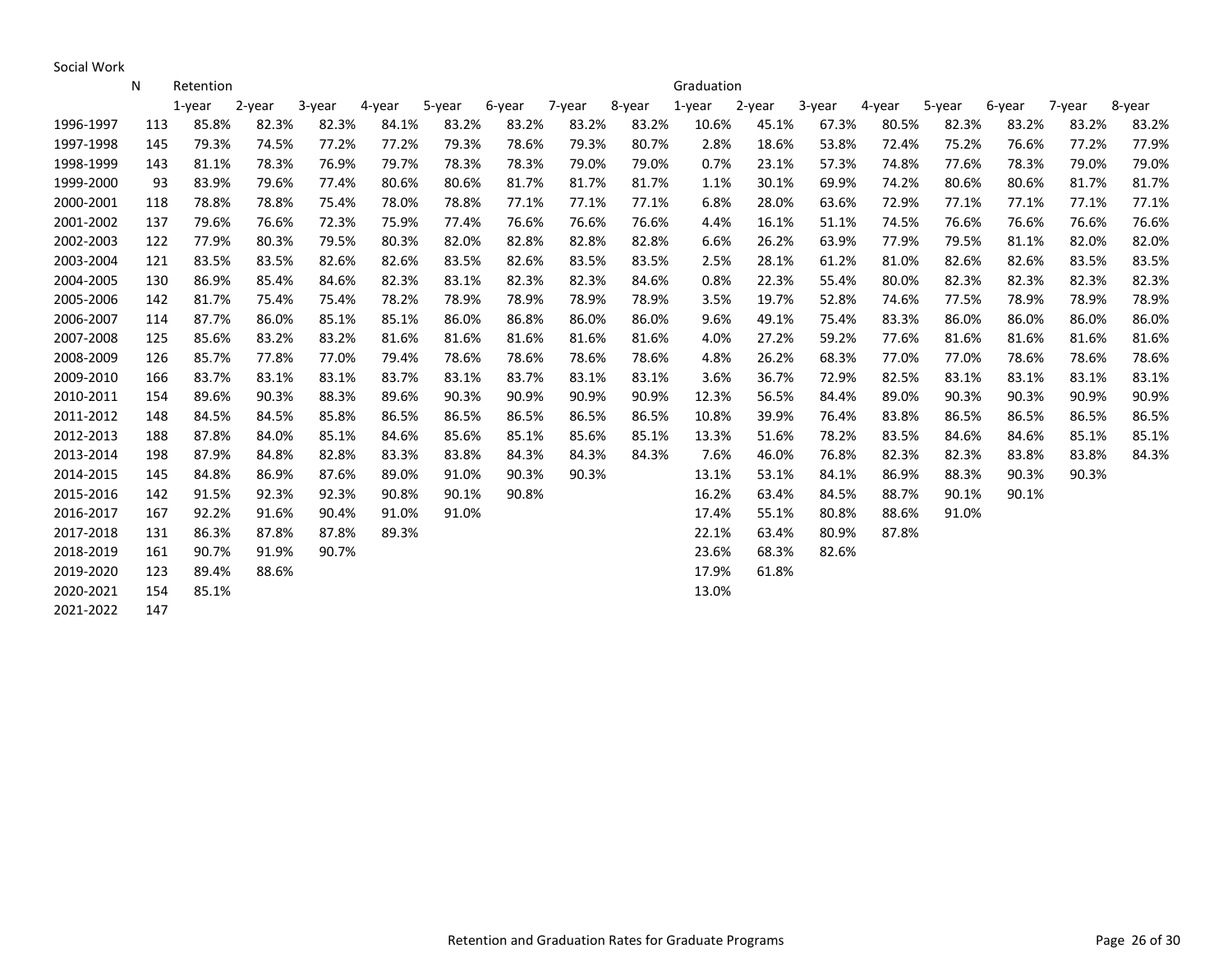Special Education

|           | N   | Retention   |        |        |        |        |        |        |        | Graduation |        |        |        |        |        |        |        |
|-----------|-----|-------------|--------|--------|--------|--------|--------|--------|--------|------------|--------|--------|--------|--------|--------|--------|--------|
|           |     | $1$ -year   | 2-year | 3-year | 4-year | 5-year | 6-year | 7-year | 8-year | 1-year     | 2-year | 3-year | 4-year | 5-year | 6-year | 7-year | 8-year |
| 1996-1997 |     | 52.9%<br>34 | 55.9%  | 55.9%  | 70.6%  | 70.6%  | 67.6%  | 67.6%  | 70.6%  | 0.0%       | 2.9%   | 26.5%  | 38.2%  | 58.8%  | 64.7%  | 67.6%  | 70.6%  |
| 1997-1998 |     | 53.6%<br>28 | 39.3%  | 35.7%  | 39.3%  | 39.3%  | 42.9%  | 50.0%  | 50.0%  | 0.0%       | 0.0%   | 10.7%  | 21.4%  | 25.0%  | 39.3%  | 42.9%  | 50.0%  |
| 1998-1999 |     | 65.2%<br>23 | 47.8%  | 47.8%  | 34.8%  | 34.8%  | 47.8%  | 43.5%  | 47.8%  | 0.0%       | 8.7%   | 21.7%  | 30.4%  | 30.4%  | 30.4%  | 39.1%  | 47.8%  |
| 1999-2000 |     | 41.9%<br>31 | 41.9%  | 48.4%  | 51.6%  | 54.8%  | 61.3%  | 61.3%  | 67.7%  | 0.0%       | 6.5%   | 22.6%  | 41.9%  | 45.2%  | 51.6%  | 61.3%  | 61.3%  |
| 2000-2001 |     | 44.4%<br>27 | 55.6%  | 44.4%  | 63.0%  | 59.3%  | 66.7%  | 59.3%  | 66.7%  | 0.0%       | 7.4%   | 25.9%  | 37.0%  | 40.7%  | 48.1%  | 59.3%  | 63.0%  |
| 2001-2002 |     | 49<br>55.1% | 51.0%  | 55.1%  | 59.2%  | 63.3%  | 65.3%  | 63.3%  | 63.3%  | 0.0%       | 6.1%   | 18.4%  | 44.9%  | 57.1%  | 59.2%  | 61.2%  | 61.2%  |
| 2002-2003 |     | 71.7%<br>46 | 65.2%  | 56.5%  | 58.7%  | 60.9%  | 65.2%  | 65.2%  | 67.4%  | 0.0%       | 19.6%  | 32.6%  | 52.2%  | 56.5%  | 60.9%  | 60.9%  | 65.2%  |
| 2003-2004 |     | 77.2%<br>57 | 57.9%  | 47.4%  | 52.6%  | 54.4%  | 50.9%  | 50.9%  | 54.4%  | 0.0%       | 5.3%   | 22.8%  | 28.1%  | 47.4%  | 47.4%  | 50.9%  | 52.6%  |
| 2004-2005 | 108 | 59.3%       | 44.4%  | 44.4%  | 49.1%  | 51.9%  | 52.8%  | 56.5%  | 57.4%  | 0.0%       | 6.5%   | 20.4%  | 37.0%  | 44.4%  | 49.1%  | 53.7%  | 55.6%  |
| 2005-2006 |     | 95<br>45.3% | 47.4%  | 38.9%  | 47.4%  | 46.3%  | 54.7%  | 56.8%  | 58.9%  | 2.1%       | 5.3%   | 18.9%  | 27.4%  | 35.8%  | 47.4%  | 49.5%  | 52.6%  |
| 2006-2007 | 104 | 57.7%       | 38.5%  | 42.3%  | 41.3%  | 47.1%  | 51.0%  | 51.0%  | 52.9%  | 1.0%       | 5.8%   | 19.2%  | 32.7%  | 37.5%  | 44.2%  | 47.1%  | 52.9%  |
| 2007-2008 |     | 55.3%<br>94 | 38.3%  | 45.7%  | 42.6%  | 54.3%  | 60.6%  | 61.7%  | 63.8%  | 0.0%       | 5.3%   | 16.0%  | 30.9%  | 40.4%  | 51.1%  | 56.4%  | 57.4%  |
| 2008-2009 |     | 59.7%<br>67 | 40.3%  | 47.8%  | 47.8%  | 61.2%  | 58.2%  | 61.2%  | 70.1%  | 0.0%       | 11.9%  | 26.9%  | 37.3%  | 47.8%  | 53.7%  | 58.2%  | 65.7%  |
| 2009-2010 |     | 56.3%<br>87 | 39.1%  | 37.9%  | 41.4%  | 44.8%  | 46.0%  | 48.3%  | 51.7%  | 1.1%       | 6.9%   | 17.2%  | 24.1%  | 34.5%  | 43.7%  | 44.8%  | 50.6%  |
| 2010-2011 |     | 71.9%<br>64 | 45.3%  | 37.5%  | 37.5%  | 42.2%  | 43.8%  | 50.0%  | 50.0%  | 0.0%       | 7.8%   | 15.6%  | 25.0%  | 32.8%  | 39.1%  | 46.9%  | 46.9%  |
| 2011-2012 |     | 72.1%<br>43 | 44.2%  | 37.2%  | 48.8%  | 51.2%  | 53.5%  | 55.8%  | 55.8%  | 0.0%       | 2.3%   | 23.3%  | 34.9%  | 46.5%  | 46.5%  | 55.8%  | 55.8%  |
| 2012-2013 |     | 61.0%<br>41 | 29.3%  | 36.6%  | 41.5%  | 46.3%  | 43.9%  | 51.2%  | 53.7%  | 0.0%       | 7.3%   | 19.5%  | 22.0%  | 34.1%  | 41.5%  | 46.3%  | 53.7%  |
| 2013-2014 |     | 73.3%<br>30 | 40.0%  | 46.7%  | 46.7%  | 56.7%  | 53.3%  | 56.7%  | 60.0%  | 3.3%       | 13.3%  | 30.0%  | 40.0%  | 46.7%  | 50.0%  | 53.3%  | 56.7%  |
| 2014-2015 |     | 54.8%<br>31 | 41.9%  | 38.7%  | 35.5%  | 41.9%  | 48.4%  | 48.4%  |        | 0.0%       | 16.1%  | 25.8%  | 29.0%  | 32.3%  | 41.9%  | 48.4%  |        |
| 2015-2016 |     | 29<br>75.9% | 48.3%  | 55.2%  | 58.6%  | 58.6%  | 58.6%  |        |        | 0.0%       | 10.3%  | 27.6%  | 44.8%  | 55.2%  | 55.2%  |        |        |
| 2016-2017 |     | 87.0%<br>23 | 47.8%  | 52.2%  | 47.8%  | 56.5%  |        |        |        | 4.3%       | 13.0%  | 30.4%  | 34.8%  | 47.8%  |        |        |        |
| 2017-2018 |     | 24<br>66.7% | 58.3%  | 70.8%  | 75.0%  |        |        |        |        | 0.0%       | 12.5%  | 41.7%  | 58.3%  |        |        |        |        |
| 2018-2019 |     | 73.3%<br>30 | 30.0%  | 43.3%  |        |        |        |        |        | 0.0%       | 10.0%  | 36.7%  |        |        |        |        |        |
| 2019-2020 |     | 63.6%<br>44 | 43.2%  |        |        |        |        |        |        | 0.0%       | 4.5%   |        |        |        |        |        |        |
| 2020-2021 |     | 53.7%<br>41 |        |        |        |        |        |        |        | 0.0%       |        |        |        |        |        |        |        |
| 2021-2022 |     | 45          |        |        |        |        |        |        |        |            |        |        |        |        |        |        |        |

# Speech-Language Pathology

|           | N | Retention    |        |        |        |        |        |        |        | Graduation |        |        |        |        |        |        |        |
|-----------|---|--------------|--------|--------|--------|--------|--------|--------|--------|------------|--------|--------|--------|--------|--------|--------|--------|
|           |   | 1-year       | 2-year | 3-year | 4-year | 5-year | 6-year | 7-year | 8-year | 1-year     | 2-year | 3-year | 4-year | 5-year | 6-year | 7-year | 8-year |
| 2013-2014 |   | 96.5%<br>57  | 96.5%  | 98.2%  | 96.5%  | 96.5%  | 96.5%  | 96.5%  | 96.5%  | $0.0\%$    | 96.5%  | 96.5%  | 96.5%  | 96.5%  | 96.5%  | 96.5%  | 96.5%  |
| 2014-2015 |   | 98.1%<br>53  | 96.2%  | 98.1%  | 98.1%  | 98.1%  | 98.1%  | 98.1%  |        | $0.0\%$    | 96.2%  | 96.2%  | 98.1%  | 98.1%  | 98.1%  | 98.1%  |        |
| 2015-2016 |   | 100.0%<br>41 | 100.0% | 100.0% | 100.0% | 100.0% | 100.0% |        |        | $0.0\%$    | 85.4%  | 100.0% | 100.0% | 100.0% | 100.0% |        |        |
| 2016-2017 |   | 94.7%<br>38  | 92.1%  | 92.1%  | 92.1%  | 92.1%  |        |        |        | $0.0\%$    | 52.6%  | 92.1%  | 92.1%  | 92.1%  |        |        |        |
| 2017-2018 |   | 83.3%<br>30  | 86.7%  | 83.3%  | 83.3%  |        |        |        |        | $0.0\%$    | 53.3%  | 80.0%  | 80.0%  |        |        |        |        |
| 2018-2019 |   | 86.1%<br>36  | 83.3%  | 86.1%  |        |        |        |        |        | $0.0\%$    | 52.8%  | 86.1%  |        |        |        |        |        |
| 2019-2020 |   | 95.8%<br>48  | 95.8%  |        |        |        |        |        |        | $0.0\%$    | 58.3%  |        |        |        |        |        |        |
| 2020-2021 |   | 91.7%<br>48  |        |        |        |        |        |        |        | $0.0\%$    |        |        |        |        |        |        |        |
| 2021-2022 |   | 46           |        |        |        |        |        |        |        |            |        |        |        |        |        |        |        |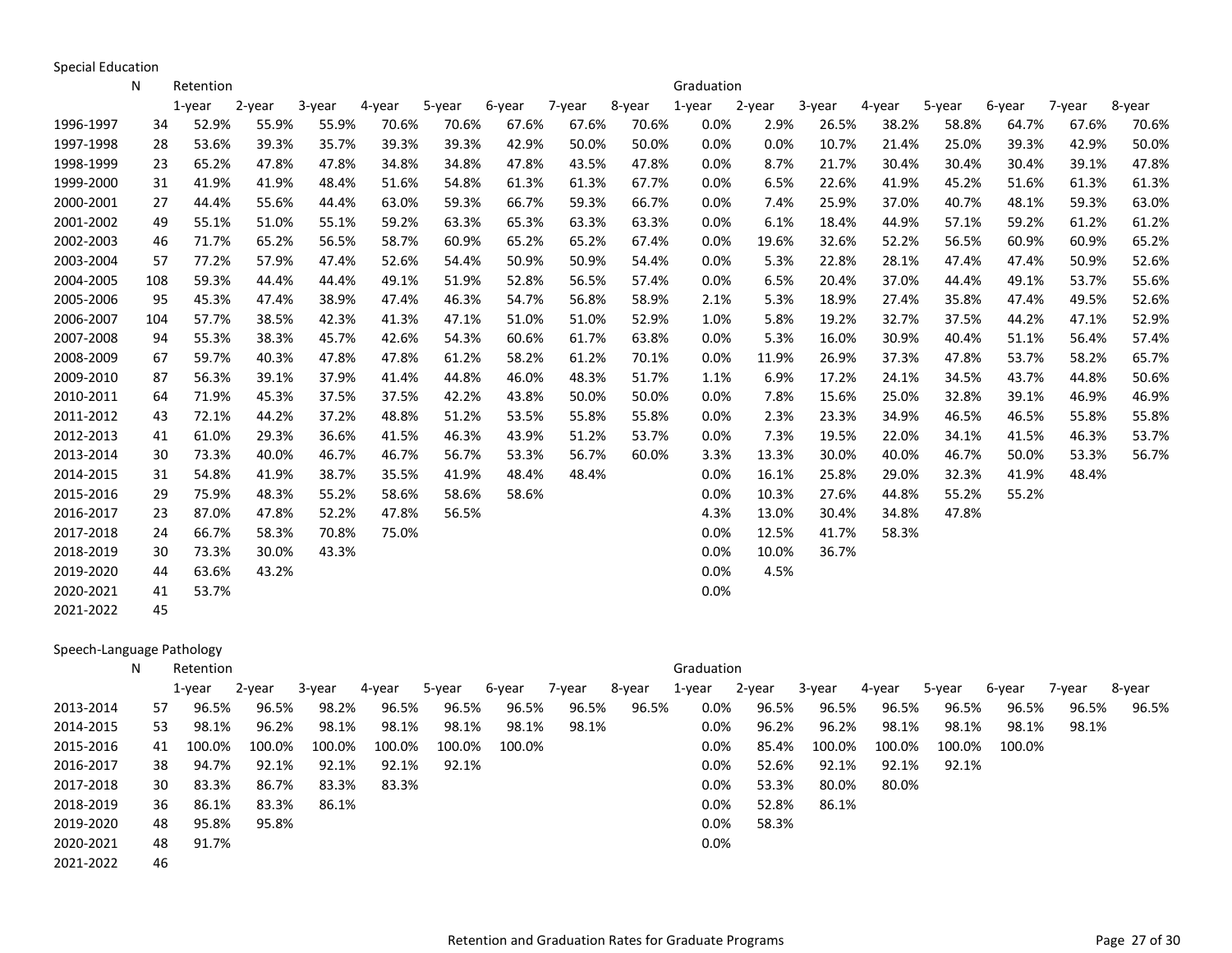Taxation

|                              | N | Retention   |        |        |        |        |        |        |        | Graduation |        |        |        |        |        |        |        |
|------------------------------|---|-------------|--------|--------|--------|--------|--------|--------|--------|------------|--------|--------|--------|--------|--------|--------|--------|
|                              |   | 1-year      | 2-year | 3-year | 4-year | 5-year | 6-year | 7-year | 8-year | $1$ -year  | 2-year | 3-year | 4-year | 5-year | 6-year | 7-year | 8-year |
| 1996-1997                    |   | 6<br>83.3%  | 50.0%  | 50.0%  | 50.0%  | 50.0%  | 50.0%  | 50.0%  | 50.0%  | 0.0%       | 0.0%   | 16.7%  | 50.0%  | 50.0%  | 50.0%  | 50.0%  | 50.0%  |
| 1997-1998                    |   | 54.5%<br>11 | 27.3%  | 27.3%  | 27.3%  | 36.4%  | 27.3%  | 36.4%  | 36.4%  | 0.0%       | 0.0%   | 9.1%   | 9.1%   | 9.1%   | 27.3%  | 36.4%  | 36.4%  |
| 1998-1999                    |   | 5<br>20.0%  | 20.0%  | 40.0%  | 20.0%  | 20.0%  | 20.0%  | 20.0%  | 20.0%  | 0.0%       | 0.0%   | 20.0%  | 20.0%  | 20.0%  | 20.0%  | 20.0%  | 20.0%  |
| 1999-2000                    |   | 100.0%<br>2 | 50.0%  | 50.0%  | 50.0%  | 100.0% | 100.0% | 100.0% | 100.0% | 0.0%       | 0.0%   | 50.0%  | 50.0%  | 50.0%  | 50.0%  | 50.0%  | 100.0% |
| 2000-2001                    |   | 0.0%<br>1   | 0.0%   | 0.0%   | 0.0%   | 0.0%   | 0.0%   | 0.0%   | 0.0%   | 0.0%       | 0.0%   | 0.0%   | 0.0%   | 0.0%   | 0.0%   | 0.0%   | 0.0%   |
| 2001-2002                    |   | 5<br>40.0%  | 40.0%  | 0.0%   | 20.0%  | 20.0%  | 20.0%  | 20.0%  | 20.0%  | 0.0%       | 0.0%   | 0.0%   | 20.0%  | 20.0%  | 20.0%  | 20.0%  | 20.0%  |
| 2002-2003                    |   | 81.8%<br>11 | 63.6%  | 45.5%  | 54.5%  | 54.5%  | 45.5%  | 45.5%  | 45.5%  | 0.0%       | 27.3%  | 36.4%  | 45.5%  | 45.5%  | 45.5%  | 45.5%  | 45.5%  |
| 2003-2004                    |   | 60.0%<br>10 | 70.0%  | 60.0%  | 50.0%  | 50.0%  | 50.0%  | 50.0%  | 50.0%  | 0.0%       | 10.0%  | 10.0%  | 40.0%  | 50.0%  | 50.0%  | 50.0%  | 50.0%  |
| 2004-2005                    |   | 36.4%<br>11 | 27.3%  | 45.5%  | 36.4%  | 36.4%  | 36.4%  | 45.5%  | 45.5%  | 0.0%       | 9.1%   | 9.1%   | 18.2%  | 36.4%  | 36.4%  | 36.4%  | 36.4%  |
| 2005-2006                    |   | 57.1%<br>14 | 42.9%  | 35.7%  | 42.9%  | 42.9%  | 42.9%  | 42.9%  | 42.9%  | 0.0%       | 7.1%   | 28.6%  | 35.7%  | 42.9%  | 42.9%  | 42.9%  | 42.9%  |
| 2006-2007                    |   | 9<br>66.7%  | 55.6%  | 66.7%  | 77.8%  | 77.8%  | 77.8%  | 77.8%  | 77.8%  | 0.0%       | 22.2%  | 55.6%  | 55.6%  | 66.7%  | 66.7%  | 77.8%  | 77.8%  |
| 2007-2008                    |   | 66.7%<br>12 | 66.7%  | 50.0%  | 50.0%  | 58.3%  | 58.3%  | 66.7%  | 58.3%  | 8.3%       | 41.7%  | 50.0%  | 50.0%  | 50.0%  | 50.0%  | 50.0%  | 58.3%  |
| 2008-2009                    |   | 73.3%<br>15 | 73.3%  | 80.0%  | 66.7%  | 66.7%  | 66.7%  | 66.7%  | 66.7%  | 0.0%       | 40.0%  | 60.0%  | 66.7%  | 66.7%  | 66.7%  | 66.7%  | 66.7%  |
| 2009-2010                    |   | 17<br>76.5% | 76.5%  | 82.4%  | 76.5%  | 88.2%  | 82.4%  | 82.4%  | 82.4%  | 0.0%       | 47.1%  | 64.7%  | 76.5%  | 76.5%  | 82.4%  | 82.4%  | 82.4%  |
| 2010-2011                    |   | 69.2%<br>13 | 76.9%  | 76.9%  | 76.9%  | 76.9%  | 76.9%  | 76.9%  | 76.9%  | 15.4%      | 69.2%  | 69.2%  | 76.9%  | 76.9%  | 76.9%  | 76.9%  | 76.9%  |
| 2011-2012                    |   | 54.5%<br>11 | 81.8%  | 81.8%  | 81.8%  | 63.6%  | 63.6%  | 63.6%  | 63.6%  | 9.1%       | 36.4%  | 45.5%  | 63.6%  | 63.6%  | 63.6%  | 63.6%  | 63.6%  |
| 2012-2013                    |   | 50.0%<br>6  | 50.0%  | 50.0%  | 50.0%  | 50.0%  | 50.0%  | 66.7%  | 66.7%  | 16.7%      | 33.3%  | 50.0%  | 50.0%  | 50.0%  | 50.0%  | 66.7%  | 66.7%  |
| 2013-2014                    |   | 9<br>44.4%  | 55.6%  | 55.6%  | 33.3%  | 33.3%  | 44.4%  | 55.6%  | 55.6%  | 0.0%       | 33.3%  | 33.3%  | 33.3%  | 33.3%  | 44.4%  | 55.6%  | 55.6%  |
| 2014-2015                    |   | 9<br>100.0% | 77.8%  | 77.8%  | 77.8%  | 77.8%  | 77.8%  | 77.8%  |        | 0.0%       | 22.2%  | 77.8%  | 77.8%  | 77.8%  | 77.8%  | 77.8%  |        |
| 2015-2016                    |   | 8<br>75.0%  | 75.0%  | 75.0%  | 75.0%  | 75.0%  | 75.0%  |        |        | 0.0%       | 62.5%  | 75.0%  | 75.0%  | 75.0%  | 75.0%  |        |        |
| 2016-2017                    |   | 5<br>80.0%  | 60.0%  | 60.0%  | 60.0%  | 60.0%  |        |        |        | 0.0%       | 20.0%  | 60.0%  | 60.0%  | 60.0%  |        |        |        |
| 2017-2018                    |   | 5<br>80.0%  | 60.0%  | 40.0%  | 40.0%  |        |        |        |        | 0.0%       | 20.0%  | 40.0%  | 40.0%  |        |        |        |        |
| 2018-2019                    |   | 4<br>50.0%  | 75.0%  | 75.0%  |        |        |        |        |        | 25.0%      | 50.0%  | 50.0%  |        |        |        |        |        |
| 2020-2021                    |   | 0.0%<br>1   |        |        |        |        |        |        |        | 0.0%       |        |        |        |        |        |        |        |
| 2021-2022                    |   | 4           |        |        |        |        |        |        |        |            |        |        |        |        |        |        |        |
|                              |   |             |        |        |        |        |        |        |        |            |        |        |        |        |        |        |        |
| <b>Water Resource Policy</b> |   |             |        |        |        |        |        |        |        |            |        |        |        |        |        |        |        |
|                              | N | Retention   |        |        |        |        |        |        |        | Graduation |        |        |        |        |        |        |        |

1-year 2-year 3-year 4-year 5-year 6-year 7-year 8-year 1-year 2-year 3-year 4-year 5-year 6-year 7-year 8-year 2021-2022 1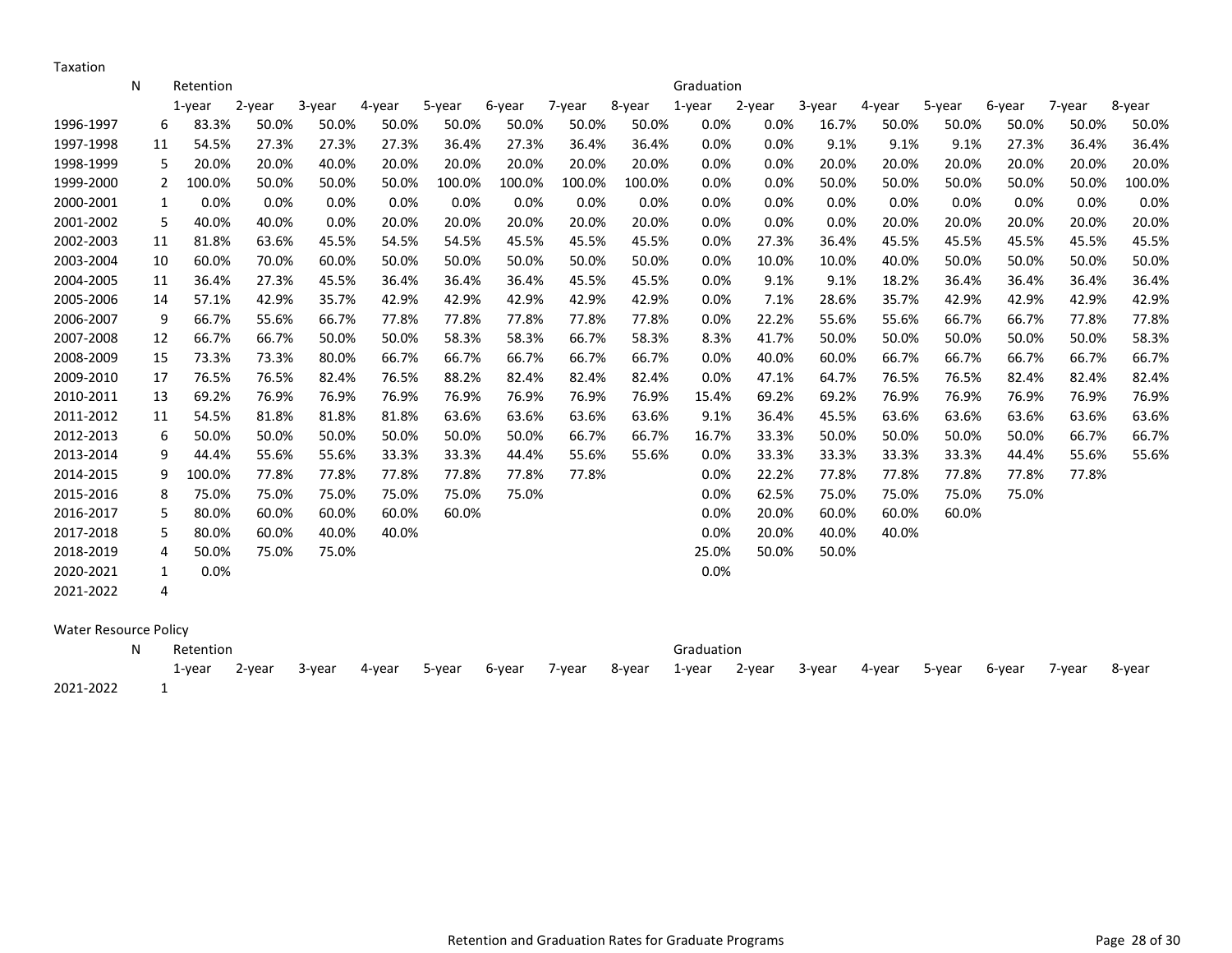All Programs

|           | N    | Retention |        |        |        |        |        |        |        | Graduation |        |        |        |        |        |        |        |
|-----------|------|-----------|--------|--------|--------|--------|--------|--------|--------|------------|--------|--------|--------|--------|--------|--------|--------|
|           |      | 1-year    | 2-year | 3-year | 4-year | 5-year | 6-year | 7-year | 8-year | 1-year     | 2-year | 3-year | 4-year | 5-year | 6-year | 7-year | 8-year |
| 1996-1997 | 425  | 76.0%     | 69.2%  | 68.2%  | 68.7%  | 68.7%  | 69.6%  | 70.6%  | 70.4%  | 2.8%       | 28.9%  | 51.5%  | 60.2%  | 64.2%  | 66.8%  | 68.2%  | 69.6%  |
| 1997-1998 | 481  | 77.1%     | 66.5%  | 67.2%  | 68.6%  | 70.9%  | 71.1%  | 72.6%  | 72.3%  | 1.7%       | 24.3%  | 46.6%  | 60.1%  | 63.6%  | 67.4%  | 69.2%  | 70.7%  |
| 1998-1999 | 499  | 76.2%     | 71.1%  | 69.5%  | 71.1%  | 71.7%  | 72.3%  | 73.7%  | 74.1%  | 0.6%       | 26.9%  | 53.7%  | 63.3%  | 67.3%  | 70.1%  | 71.7%  | 73.5%  |
| 1999-2000 | 466  | 72.1%     | 62.7%  | 62.7%  | 63.9%  | 65.0%  | 67.2%  | 69.3%  | 70.6%  | 0.9%       | 24.9%  | 45.5%  | 53.0%  | 59.4%  | 62.9%  | 66.3%  | 68.5%  |
| 2000-2001 | 544  | 72.4%     | 68.6%  | 66.4%  | 68.2%  | 68.4%  | 69.5%  | 69.9%  | 71.0%  | 2.4%       | 25.0%  | 51.8%  | 59.6%  | 64.3%  | 66.9%  | 69.5%  | 70.4%  |
| 2001-2002 | 655  | 72.8%     | 64.1%  | 62.3%  | 62.4%  | 64.9%  | 65.6%  | 67.3%  | 67.0%  | 1.8%       | 18.9%  | 43.2%  | 54.2%  | 58.9%  | 62.7%  | 65.2%  | 66.3%  |
| 2002-2003 | 703  | 72.5%     | 61.2%  | 59.3%  | 58.9%  | 62.6%  | 63.3%  | 64.3%  | 66.1%  | 2.6%       | 21.6%  | 43.1%  | 50.8%  | 55.6%  | 59.7%  | 62.6%  | 65.0%  |
| 2003-2004 | 867  | 72.0%     | 60.1%  | 59.4%  | 60.8%  | 61.5%  | 62.9%  | 64.1%  | 65.7%  | 2.1%       | 21.1%  | 40.0%  | 50.5%  | 55.5%  | 58.4%  | 60.9%  | 63.3%  |
| 2004-2005 | 967  | 69.4%     | 60.2%  | 57.1%  | 58.1%  | 60.9%  | 62.0%  | 63.8%  | 64.1%  | 2.7%       | 17.9%  | 39.3%  | 48.8%  | 54.1%  | 58.4%  | 60.5%  | 62.0%  |
| 2005-2006 | 1040 | 68.7%     | 58.3%  | 56.5%  | 59.3%  | 60.5%  | 62.7%  | 63.8%  | 64.6%  | 2.4%       | 17.6%  | 38.6%  | 48.9%  | 54.1%  | 57.9%  | 60.1%  | 62.6%  |
| 2006-2007 | 1114 | 70.4%     | 58.8%  | 57.6%  | 57.0%  | 59.3%  | 60.7%  | 61.5%  | 62.7%  | 2.4%       | 22.4%  | 40.8%  | 48.4%  | 52.8%  | 56.2%  | 59.1%  | 61.2%  |
| 2007-2008 | 1048 | 70.3%     | 60.6%  | 58.2%  | 57.3%  | 59.5%  | 60.8%  | 62.1%  | 61.7%  | 3.1%       | 19.8%  | 40.0%  | 49.7%  | 53.6%  | 56.5%  | 58.7%  | 60.3%  |
| 2008-2009 | 947  | 73.1%     | 64.1%  | 63.1%  | 63.1%  | 64.6%  | 65.6%  | 66.7%  | 66.8%  | 4.5%       | 26.0%  | 47.5%  | 54.5%  | 58.9%  | 60.9%  | 62.8%  | 65.6%  |
| 2009-2010 | 1203 | 72.0%     | 59.4%  | 58.1%  | 57.0%  | 58.5%  | 58.9%  | 59.2%  | 58.9%  | 2.6%       | 22.9%  | 43.2%  | 49.9%  | 53.4%  | 55.6%  | 56.9%  | 58.0%  |
| 2010-2011 | 1147 | 74.7%     | 65.0%  | 63.6%  | 64.0%  | 65.4%  | 67.5%  | 68.5%  | 69.1%  | 4.0%       | 29.7%  | 50.1%  | 56.6%  | 60.2%  | 63.4%  | 66.1%  | 67.9%  |
| 2011-2012 | 1107 | 75.4%     | 66.6%  | 65.2%  | 66.8%  | 67.1%  | 67.8%  | 69.3%  | 69.1%  | 3.3%       | 26.6%  | 51.9%  | 59.4%  | 63.1%  | 65.3%  | 67.6%  | 68.8%  |
| 2012-2013 | 1133 | 74.0%     | 67.0%  | 66.5%  | 69.5%  | 70.0%  | 70.4%  | 71.1%  | 71.1%  | 4.5%       | 29.7%  | 54.3%  | 61.6%  | 65.3%  | 67.7%  | 68.6%  | 70.3%  |
| 2013-2014 | 1261 | 75.4%     | 68.8%  | 67.3%  | 67.2%  | 68.0%  | 69.1%  | 69.2%  | 69.4%  | 3.3%       | 31.3%  | 55.5%  | 62.6%  | 65.4%  | 67.1%  | 68.0%  | 69.0%  |
| 2014-2015 | 1240 | 76.9%     | 72.8%  | 73.5%  | 73.6%  | 74.0%  | 74.8%  | 74.9%  |        | 4.4%       | 38.7%  | 61.9%  | 68.1%  | 70.7%  | 72.8%  | 74.0%  |        |
| 2015-2016 | 1178 | 81.7%     | 76.8%  | 76.7%  | 77.2%  | 77.8%  | 77.8%  |        |        | 4.7%       | 38.4%  | 65.1%  | 72.3%  | 75.4%  | 76.3%  |        |        |
| 2016-2017 | 1179 | 81.5%     | 77.7%  | 77.0%  | 77.9%  | 78.3%  |        |        |        | 5.3%       | 39.5%  | 68.0%  | 74.0%  | 76.2%  |        |        |        |
| 2017-2018 | 1107 | 79.2%     | 75.9%  | 74.5%  | 75.6%  |        |        |        |        | 5.6%       | 38.7%  | 65.0%  | 71.0%  |        |        |        |        |
| 2018-2019 | 1089 | 83.8%     | 79.0%  | 79.6%  |        |        |        |        |        | 7.3%       | 43.3%  | 71.8%  |        |        |        |        |        |
| 2019-2020 | 1059 | 82.6%     | 77.8%  |        |        |        |        |        |        | 5.5%       | 37.3%  |        |        |        |        |        |        |
| 2020-2021 | 1257 | 79.5%     |        |        |        |        |        |        |        | 5.8%       |        |        |        |        |        |        |        |
| 2021-2022 | 1290 |           |        |        |        |        |        |        |        |            |        |        |        |        |        |        |        |